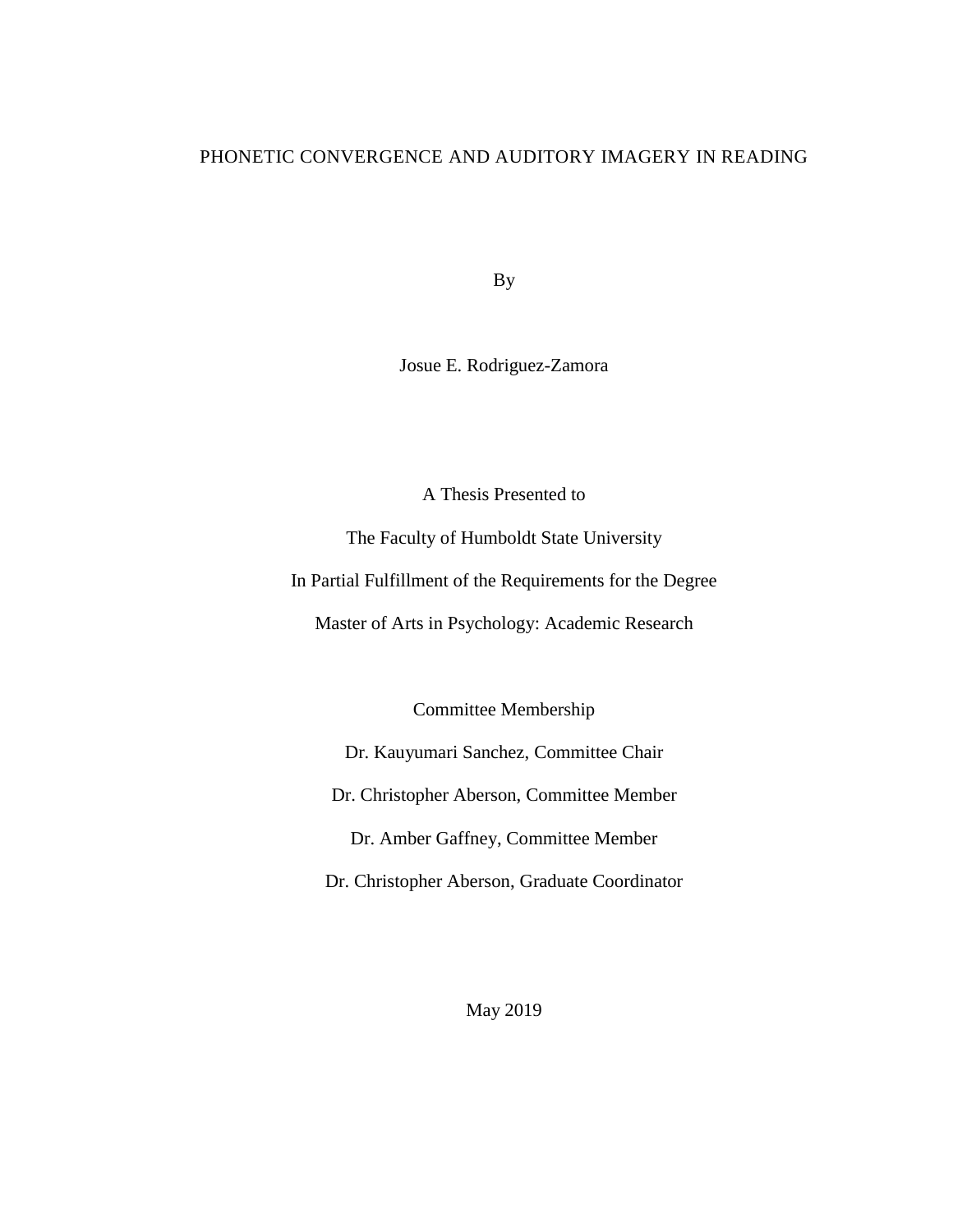#### **Abstract**

# <span id="page-1-0"></span>PHONETIC CONVERGENCE AND AUDITORY IMAGERY IN READING

Josue E. Rodriguez-Zamora

This study aimed to address whether phonetic convergence (speech imitation) and auditory imagery in reading are fundamentally governed by the same process — episodic encoding (c.f., Goldinger, 1998). A set of participants *(talkers*;  $N = 12$ ) were recorded speaking sentences at a baseline level. Talkers were then exposed model speaker with either a *fast* or *slow* speech rate and then engaged in a reading phase where they read sentences thought to be written by that speaker. If episodic encoding predicts effects of phonetic convergence and auditory imagery in reading style, then talkers should be influenced by a speaker on three dimensions: pronunciation of words, duration of words, and duration of sentences. A different set of participants (*raters*;  $N = 68$ ) engaged in an AXB perceptual similarity ratings task. *Raters* were presented with three sets of recordings of individual target words in a row — A (baseline), X (model), and B (reading) — and made perceptual similarity ratings, indicating whether A or B is more similar in pronunciation to X. If episodic encoding predicts effects of phonetic convergence then *talkers* should be rated as being perceptually similar to the speaker. The results of the study suggest that episodic may not play a role in either phonetic convergence or auditory imagery and speech.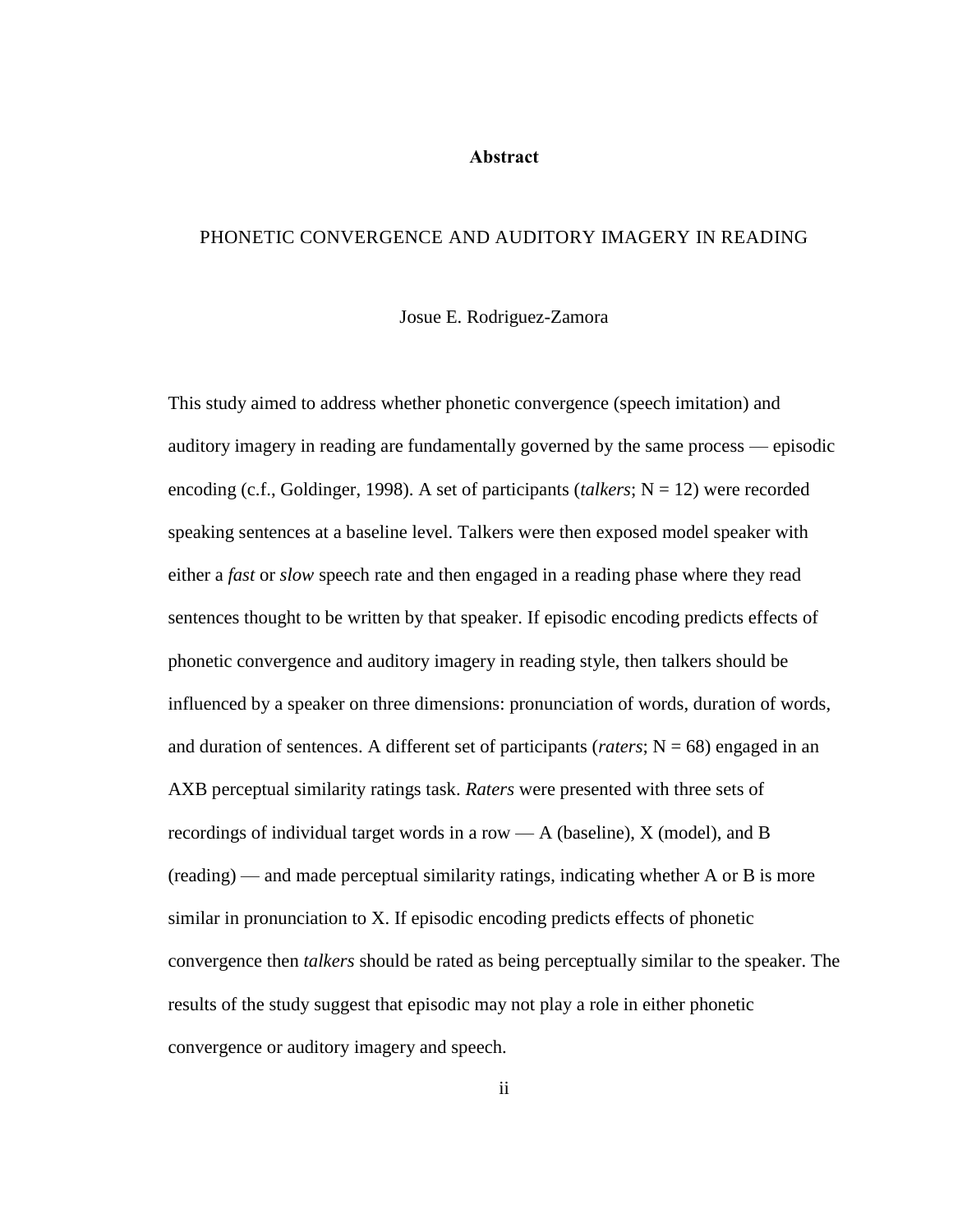### **Acknowledgements**

<span id="page-2-0"></span>To my father and mother: thank you for sacrificing yourselves so that I could be here today. I will never be able to adequately thank you.

To my sister: thank you for keeping me grounded.

A kind thank you to Dr. Mari Sanchez, who guided me through the painful process of learning how to be an academic and who set me up in a position to succeed.

A special gratitude to Dr. Chris Aberson, who introduced me to R and sparked my passion for statistics. Things I can no longer live without.

A special gratitude to Dr. Amber Gaffney, who showed me how to be headstrong in academia, a skill I highly value and admire.

A special mention to Ben Chu and Olivia Kuljian, I may have never gotten through my first year if not for you.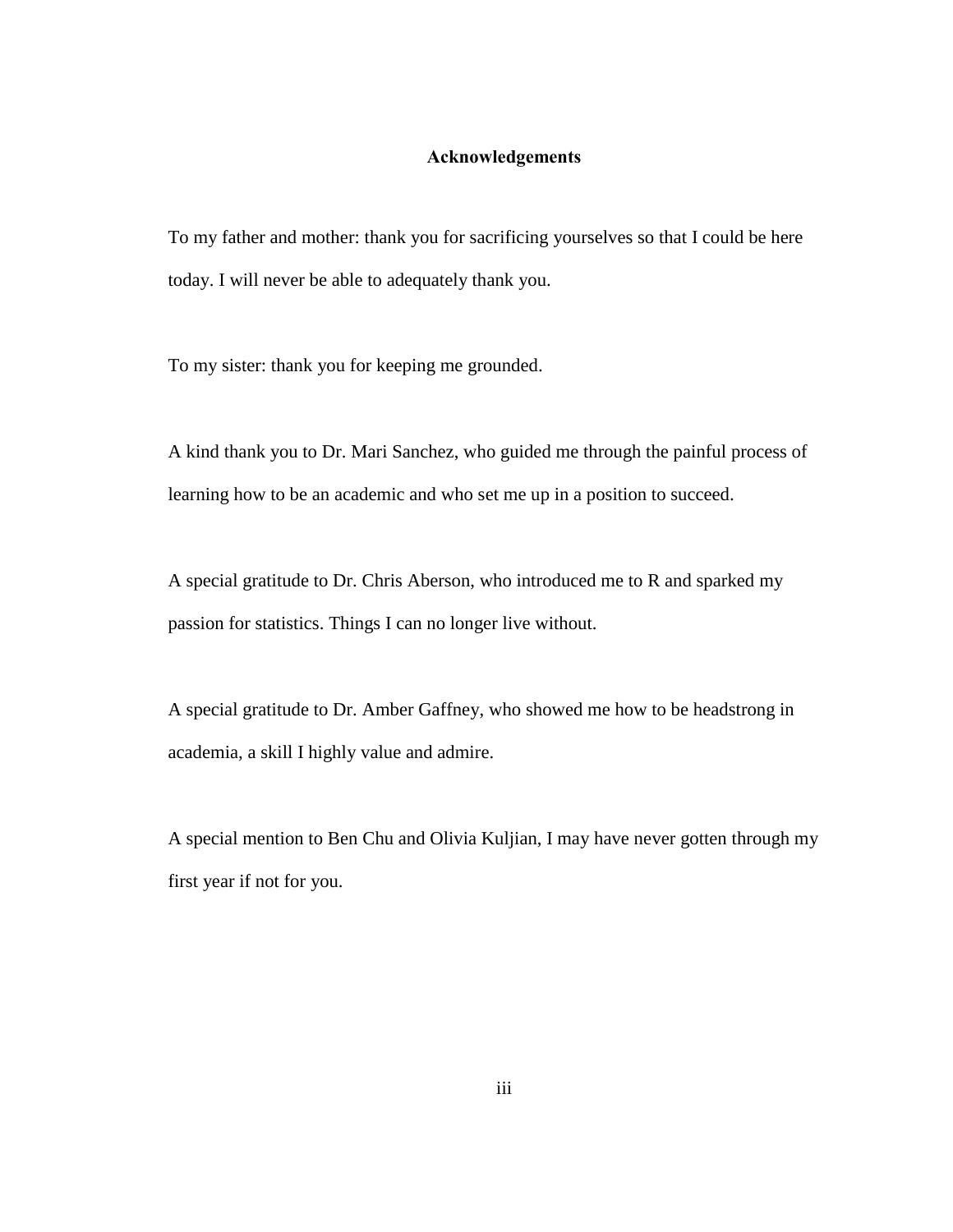# **Table of Contents**

<span id="page-3-0"></span>

| 28 |
|----|
| 29 |
| 29 |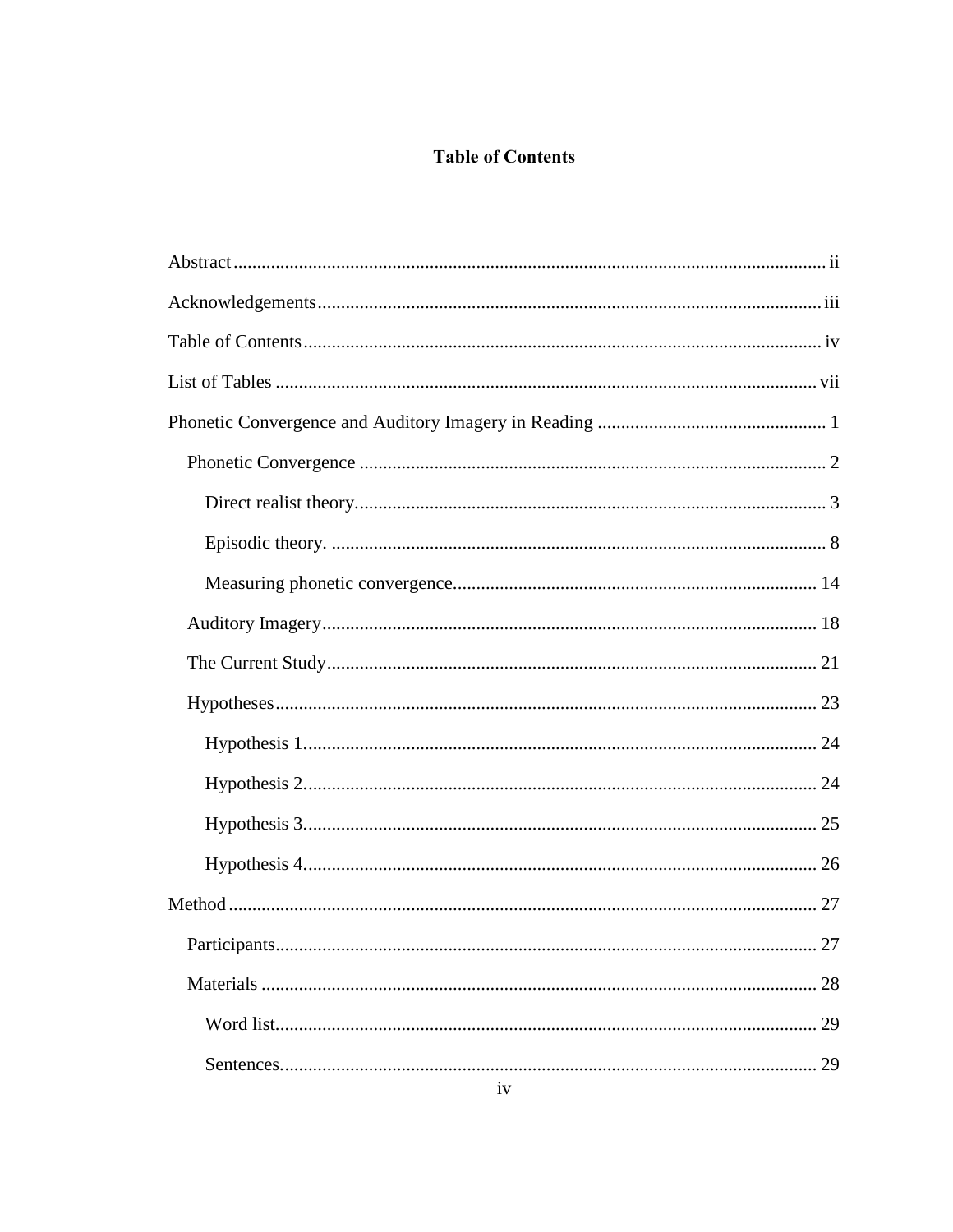| Hypothesis 1: Effect of word exposure on talker convergence via AXB.  35             |  |
|--------------------------------------------------------------------------------------|--|
| Hypothesis 2: Main effect of word exposure on talker speech via differences-in-      |  |
| Hypothesis 3: Effect of model speaker speech rate on talker speech via raw           |  |
| Hypothesis 4. Main effect of model speaker speech rate on talker speech rate via raw |  |
|                                                                                      |  |
|                                                                                      |  |
| Hypothesis 2: Main Effect of Word Exposure on Talker Speech via Differences-in-      |  |
| Hypotheses 3 and 4: Main Effect of Speech Rate via Word and Sentence Duration  41    |  |
|                                                                                      |  |
|                                                                                      |  |
|                                                                                      |  |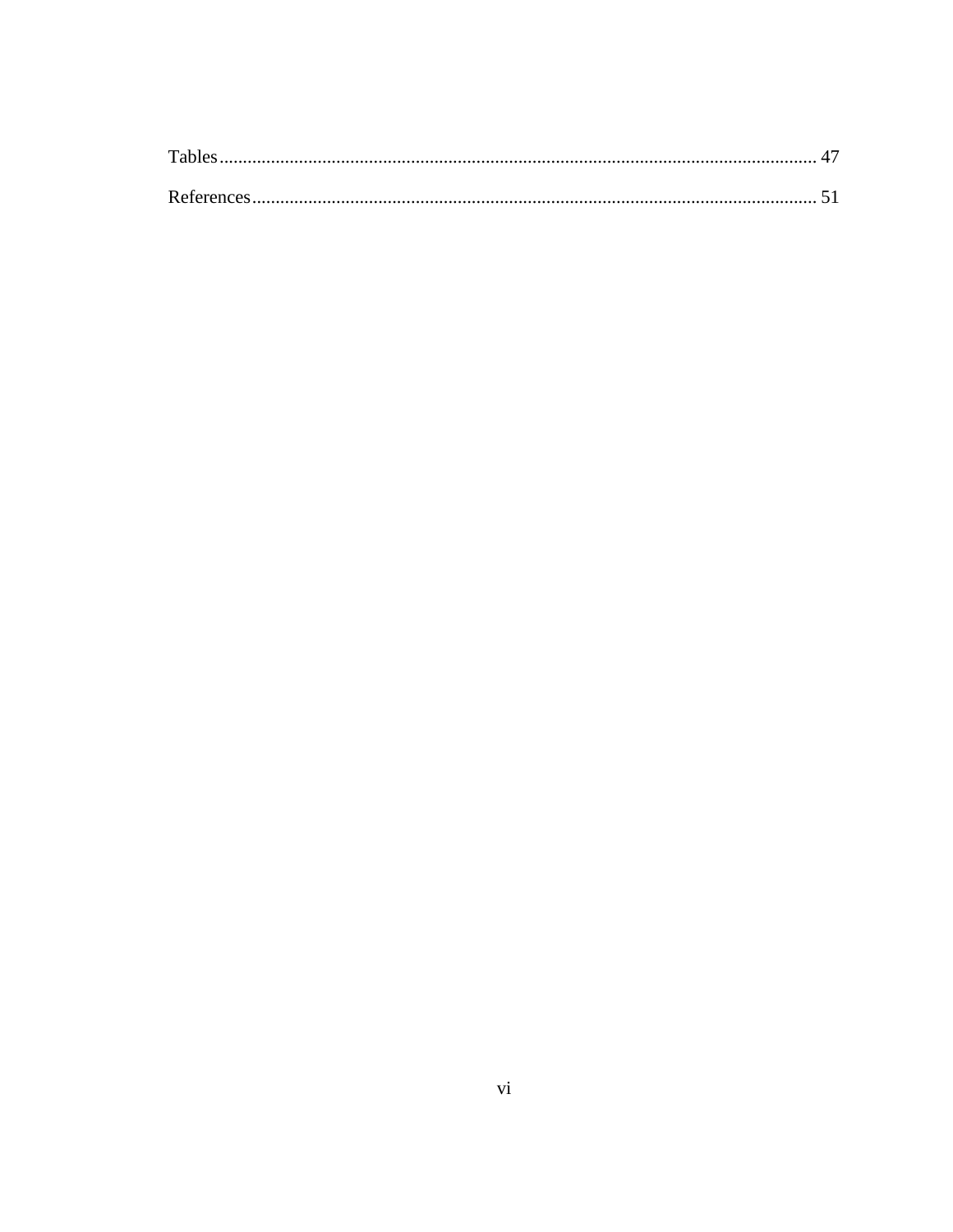# **List of Tables**

<span id="page-6-0"></span>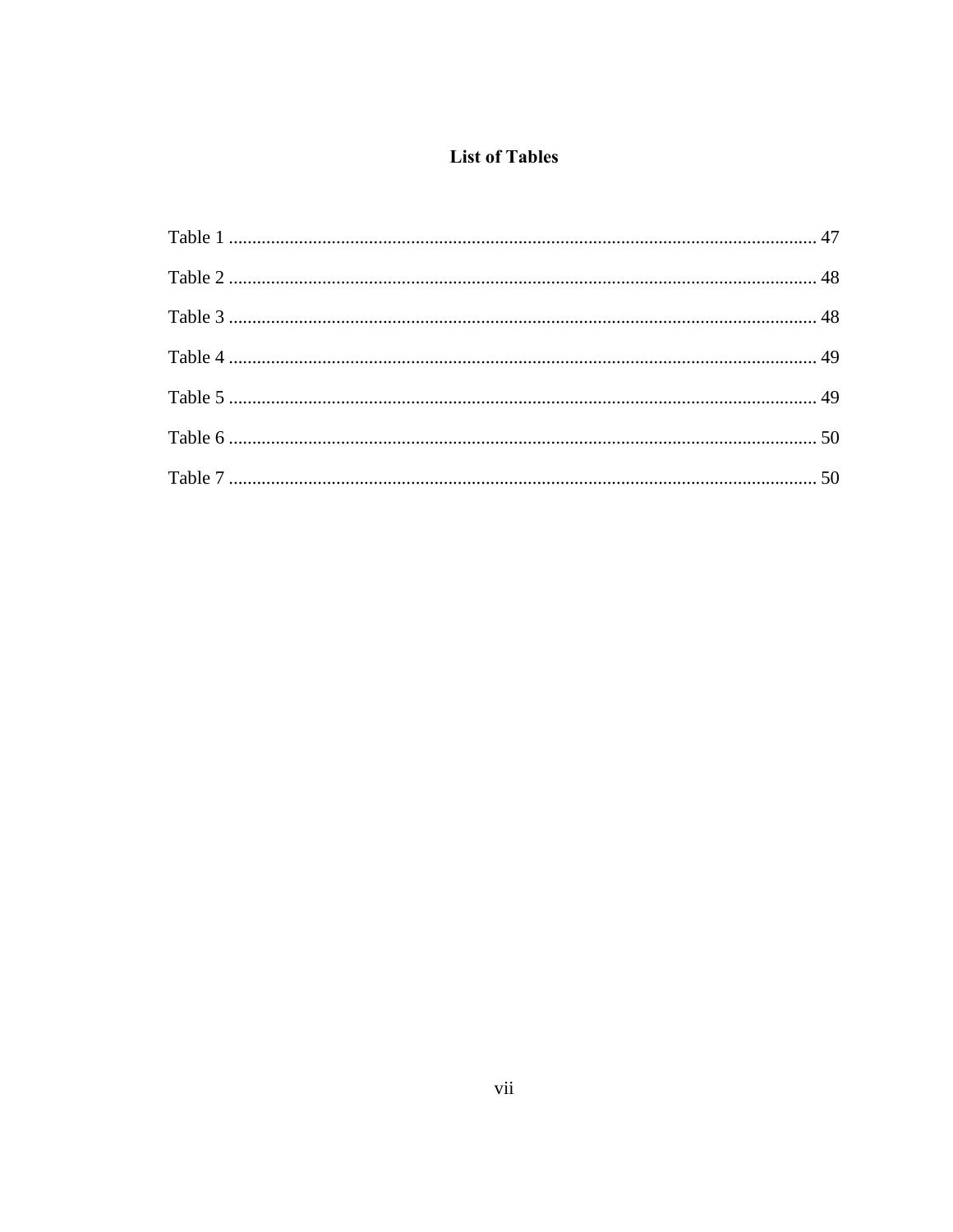#### **Phonetic Convergence and Auditory Imagery in Reading**

<span id="page-7-0"></span>Imagine that you are conversing with someone familiar, such as your mother or your best friend. You may find that your speech might start to be affected. Specifically, you may find that during the conversation, and potentially shortly thereafter, that you start to say certain words more similarly to how your mother or best friend would say them. This spontaneous change in speech production indicates that we are influenced by the unique way a particular talker speaks. This phenomenon is referred to as phonetic convergence — when the sounds (phonemes) of your speech start to move toward (converge) the pronunciation style of another.

Now, imagine you receive a written message (e.g. text) from the same familiar individual that reads "I found parking. I will see you soon!" Whose voice do you "hear" as you read it? Chances are that you "hear" the voice of the author of the message as you read it. This phenomenon is called auditory imagery, which is the ability to mentally simulate sound. With the ability to experience auditory imagery of voices and our tendency to imitate the way others speak, one has to wonder whether these two phenomena overlap. More specifically, do we phonetically converge to voices when we evoke auditory imagery, such as when simply reading aloud text written by familiar people? The aim of this thesis is to identify the relationship between phonetic convergence and auditory imagery and whether they are governed by the same processes.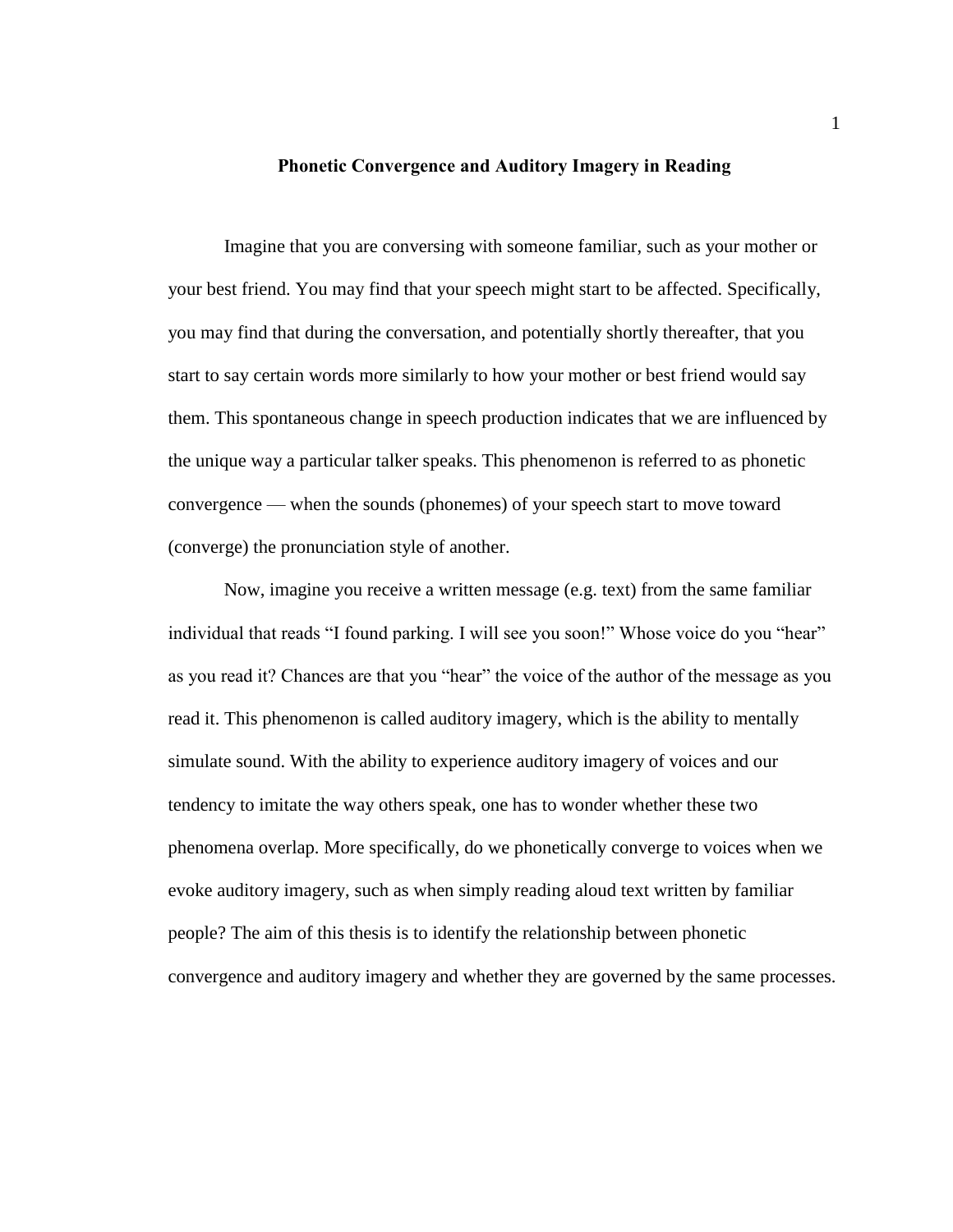### <span id="page-8-0"></span>**Phonetic Convergence**

Our ability to perceive and imitate spoken language may stem from the fact that humans are extraordinarily good at identifying and understanding spoken language. Listeners of speech can distinguish various aspects of speakers such as dialect, status, and health (Labov, 1972), emotional state (Frick, 1985; Murray & Arnott, 1993), and talker identity (Van Lancker, Kreiman & Emmory, 1985; Van Lancker, Kreiman, & Wickens, 1985). These aspects of speech are unique to each person and are referred to as talkerspecific characteristics (TSCs). For example, you may notice a person speaks with a certain accent, speaks at a certain rate, or has a certain pitch. These aspects of the person's speech constitute components of that person's talker-specific characteristics. Our tendency to unconsciously identify and imitate a person's TSCs is referred to as phonetic convergence.

Phonetic convergence is explained by two main theories: the direct realist theory (see Fowler, 1986; Sancier & Fowler, 1997; Fowler, Brown, Sabadini, & Weihing, 2003; Galantucci, Fowler, & Turvey, 2006) and the episodic theory (see Goldinger, 1998; Goldinger & Azuma, 2004; Namy, Nygaard, & Sauerteig, 2002). Whereas the direct realist approach relies on the perception-production link, the episodic approach relies on stored memories of talker-specific characteristics.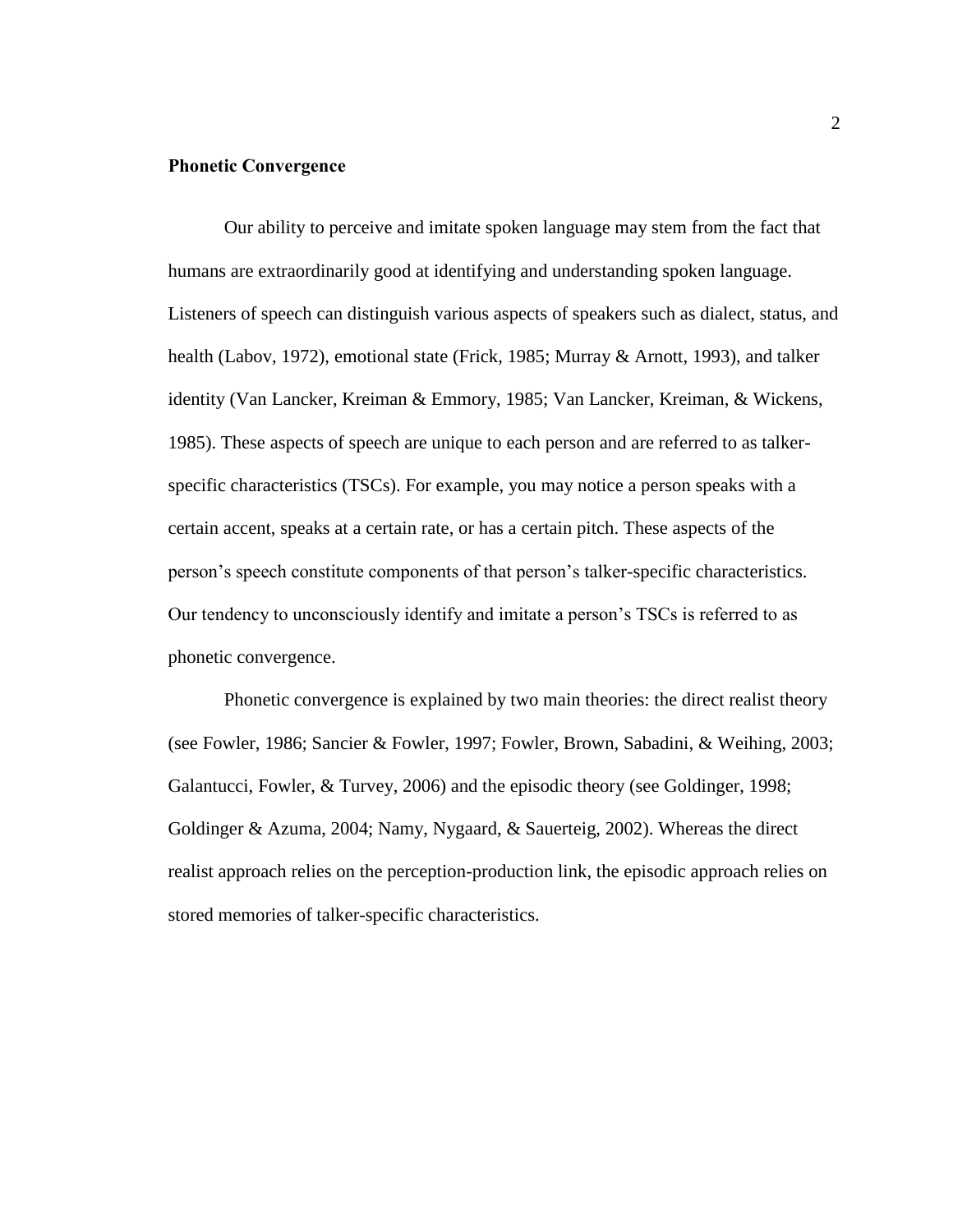<span id="page-9-0"></span>**Direct realist theory.** The direct realist approach is a gestural theory. It contends that speech perception does not occur through the auditory signals of speech, but rather through perception of articulatory gestures (or the kinematics involved in creating the sound) which "causally and distinctively structure the acoustic speech signal" (Fowler et al., 2003). In turn, the gestures of the speaker provide information about the acoustic speech signals, such as how the word was physically produced (e.g. kinematics of the gestures) and similarly, how to produce it oneself. Consider a listener who hears a particular phoneme, which is the smallest unit of sound in speech. Phonemes can be used to distinguishes one word from another (e.g. the  $\frac{1}{i}$  in "beet" and the  $\frac{1}{a}$  in "bat"). Now if a person hears the vowel /i/ in the word "beet", the listener would automatically have access to the gestures that are involved in producing the /i/, such as the high-forward positioning of the tongue (e.g. the vowel /i/ in "beet"), the specific speech rate, and the tone in which it was produced. The gestures responsible for producing the speech sound would carry information about how the word was produced (i.e. the position of the articulators, such as the lips and tongue, etc.). Under direct realist theory, phonetic convergence occurs as a result of perceiving an interlocutor's articulatory gestures which then inform how the listener produces her articulatory gestures.

There is evidence to suggest that gestural information is present not only in auditory speech, but that the same gestural information is also present in visual speech. As such, research has found that people will converge to the unique style of a speaker when presented with only the speaker's articulating face (Miller, Sanchez, & Rosenblum, 2010; Sanchez, Miller, & Rosenblum, 2010). In these studies, participants are asked to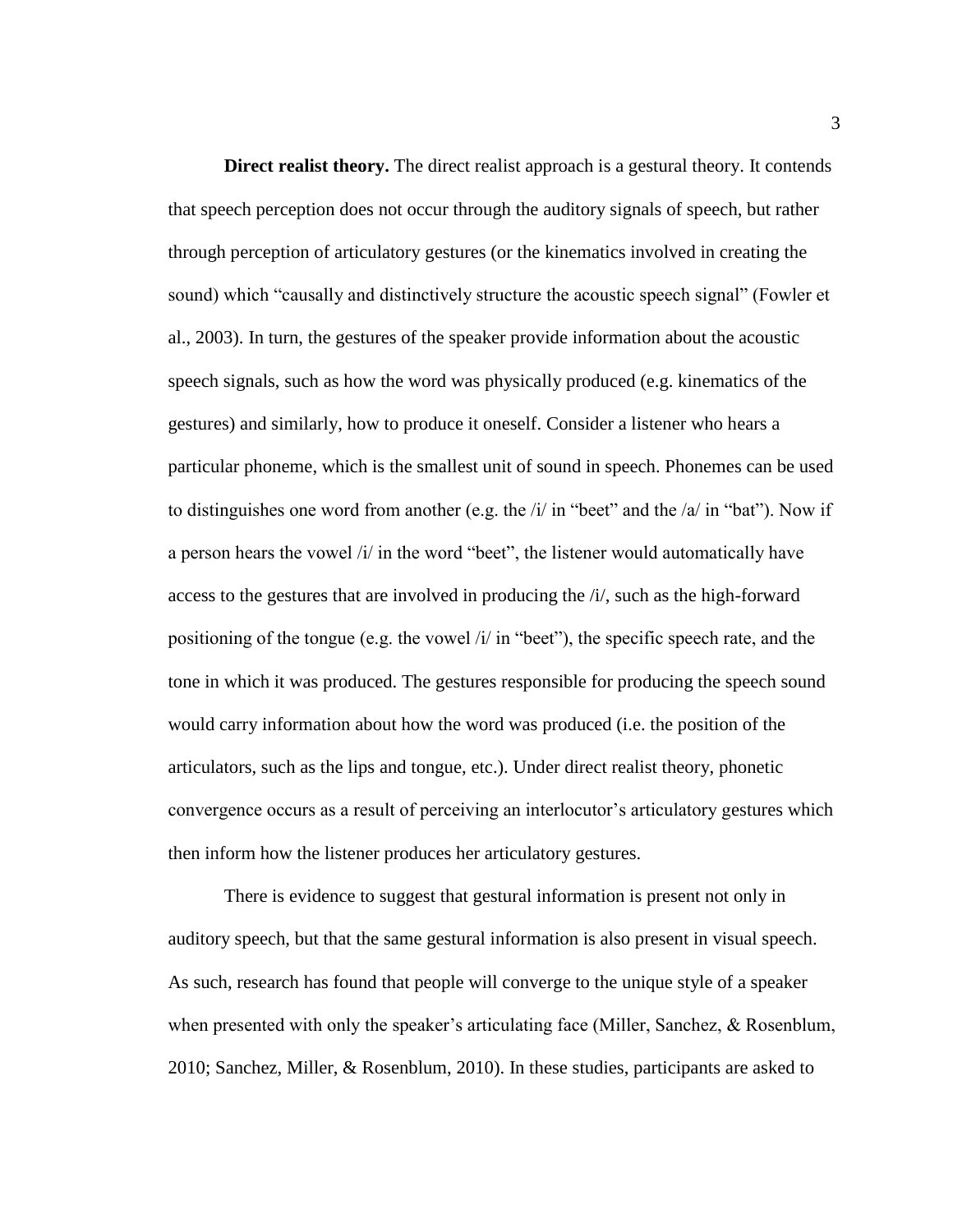lip-read the speech from a talker and to say the words uttered by the silent talker. When participants say the silent talker's words out-loud, the participants' own utterances shift in line with the silent talker's talker-specific characteristics. This means that the articulating face contains the same gestural information on how to produce speech. As a consequence, a perceiver is influenced in their own speech productions by the style of the silent talker, resulting in phonetic convergence.

It has additionally been shown that listeners quickly access and extract information from an interlocutor's articulatory gestures (Fowler et al., 2003). Gestural information extracted from speech can be used to identify a talker, which means that individuals can match a voice to a speaking face when auditory and gestural stimuli are presented separately, but cannot match a voice to a static face (Lachs & Pisoni, 2004a, 2004b). In effect, an individual can extract information from a speaker's articulatory gestures and use that information to articulate sounds in a similar fashion (e.g. converge), when the individual has visual access to that speaker. An individual cannot extract gestural information from a person to which they do not have access to kinematic information, be it in an auditory or visual form. In this way, perception of the gestures of speech lead to phonetic convergence within the direct realist theory.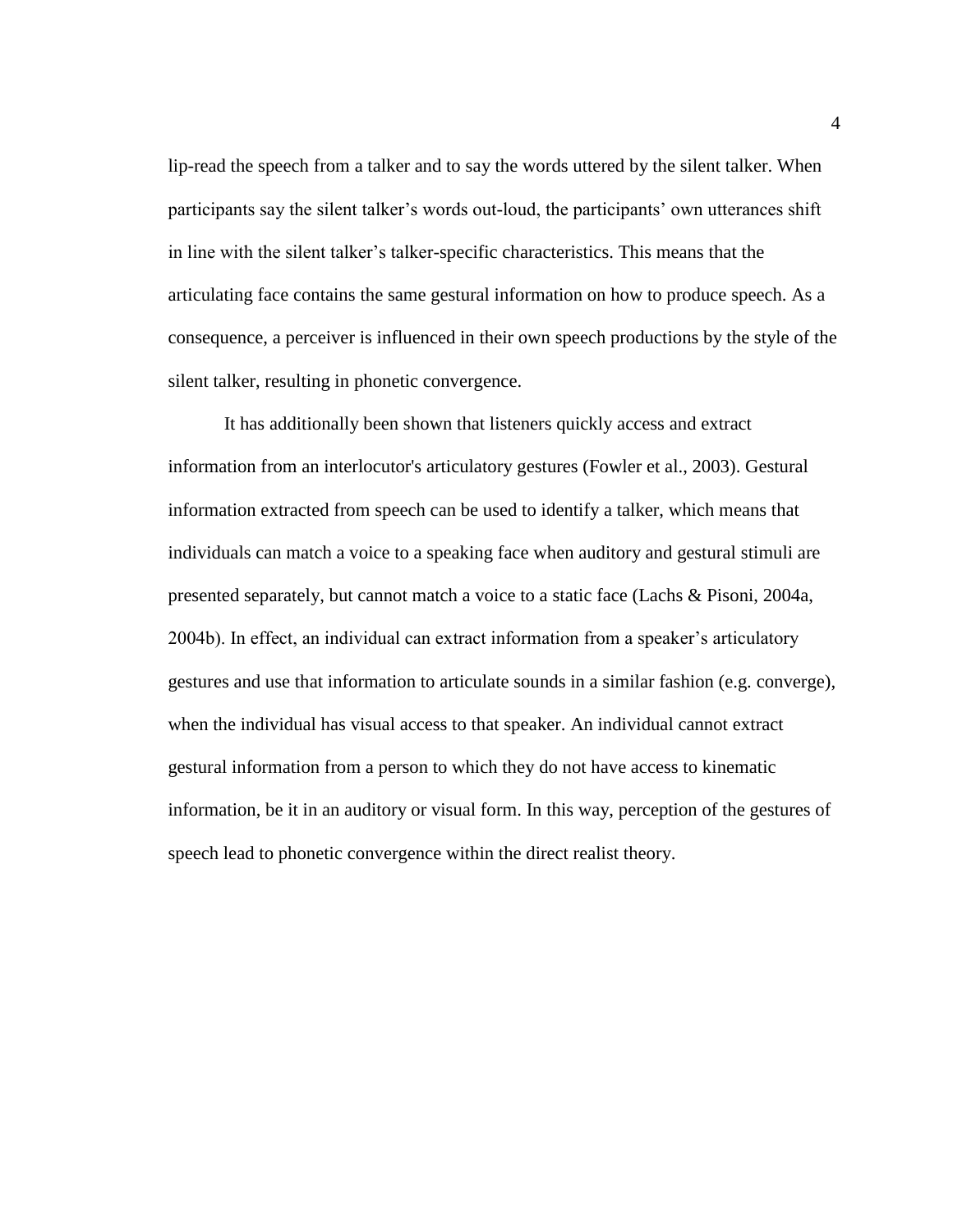*The perception-production link.* A mechanism that is thought to be responsible for speech convergence in the direct realist approach is the perception-production link. It has been suggested that perception and production share the same mechanisms, at least partially (e.g. Chartrand & Bargh, 1999; Chen, Chartrand, Lee Chai, & Bargh, 1998; Prinz, 1990). This idea suggests that incoming signals to the brain as a result of perceived stimuli do not need to be "translated" into outgoing signals to produce a behavior in response to the stimuli. Rather, perception and behavior share a "common code" in which perception automatically influences action. The perception-production link sets up a framework for imitation in which the perception of stimuli directly and automatically influences how behavior is produced. Thus, if one is exposed to the gestures of speech, one is likely to be influenced in their own gestural realizations, in essence, phonetic convergence.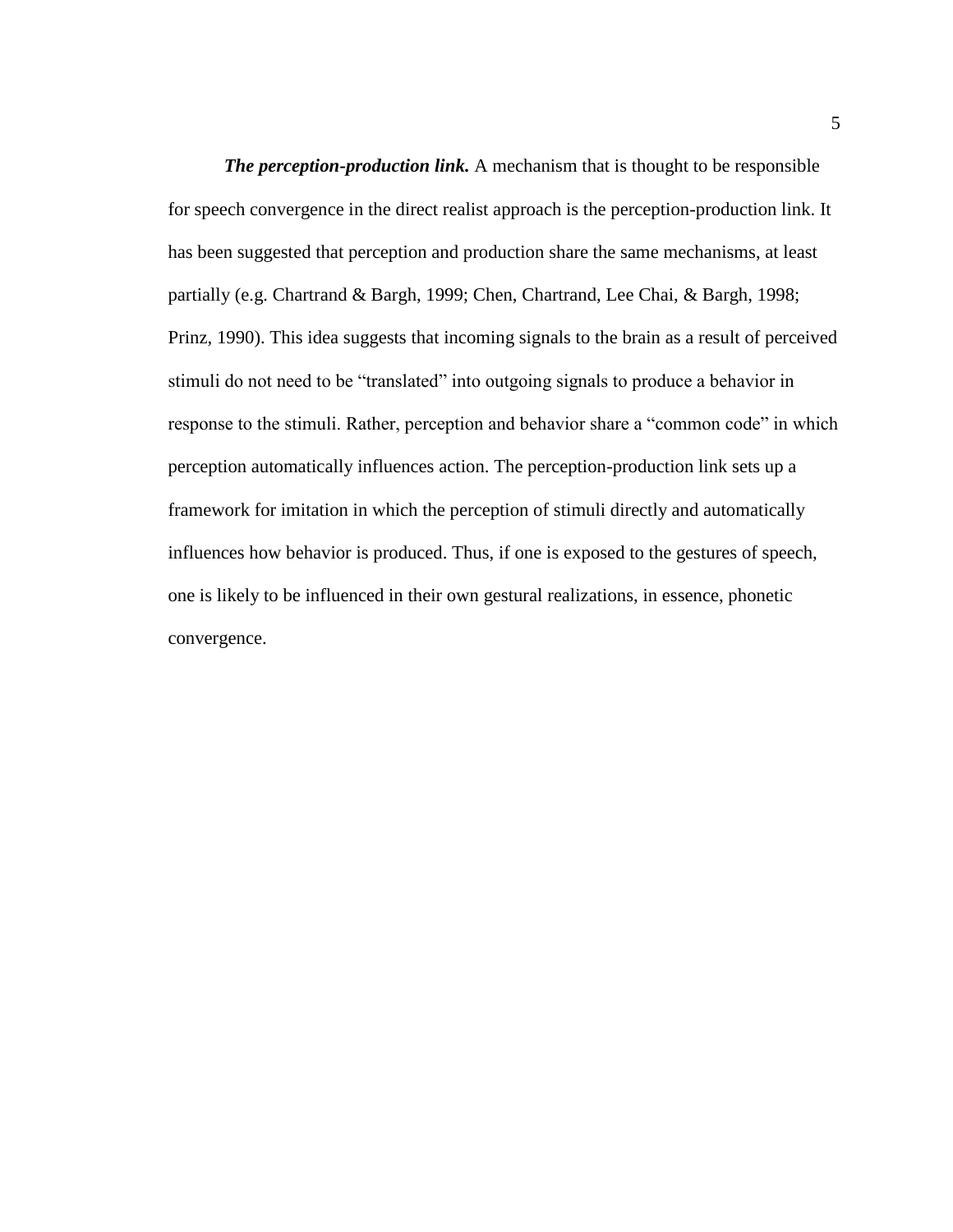*The perception-production link: Neurological basis.* There is neurophysiological evidence for the perception-production link, which was first discovered in primates (Di Pellegrino, Fadiga, Fogassi, Gallese, & Rizzolatti, 1992). Di Pellegrino et al. found that neurons located in the F5 region of the premotor cortex — which are responsible for goal-directed hand movements — were similarly activated when: (a) conducting goal directed movements, (b) observing another monkey conduct the same movements, and (c) observing a human experimenter conduct the same movements. Specifically, the same regions of the monkeys' brains activated when they grasped food or observed another monkey or human grasp food. The activation of neurons in response to observed action suggest that perception of a behavior automatically activates neurons needed to produce that behavior. These neurons are known as mirror neurons because they activate in response to the observation of behavior (Rizzolatti, Fogassi, & Gallese, 2001) and their discovery provide neural confirmation for the existence of the perception-production link (Lotto, Hickok, & Holt, 2009). Importantly, mirror neurons and the perceptionproduction link exist in humans (Fadiga, Fogassi, & Rizzolati, 1995).

The existence of a perception-production link in humans holds implications for speech imitation. Specifically through a class of mirror neurons known as echo neurons, which respond both to the execution of an action and its resulting sound (e.g. the action and sound of opening a can; Kohler et al., 2002). For example, Fadiga, Craighero, Buccino, & Rizzolatti (2002) examined how the perception-production link affects the excitability of tongue muscles. They monitored activity of tongue muscles while participants passively listened to human speech. The results suggested that passive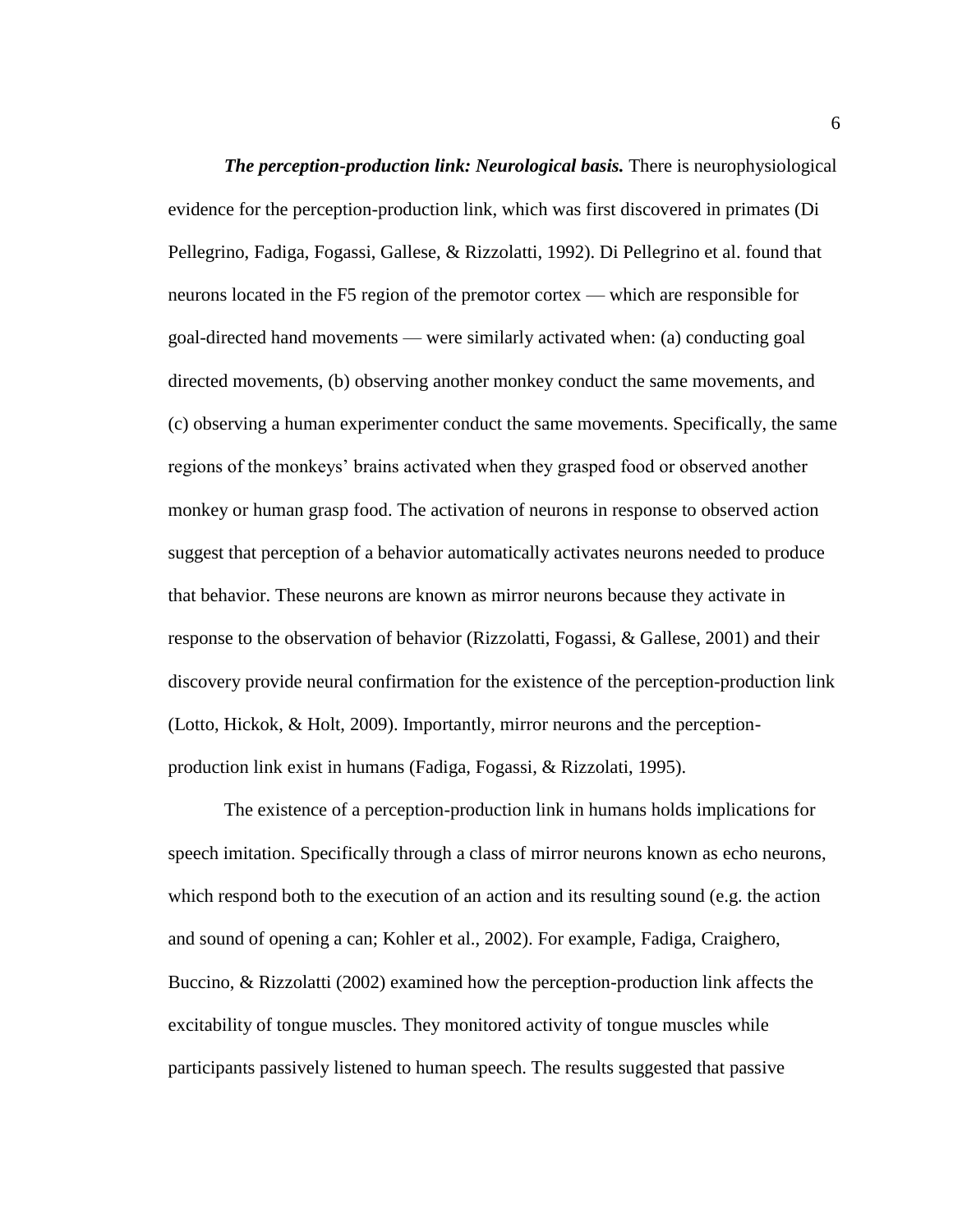listening of speech was enough to excite muscles in the tongue of a human listener. That is, the perception of auditory signals activated the muscles in the tongue needed to produce the heard sound productions.

Gentilucci and Bernardis (2005) examined whether speech imitation was observable at a phonemic level when speaking with an interlocutor. In this experiment, participants were measured on their lip movements and their pitch. Participants were asked to repeat strings of phonemes (i.e. /aba/) spoken by model speakers, that were presented visually and auditorily. The results indicated that both the participants' lip movements and their pitch shifted toward the model speaker's realizations. This suggests that a person shifts the way they produce sound, both in frequency and physical articulation of the lips, when repeating sounds. These studies lend neurophysiological support for phonetic convergence within a direct realist perspective.

Most studies that use a direct realist perspective are agnostic to the role of memory involved in speech convergence. Direct realist studies often employ a shadowing task, where participants quickly repeat utterances spoken by a model talker. In this task the perception-production link is viable, as participants are directly exposed to a model talker's gestures and are required to immediately repeat the models' speech. However, the current study shall not employ a shadowing task, but instead rely on stored memory traces to inform the speech productions of participants. As such, a theory that utilizes a memory component is warranted for explanation: the episodic theory.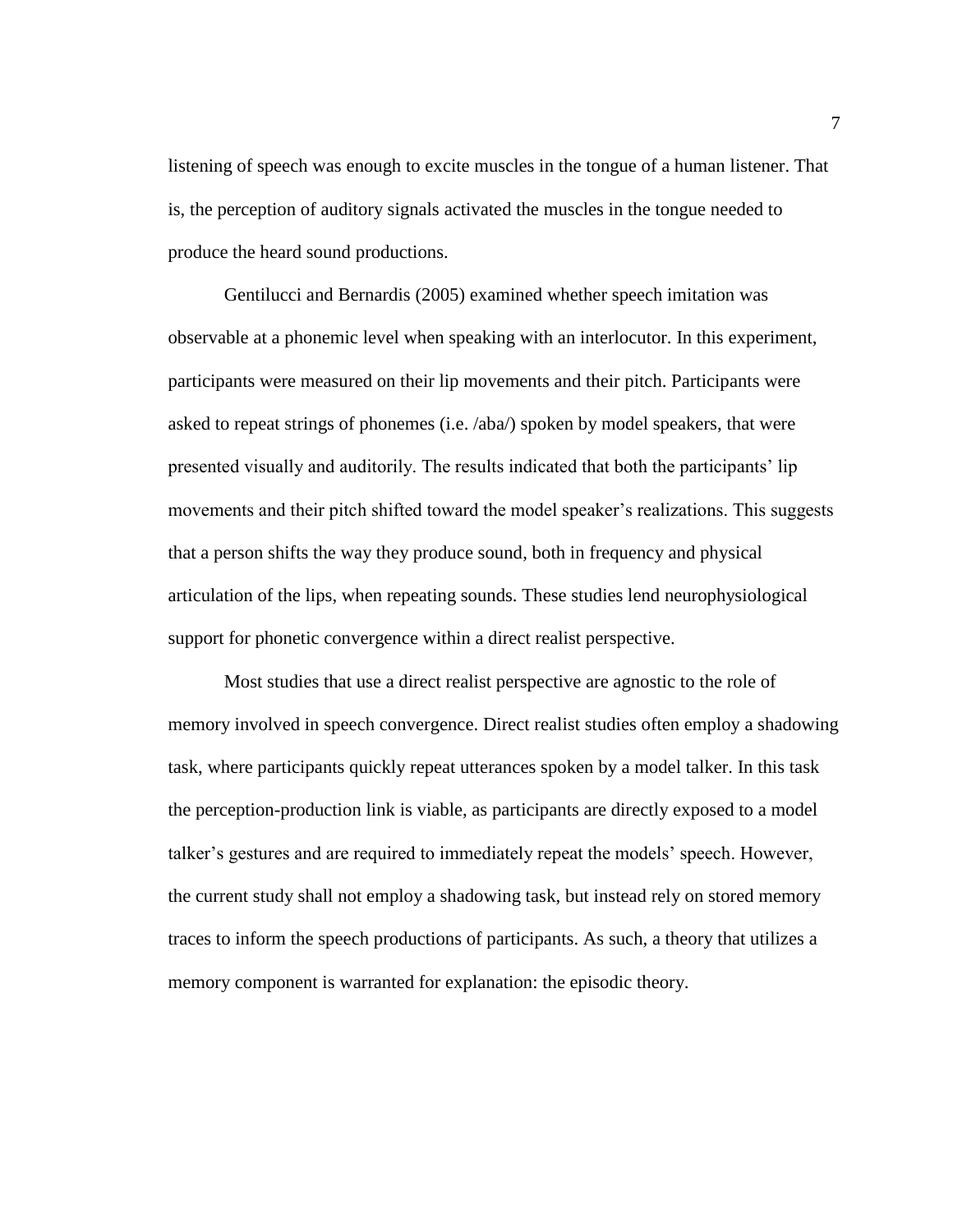<span id="page-14-0"></span>**Episodic theory.** Under the episodic theory of speech perception and production, our ability to store memories of others' TSCs is what allows us to engage in phonetic convergence. The episodic theory of speech convergence posits that each word we perceive leaves a trace in memory which contains information regarding the episode (including TSCs of the speaker) and therefore influences the mental representation of that word (Goldinger, 1998). Each time we produce that word, we activate its associated traces, and access the information stored in those traces. Consequently, the activation of these traces influence the way a word is produced.

When we activate stored memory traces, the number of traces we have affect what we will subsequently speak. To illustrate this phenomenon, consider two examples at the phrase level from the Star Wars movies: "May the Force be with you" and "Help me Obi-Wan Kenobi. You're my only hope". Chances are you do not attribute the former phrase to any single character, as many Star Wars characters have uttered that phrase. However, you are likely to attribute the latter phrase only to Princess Leia, as she is the only character to have uttered that phrase. Under the episodic theory of speech, each time you hear Princess Leia say her classic phrase you store an episodic trace which is associated with both her TSCs and that particular phrase. This means that if you were to say "Help me Obi-Wan Kenobi. You're my only hope." yourself, the largest portion of episodic traces that activate contain Princess Leia's TSCs. You are then more likely to be influenced in the way you produce this phrase by the way Princess Leia produced it (e.g. you are more likely to converge to Princess Leia's voice). On the other hand, many characters have said "May the Force be with you". Episodic traces are stored every time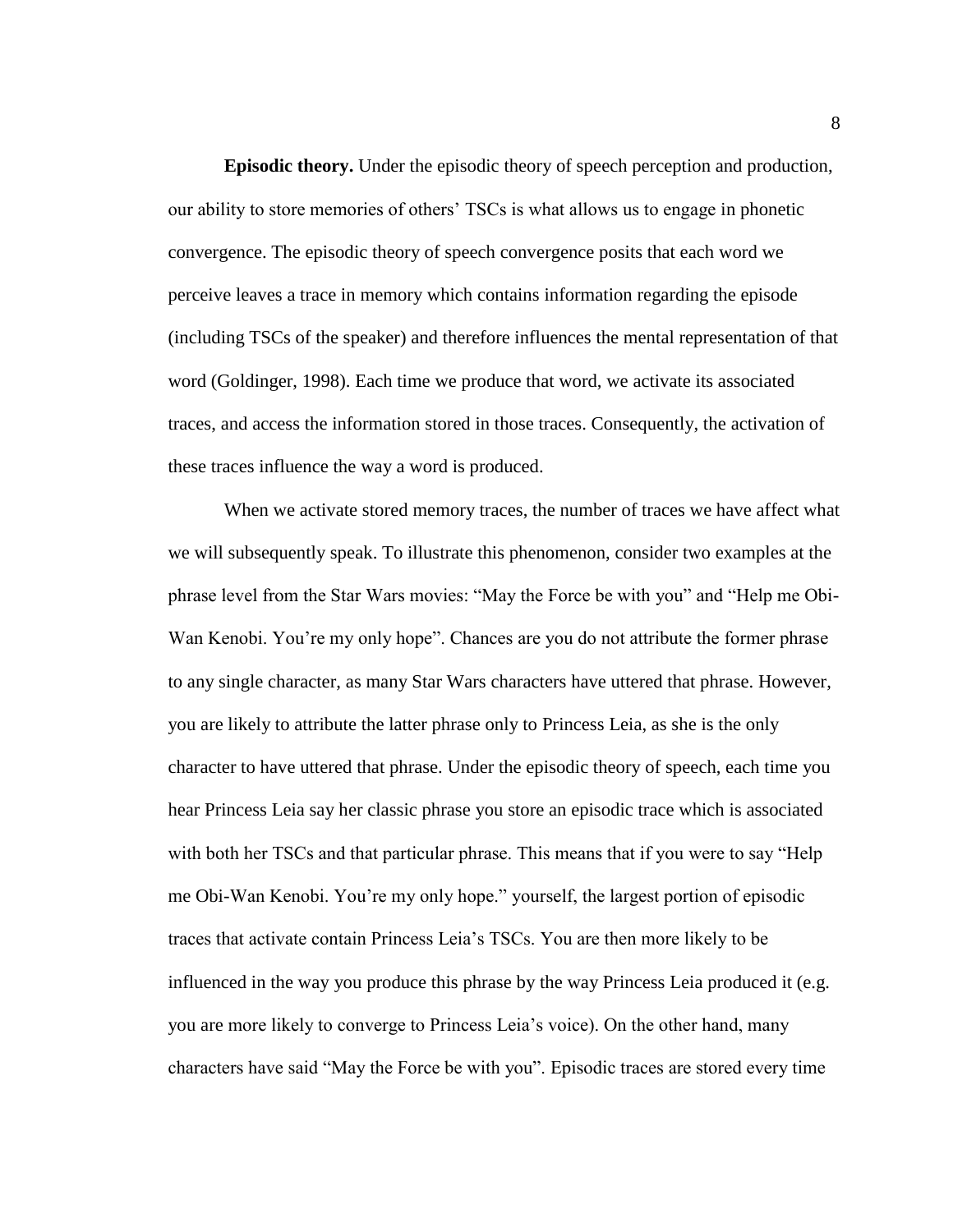you hear this phrase and each trace is associated with the TSCs of the character who said it. Therefore, no single character has a dominant amount of episodic traces associated with their TSCs when saying this phrase. Consequently, when you say "May the Force be with you", you are not likely to be influenced by the TSCs of any given character and are less likely to converge to any one character. This phenomenon may extend even further such that we may converge to the overall speaking style of any one person (e.g. Princess Leia) in an everyday setting given enough exposure (see Sancier & Fowler, 2003; Sanchez, Hay, & Nilson, 2015).

Neither the episodic theory nor the direct realist theory provides a holistic explanation of phonetic convergence. However, the episodic theory better accounts for known effects such as word frequency effects, repetition effects, and persistent convergence (Fowler, 1986; Gambi & Pickering, 2013; Goldinger, 1998). For the purposes of this paper, an episodic approach will be emphasized at the word level.

Word frequency effects refer to how the ubiquity of a word in everyday language affects phonetic convergence. For example, words which are not commonly used in English (e.g. "portal") are considered low-frequency words and words that are common in English (e.g. "hello") are considered high-frequency words. Low-frequency words have less traces associated with them due to not being encountered frequently. This makes low-frequency words more susceptible to be influenced by traces associated with a specific talker and their TSCs. Alternatively, high-frequency words have many traces associated with them and are less likely to be influenced by the traces of any single speaker. The episodic theory predicts higher rates of convergence when a person is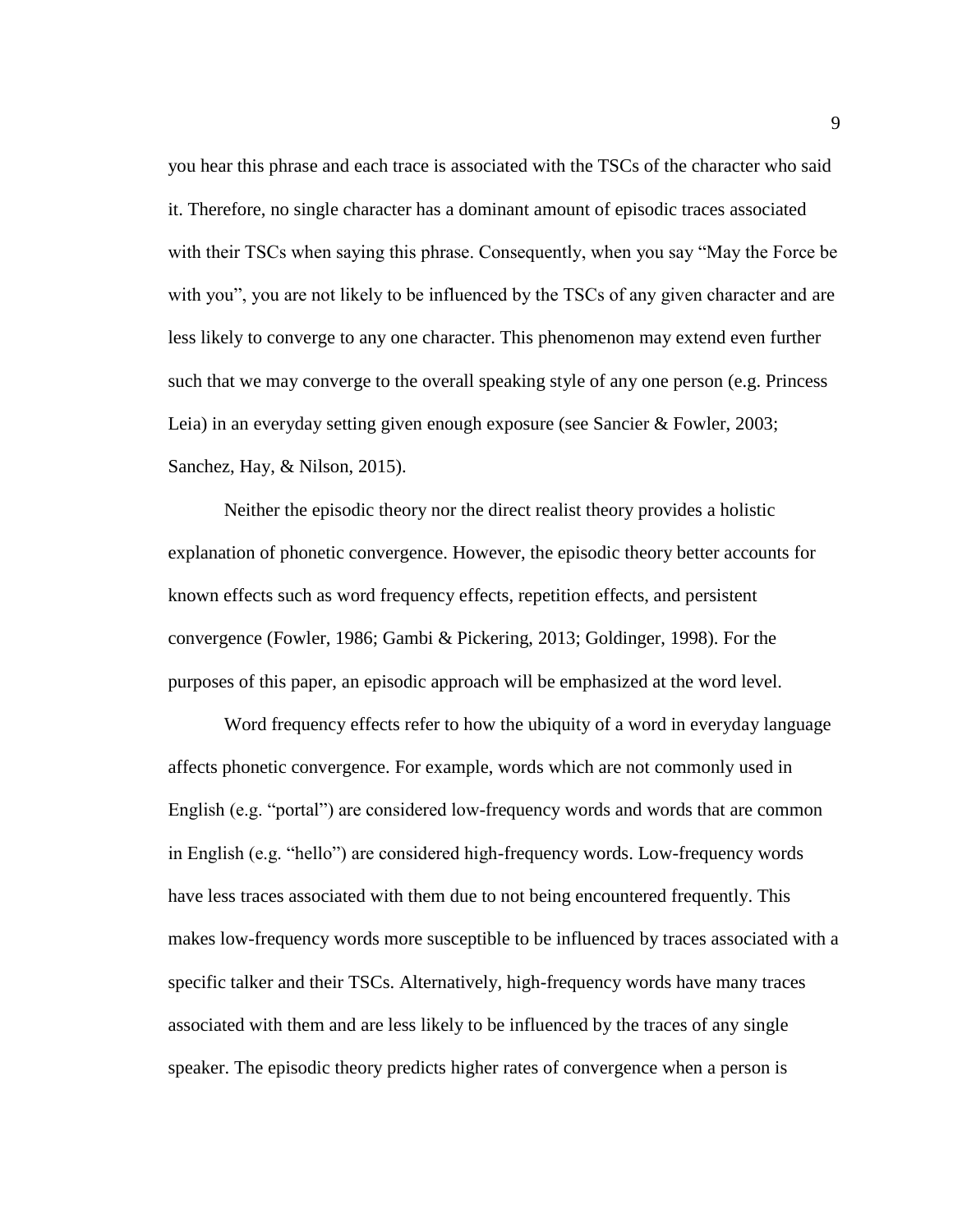exposed to a speaker using low-frequency words than when the speaker uses highfrequency words.

Repetition effects refer to the fact that repeatedly hearing a word affects convergence within a speech experiment. If you repeatedly hear a specific person say "portal" many times, and a trace is stored for each repetition, then the amount of traces associated with this person's TSCs increases. Thus, when you produce the word "portal" you are more likely to be influenced by that specific talker in the way you say it. Conversely, if "portal" is not repeatedly spoken by a particular person, then stored traces of that word are not associated with any particular individual's TSCs and you are less likely to be influenced in your production of that word. The episodic theory predicts higher rates of convergence as a person hears a word repeated more often from a speaker. Repetition effects differ from frequency effects in that they refer to how the amount of times a word is heard affects phonetic convergence, while frequency effects have to do with how the prevalence of a word in everyday language affects convergence. Repetition effects can interact with frequency effects so that convergence has the highest chance of occurring when the word being uttered is both a low-frequency word and has been heard many times by a speaker, and less so when a word is high-frequency and has been heard few times.

The episodic theory also provides an explanation for why persistent convergence occurs. Persistent convergence is when an individual continues to converge to a speaker despite the passage of time (Pardo, 2006), and has been observed up to six days after exposure to a model speaker (Goldinger & Azuma, 2004). Under the episodic theory, this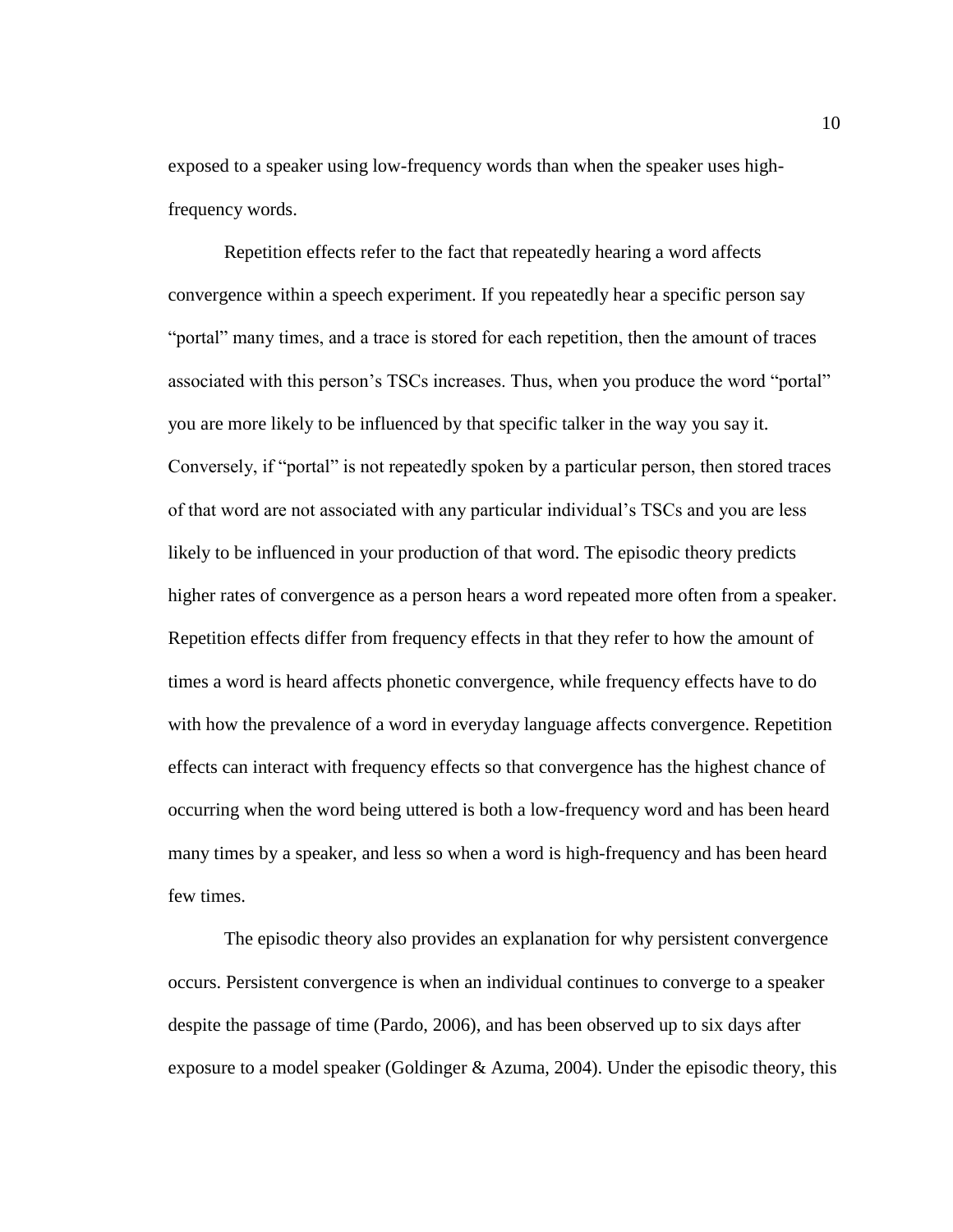occurs because stored traces associated with a talker's TSCs might persist in their influence on phonetic convergence over time. Episodic theory cannot wholly account for persistent convergence, but can account for it better than the direct realist theory (see Fowler, 1986; Gambi & Pickering, 2013). This is because the direct realist theory requires direct interaction with a speaker in order for phonetic convergence to occur.

Word frequency and repetition are variables that are often considered in speech convergence studies, but not many investigate the persistence of convergence. However, Goldinger and Azuma's (2004) study combined frequency and repetition effects as they persist over time. In the study, Goldinger and Azuma investigated different types of word frequency categories: high (HF), medium high (MHF), medium low (MLF), and low (LF). Words from these different frequency categories were presented with different amounts of repetitions (e.g. 0, 2, 6, 12). Under the episodic theory, both word frequency and repetitions are important, as the episodic theory predicts that words with lower frequencies that have many repetitions will lead to higher rates of convergence. In the test of persistence over time, it is these factors that are also predicted to demonstrate the most convergence.

The Goldinger and Azuma (2004) experiment unfolded over three phases. Participants first engaged in a baseline phase, where they were recorded reading all stimulus words. The baseline recordings serve to provide a natural example of the speaking style of each participant. Most studies, including the current study, use baselines because they provide a reference point to compare participant's different utterances and test whether phonetic convergence has occurred.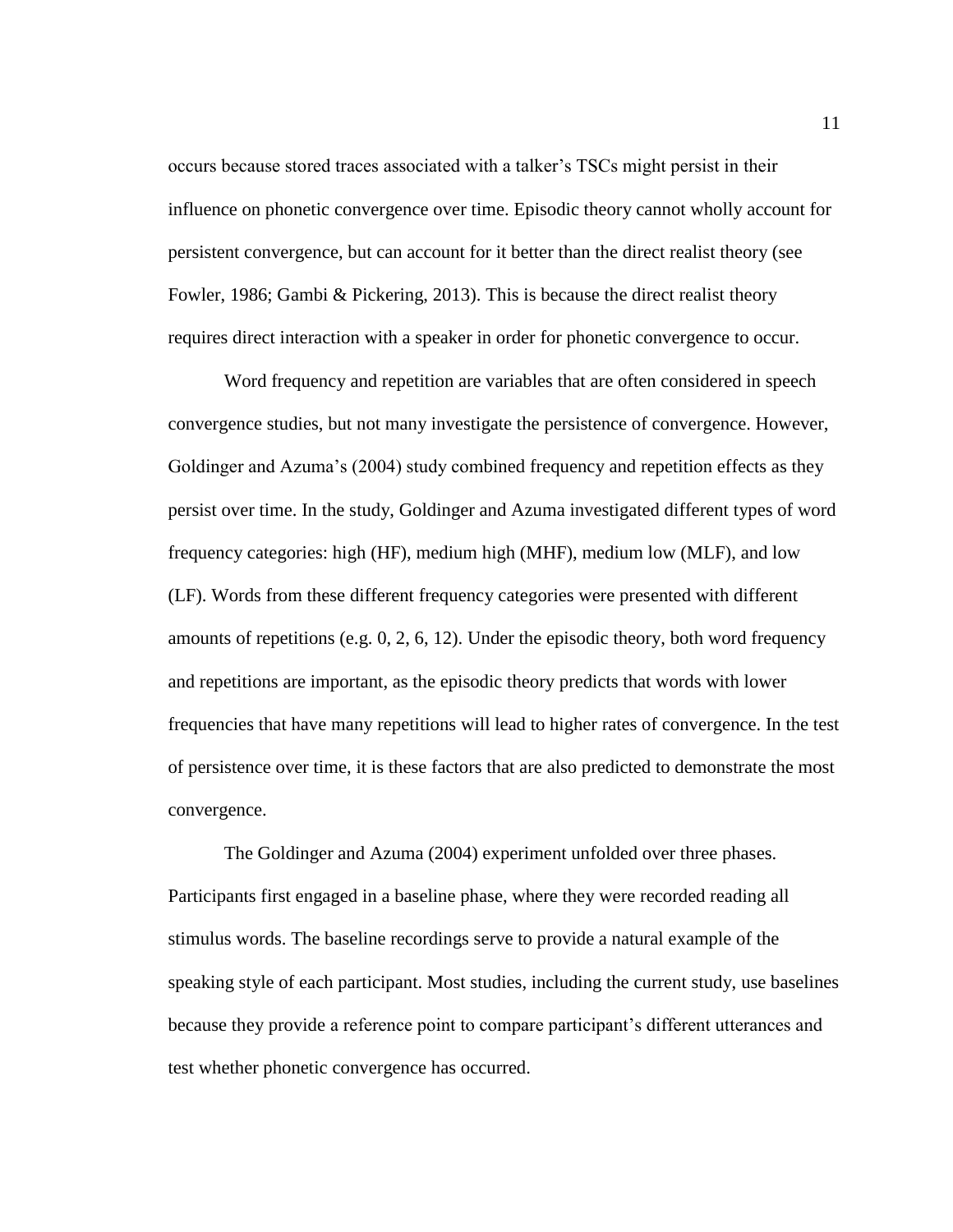In the second phase of the Goldinger and Azuma (2004) study, participants engaged in a listening task. In the listening task, participants were exposed to the auditory speech of a model speaker. These words were the same ones the participant read aloud during the baseline phase and were presented at different repetition rates, where the words were presented 0, 2, 6, or 12 times within the experiment. Again, repetition is important because the episodic theory predicts that rates of convergence increase as a word is increasingly repeated. At no time were participants told to try to remember the words or how they were said by the model speaker. In the listening phase, participants were asked to identify each word they heard by clicking on the text version of the word on their computer, which was displayed on the computer screen in a grid that contained all words they would hear.

The third phase of the study occurred one week after engaging in the listening task of phase two. This one-week delay aimed to test if stored traces continue to influence phonetic convergence despite the passage of time (i.e. persistence). The third phase was identical to the baseline phase: participants were recorded reading all words again. However, given the exposure to the speech of the model in phase two, these participants were expected to utter the words in this last phase in a manner similar to the model, or in other words to converge. According to the episodic theory, participants should have stored traces associated with the words and TSCs of the model speakers heard in the second phase. The words that were LF and repeated the most were expected to show the most evidence of convergence.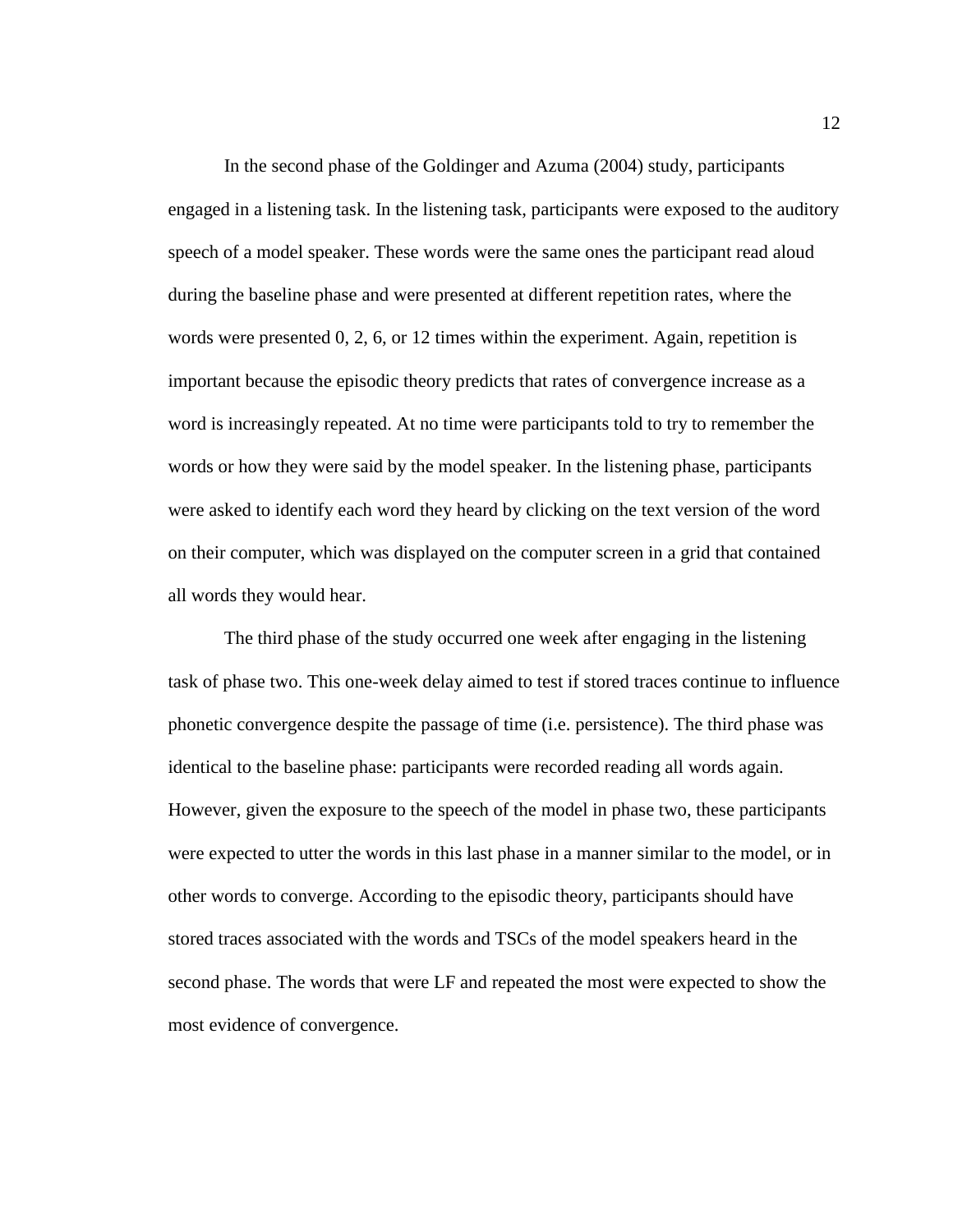To identify whether the participants converged to the model speakers they listened to one week prior (in phase two), a perceptual rating task was employed (see next section "Measuring phonetic converge" for specifics). In the rating task, a separate group of participants listened to and rated the perceptual similarity of sets of recordings. Specifically, participants were asked to rate the similarity of the recorded subjects' baseline utterances and utterances post-exposure to the model's utterances. The results of the perceptual rating task suggest that word frequency and repetition affect speech convergence even after a delay of one week, suggesting the persistence of speech convergence. Convergence was measured to be highest for LF words, followed by MLF, MHF, and HF words (in decreasing order of convergence). This result is predicted by episodic theory because LF words are more likely to be influenced by stored traces of a word and therefore have higher rates of convergence. Repetition affected speech convergence. Convergence was highest for words repeated 12 times, followed by 6, 2, and 0 times (in order of decreasing convergence). This result is predicted by episodic theory because convergence occurs at a higher rate when a word is repeatedly heard. These results lend support to the notion that LF words are more likely to be influenced by traces of a speaker's TSCs. They also support the notion of repetition effects on phonetic convergence. Individuals are more likely to converge to a speaker as word frequency lowers and as word repetitions increase (see also Goldinger, 1998). The current study will make use of LF words as target words to measure phonetic convergence and will expose each word three times to each participant as two repetitions have been shown to be sufficient to induce phonetic convergence.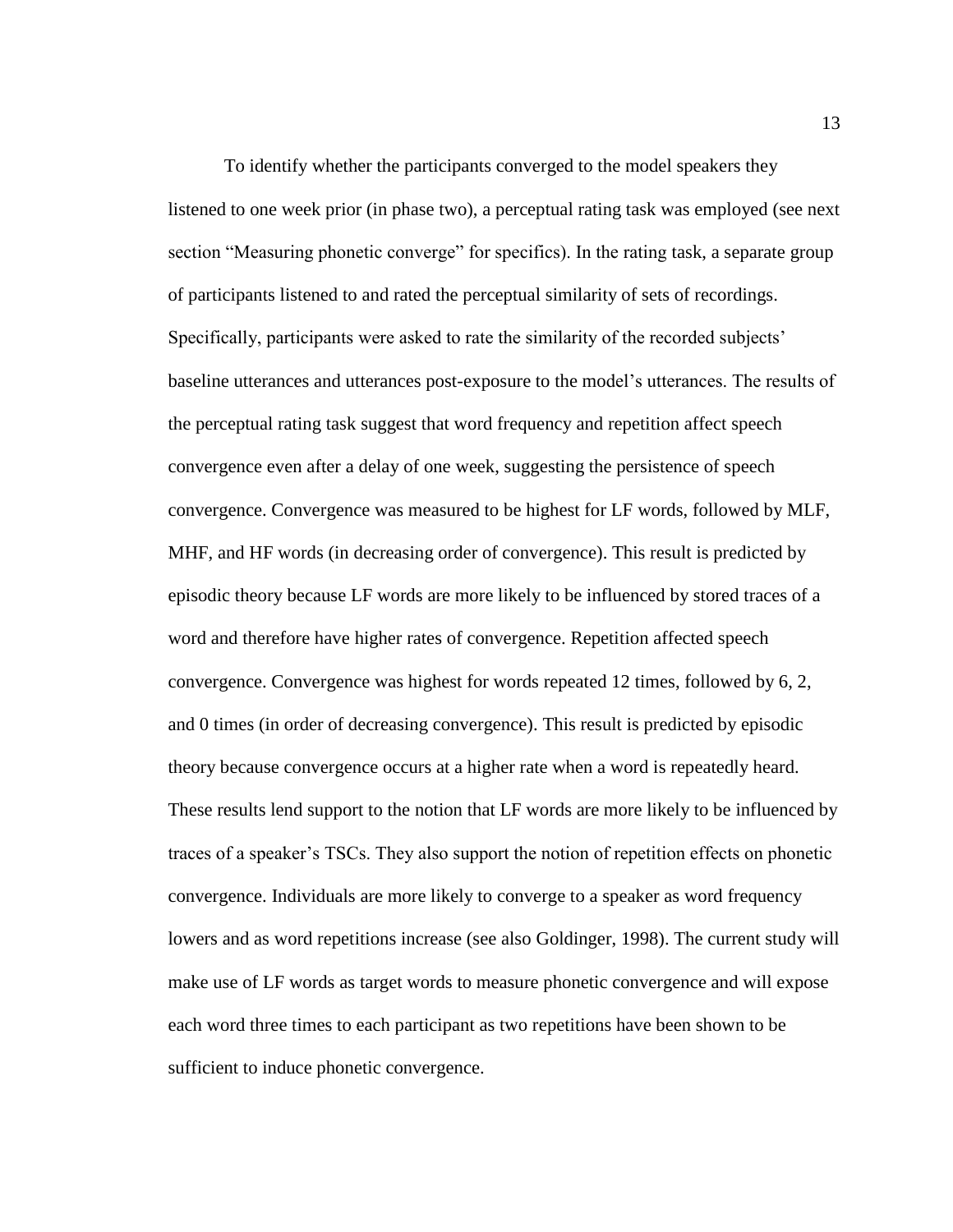<span id="page-20-0"></span>**Measuring phonetic convergence.** The AXB perceptual rating task is a valid measure for phonetic convergence (see Goldinger, 1998; Goldinger & Azuma, 2004). It measures convergence in studies operating under the direct realist theory as well as studies operating under the episodic theory.

Generally, convergence studies have multiple phases: baseline and exposure phases. At baseline, participants who will be referred to henceforth as *talkers,* are presented with words in text format and are asked to say the words out-loud. These baseline recordings aim to capture the *talker's* normal, uninfluenced manner of speaking the target words. During the exposure phase, *talkers* are exposed to utterances from a model speaker and are either asked to shadow the utterances (e.g. say the word out loud immediately after the utterance is heard) from the model speaker or say the words at some time point after having been exposed to the model's speech while being recorded.

The *talker's* baseline and post-exposure recordings are then compared to the model's recordings via a perceptual rating AXB task. The perceptual rating task is performed by a different set of participants who will henceforth be referred to as *raters*. *Raters* are presented with three auditory utterances successively — A, X, and B. Raters are asked to decide, which utterance, A or B, is most like X in pronunciation. The X stimulus is typically an utterance (e.g. a word like "portal") produced by the model talker. The A and B stimuli are the same word (e.g. "portal") produced by the *talker* at different phases of the experiment: the baseline utterance and the post-exposure utterance. For example, a *rater* may hear the word "portal" uttered by a *talker* at baseline (e.g. A), followed by the same word uttered by the model speaker (e.g. X), and lastly hear "portal"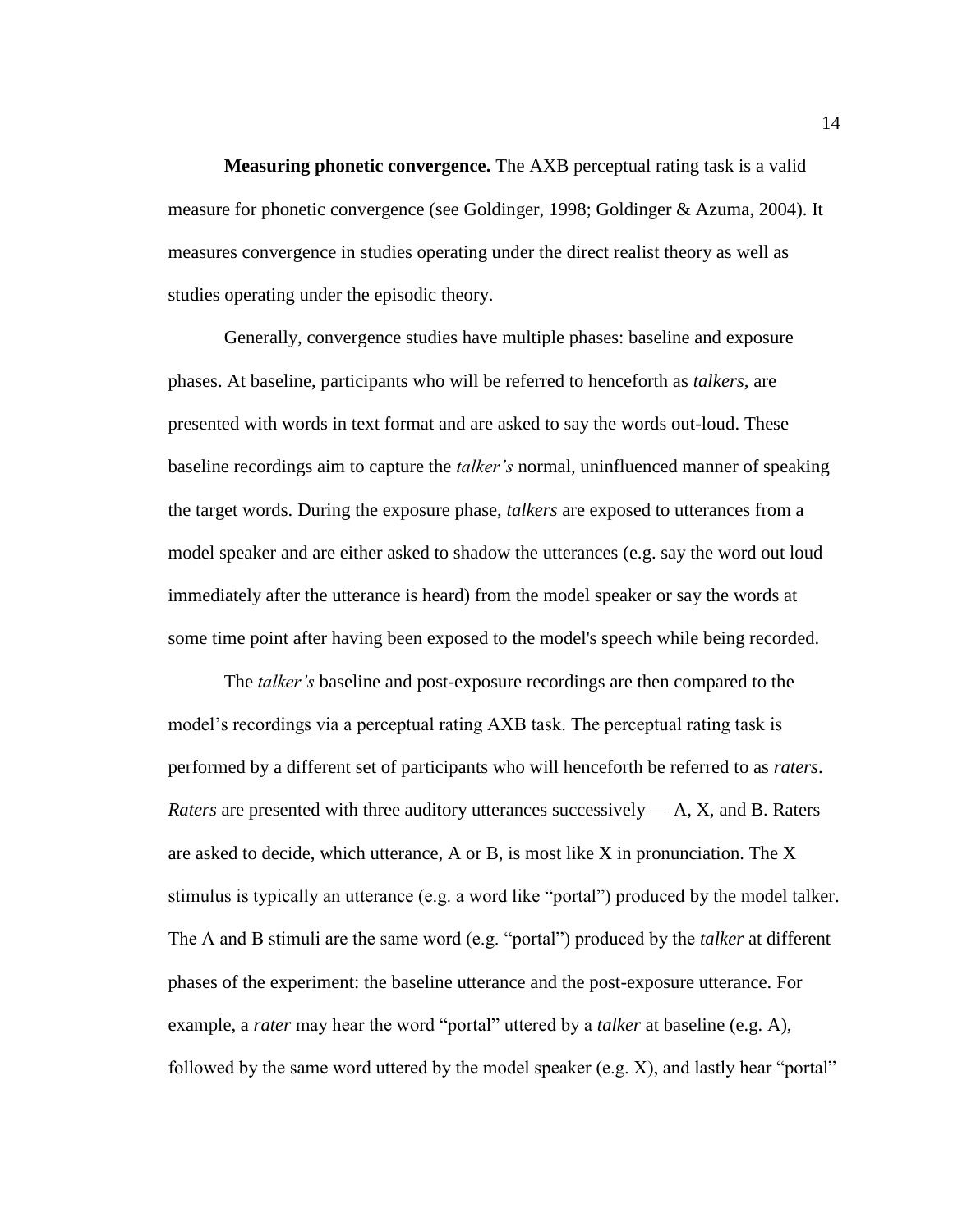uttered by the *talker* after the exposure phase (e.g. B). *Raters* would then judge whether the stimulus in position A or the stimulus in position B sounded most like the stimulus in position X. Using the AXB task, evidence for phonetic convergence is found when raters judge utterances from the post-exposure phase to be more similar to the model's utterances than the baseline utterances. The current study will employ an AXB task similar in structure to what was described above.

Phonetic convergence has also been measured using acoustic features such as duration — which is an acoustic dimension that varies reliably in convergence studies (Pardo, Gibbons, Suppes & Krauss, 2011; Pardo et al., 2013; Pardo et al., 2017). Duration is measured using differences-in-distance (DID) estimates. DID estimates are calculated by comparing differences in the durations of speech between *talkers'* baseline speech and models' speech (baseline - model), and then comparing differences in durations of speech between *talkers'* shadowed speech and model's speech (shadowed - model). The shadowed differences are then subtracted from the baseline differences. If these differences yield a positive value, they can be interpreted as convergence occurring. The current study will use differences in DID estimates to measure duration of speech.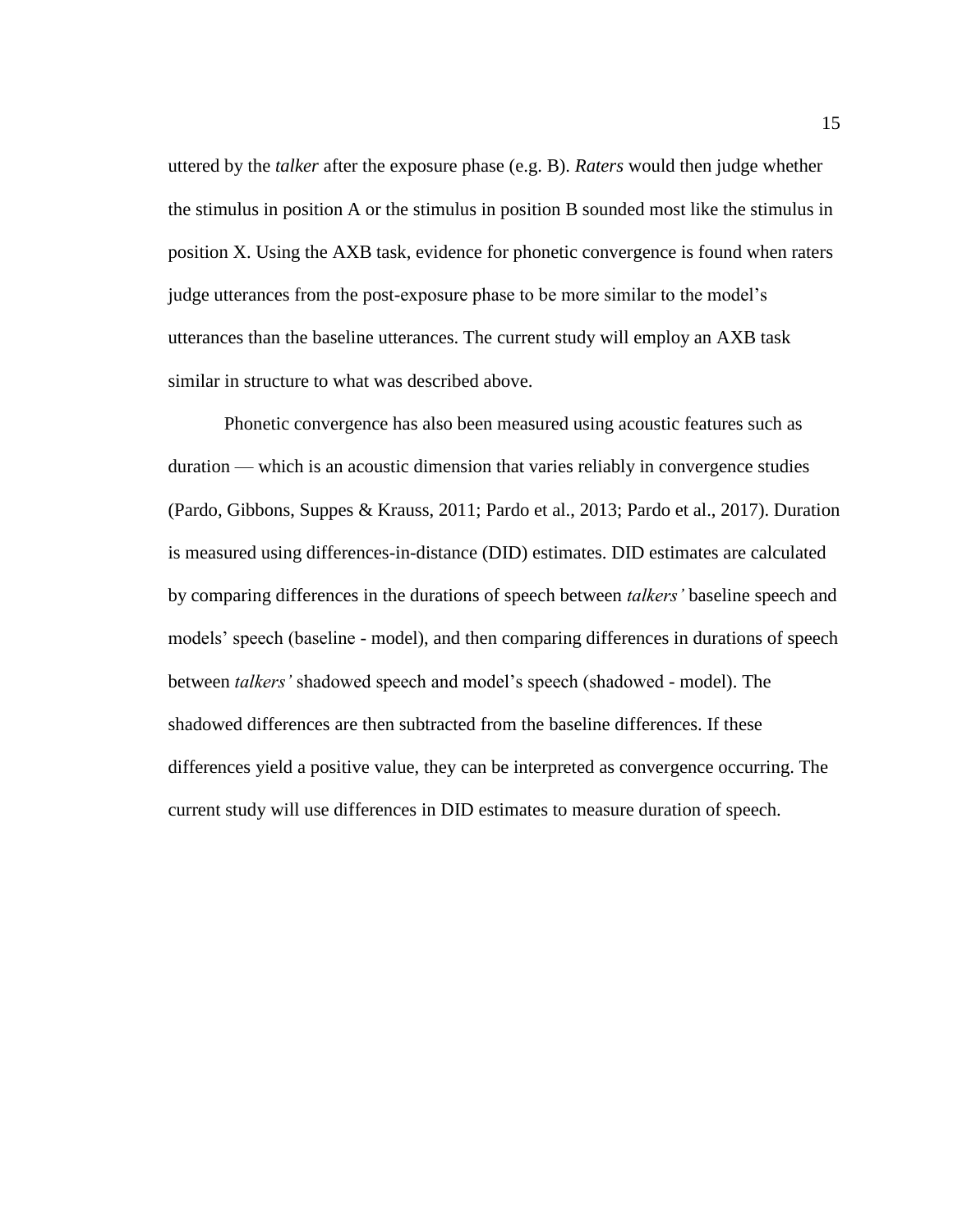*Degree of Convergence.* The episodic theory predicts differences in phonetic convergence due to frequency and repetition effects. However, other factors which have been found to influence differences in phonetic convergence include the sex of model talkers (Pardo, 2017), conversational role (Pardo, 2006), and context (Sanchez, Hay, & Nilson, 2015).

Research has suggested that the sex of the model speaker plays a role in the degree of convergence, but the results are mixed. Some research suggests that convergence has a higher chance of occurring when the speaker is a female (Namy, Nygaard, & Sauerteig, 2002; Dias & Rosenblum, 2011). There is also evidence to suggest that females converge more readily to talkers of their own sex (Namy et al., 2002; Pardo, 2006; Miller, Sanchez, & Rosenblum, 2010). Others have found that convergence is higher when the speaker is a male (Miller et al., 2010). More recently, some studies suggest that sex has no effect on the degree to which an individual converges (Pardo, Jordan, Mallari, Scalon, & Lewandowski, 2013; Pardo, Urmanche, Wilman, & Wiener, 2016; Pardo, 2017). The current study will use only female participants as well as a female model speaker based on evidence that females have higher rates of convergence and converge more readily to same-sex talkers.

An individual's role in a conversation may affect the degree to which an individual converges. Pardo (2006, also Pardo, Jay, & Krauss, 2010) enrolled pairs of participants in a task where participants were required to converse. Each participant was assigned the role of either a giver of directions or receiver of directions. The giver described a route on a map labeled with landmarks to the receiver. The receiver had to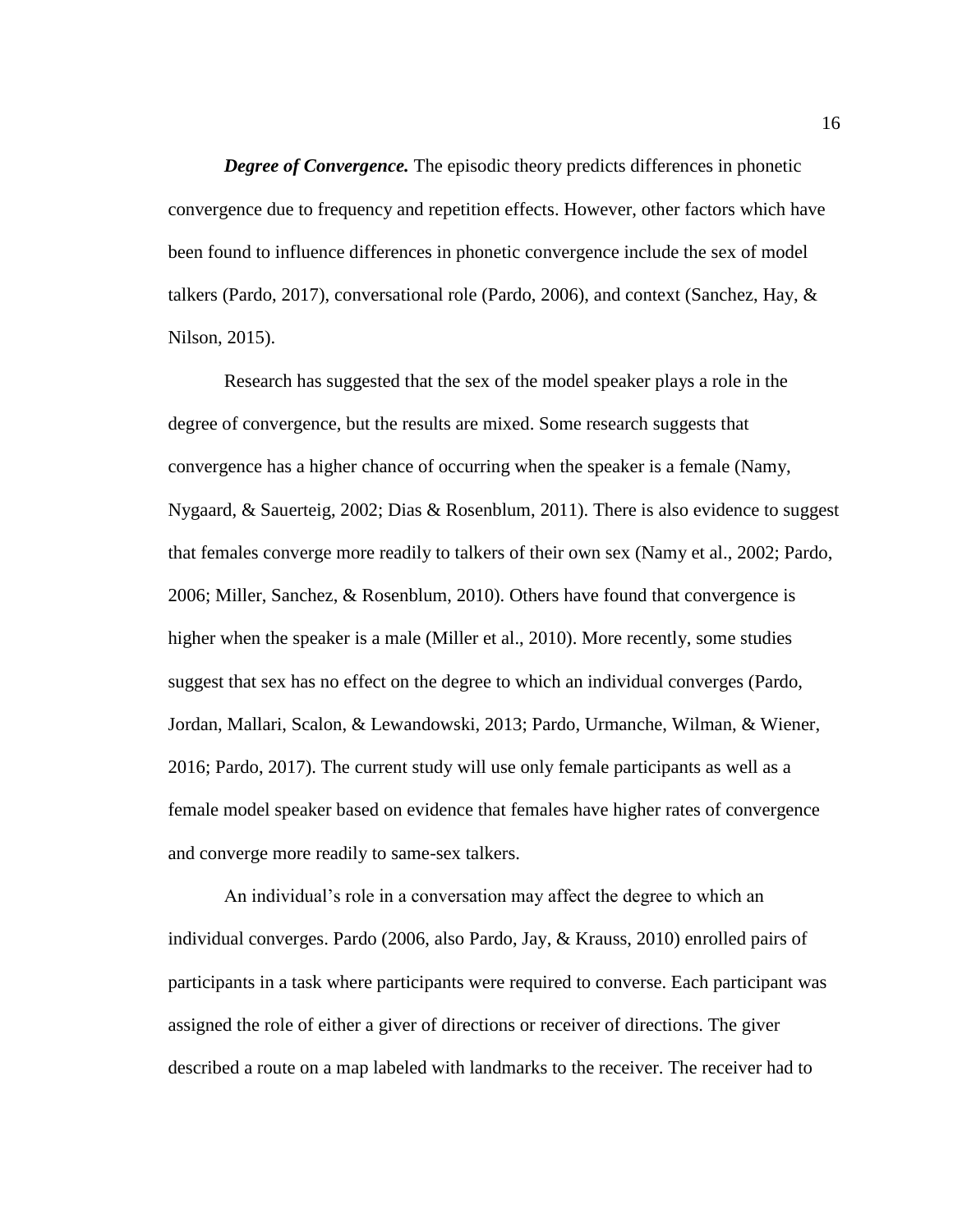converse with the giver in order to draw the described route on a separate unlabeled map. Participants were recorded uttering the names of the landmarks before, during, and after the task. These recordings were then used to assess convergence in an AXB task. Both studies found that givers converged more towards receivers than vice-versa. This suggests that an individual's role within a conversation may influence the degree to which they converge. The current study will control for this by not having the participants engage in conversation, but instead they will read sentences aloud, without engaging in conversation.

The context in which speech takes place may also affect phonetic convergence. Sanchez, Hay, and Nilson (2015) conducted an analysis on a corpus of New Zealand English. Specifically, they identified sections of the corpus where speakers had speech referencing Australia (i.e. Australian context for speech) as well as speech without Australian context. They analyzed vowels  $\langle \frac{1}{\lambda}, \frac{1}{\alpha}, \alpha \rangle$  that distinguish New Zealand English and Australian English and compared how individuals produced each vowel in the Australian context versus a neutral context. They found that in a setting where an Australian context naturally occurred in a conversation, that New Zealand speakers would spontaneously adopt more Australian-like speech realizations, suggesting that context matters when shifting one's speech.

Sanchez, Hay, and Nilson (2015) also investigated the role of context in speech convergence in an experiment that did not use conversational speech, but instead had participants read words from a computer screen. In an experiment, the researchers recruited New Zealand English speakers and recorded them uttering a sequence of words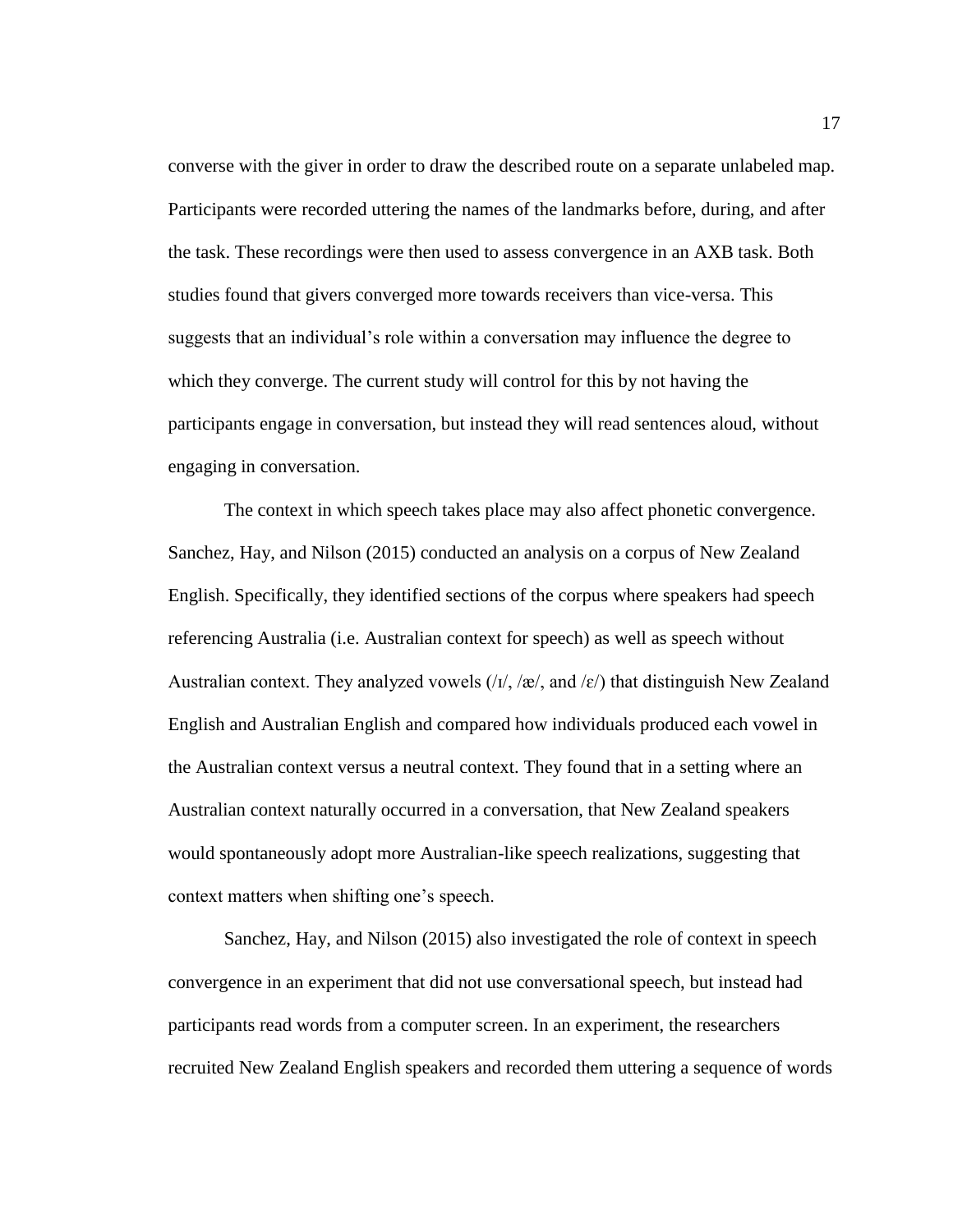in two phases — baseline and experimental. Each sequence had three words. The first word was a word meant to prime the context of speech and the next two words were words which contained the vowels of interest. In the baseline phase, participants were recorded uttering words with a neutral context (e.g. "marmalade") followed by words containing the vowels of interest (e.g. "skit", "peck"). In the experimental phase, participants first uttered words with an Australian context (e.g. "koala") before uttering the words with the vowels of interest. An analysis comparing the recordings from the baseline and experimental phases revealed that participants shifted the way they produced the vowels of interest. Participants in the experimental phase that activated an Australian context resulted in more Australian-like speech realizations. These results suggest that the context in which we are speaking may influence the way speech is produced, even if one is simply reading words from a computer screen. The current study will expose participants to the auditory speech of a model and then place them in a context where participants will read sentences attributed to the model which they previously heard, thus creating a model context.

# <span id="page-24-0"></span>**Auditory Imagery**

Auditory imagery is a phenomenon which refers to what we "hear" when we imagine sounds (e.g. what you "hear" when you imagine your favorite song being played). There is evidence to suggest that it has similar characteristics to physically perceiving acoustic signals. Specifically, the auditory cortex is activated both when experiencing auditory imagery for an event and during the direct perception of those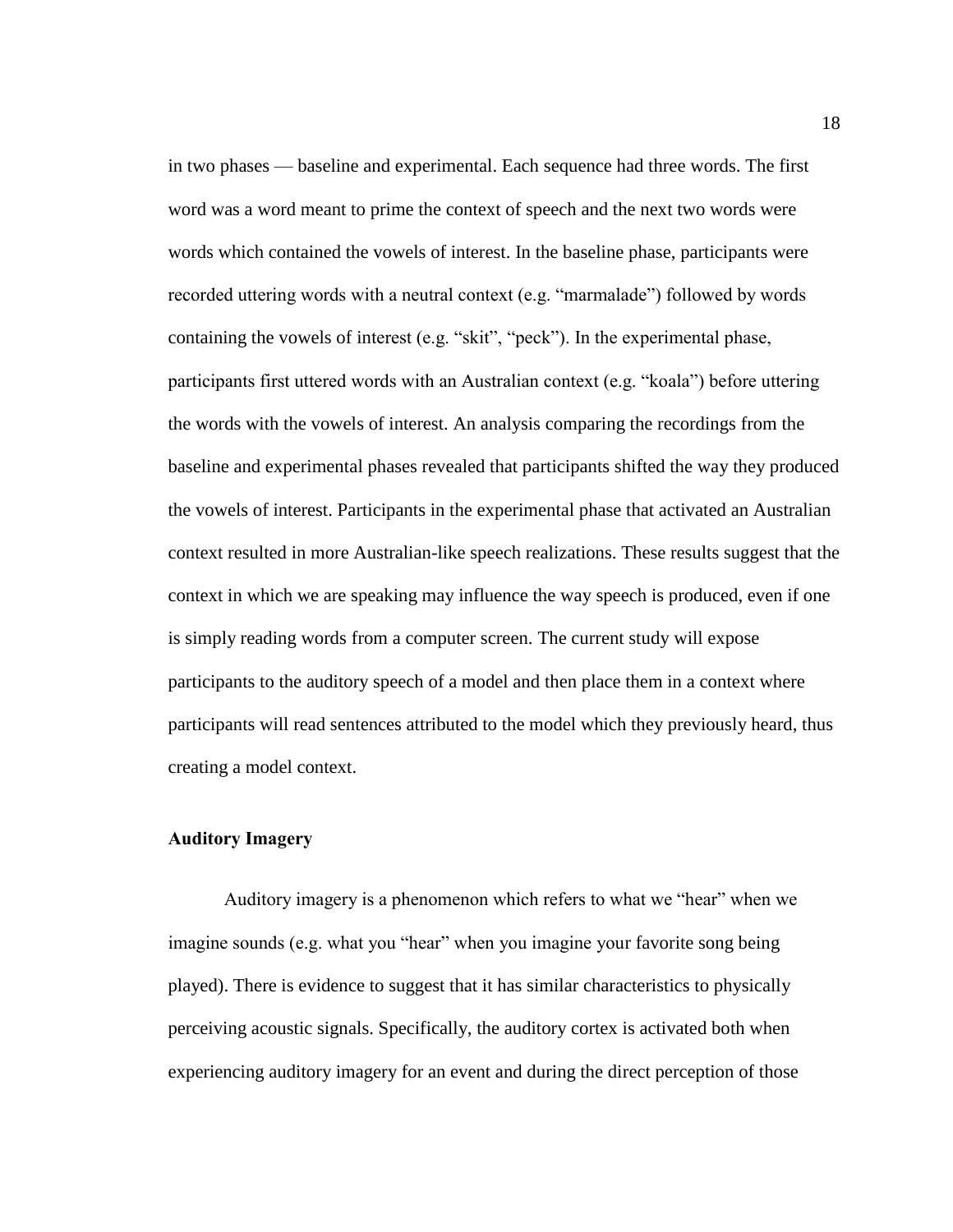events (Halpern & Zatorre, 1999; Halpern, Zatorre, Bouffard, & Johnson, 2004). Auditory imagery for features of a talker's voice, such as speech rate has been shown to be experienced while reading text attributed to that talker and may influence how that text is read (Alexander & Nygaard, 2008; Kosslyn & Matt, 1977; Zhou & Christianson, 2016a, 2016b).

In the auditory imagery literature, speech rate is often used as a measure of the influence of one's auditory imagery affecting silent reading and reading aloud. For example, Alexander and Nygaard (2008) exposed participants to the speech of two model speakers — one fast speaker and one slow speaker — by presenting a recording of the speakers conversing with each other. After this exposure phase, participants were then asked to read two passages, one attributed to the fast speaker and one attributed to the slow speaker (counterbalanced). The results from the experiment showed no differences in reading speed when reading silently, but found significant differences when participants read aloud. In the reading aloud condition, reading rates were in line with the respective attributed author, fast or slow. This suggests that readers experience auditory imagery of a speaker's voice that can lead to changes in the spoken speech rate of participants who read aloud a text attributed to a given speaker. This study suggests that readers experience auditory imagery of a model's TSCs while reading a text aloud and that the model's TSCs influences how one reads, insofar as speech rate is concerned. However, no studies to date have investigated whether the words in the sentences attributed to a model will also influence one's speech at a more fine-grained level, such as the level of how words are pronounced (i.e. phoneme level).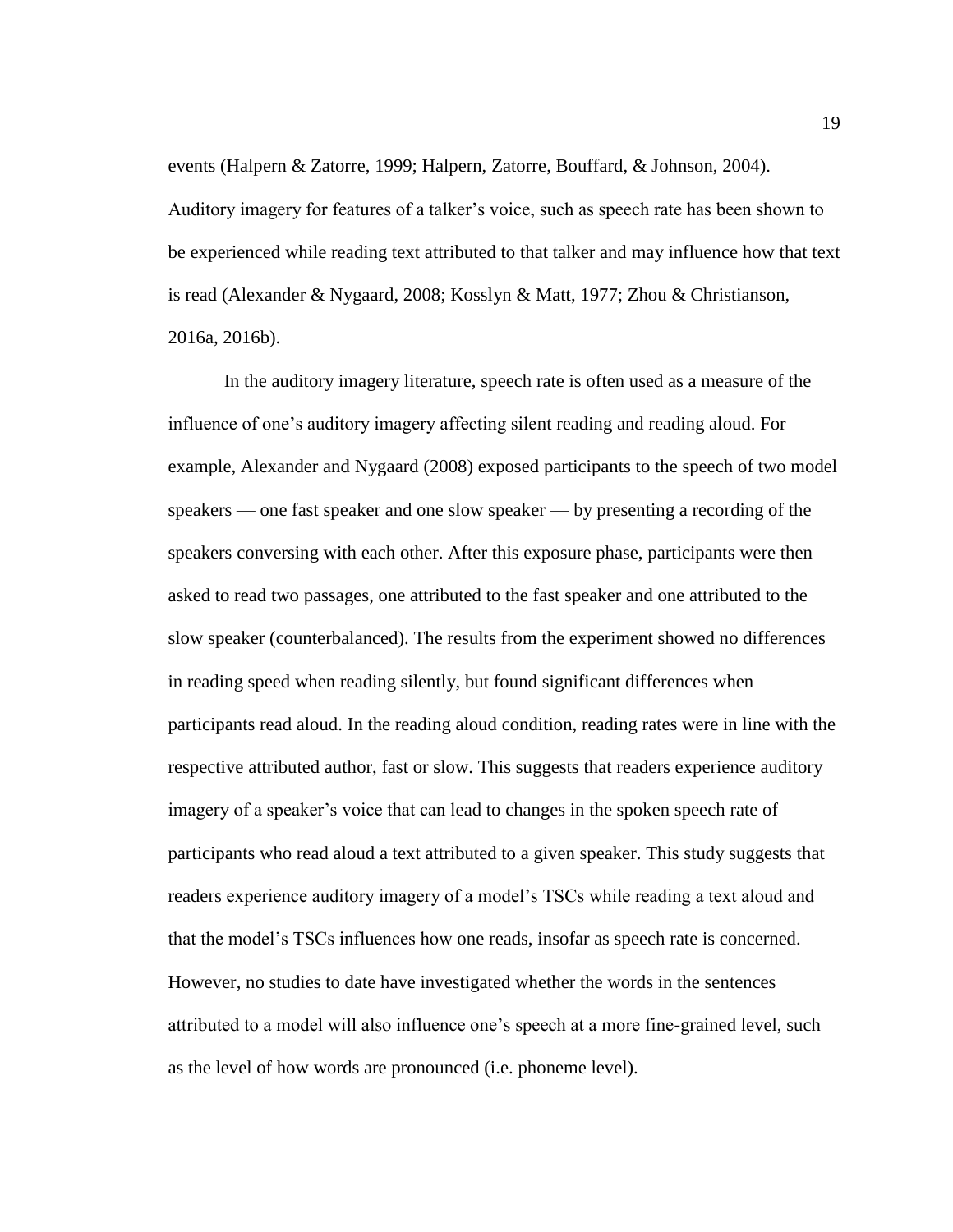The episodic theory offers an explanation for auditory imagery speech rate effects (Alexander & Nygaard, 2008; Kurby et al., 2009). This explanation is identical to the explanation offered by research in the speech convergence literature (Goldinger, 1998). TSCs experienced in auditory imagery reflect the speaking styles of specific talkers, which include speech rate. A key difference is that auditory imagery research tends to focus on a more macroscopic level of TSCs (e.g. speech rate) while phonetic convergence literature focuses on a microscopic level (e.g. phonemes). However, it is unknown whether these two bodies of literature are fundamentally addressing the same phenomena under different levels.

Whereas the episodic theory has been offered as an explanation for why reading rates may be affected after exposure to a speaker, there may be alternative explanations. For example, it could be that readers adopt a general response strategy where they simply mimic the speaker (e.g. "the talker was speaking fast, therefore I should read fast"; Alexander & Nygaard, 2008). Another explanation is offered by the theory of embodied cognition. Under this theory, after exposure to a speaker (fast or slow), a reader would gain a physical sensation of quickness or slowness. In turn, this physical sensation of quickness or slowness affects the reading rates of the participants, in line with their physical sensation. However, the episodic theory would better account for this effect if auditory imagery influenced the production speech on other levels (e.g. phonemes).

Current studies on auditory imagery in reading have focused on reading speeds as a measure of auditory imagery. However, the current literature does not address whether this occurs because readers are simply influenced by the temporal characteristics of a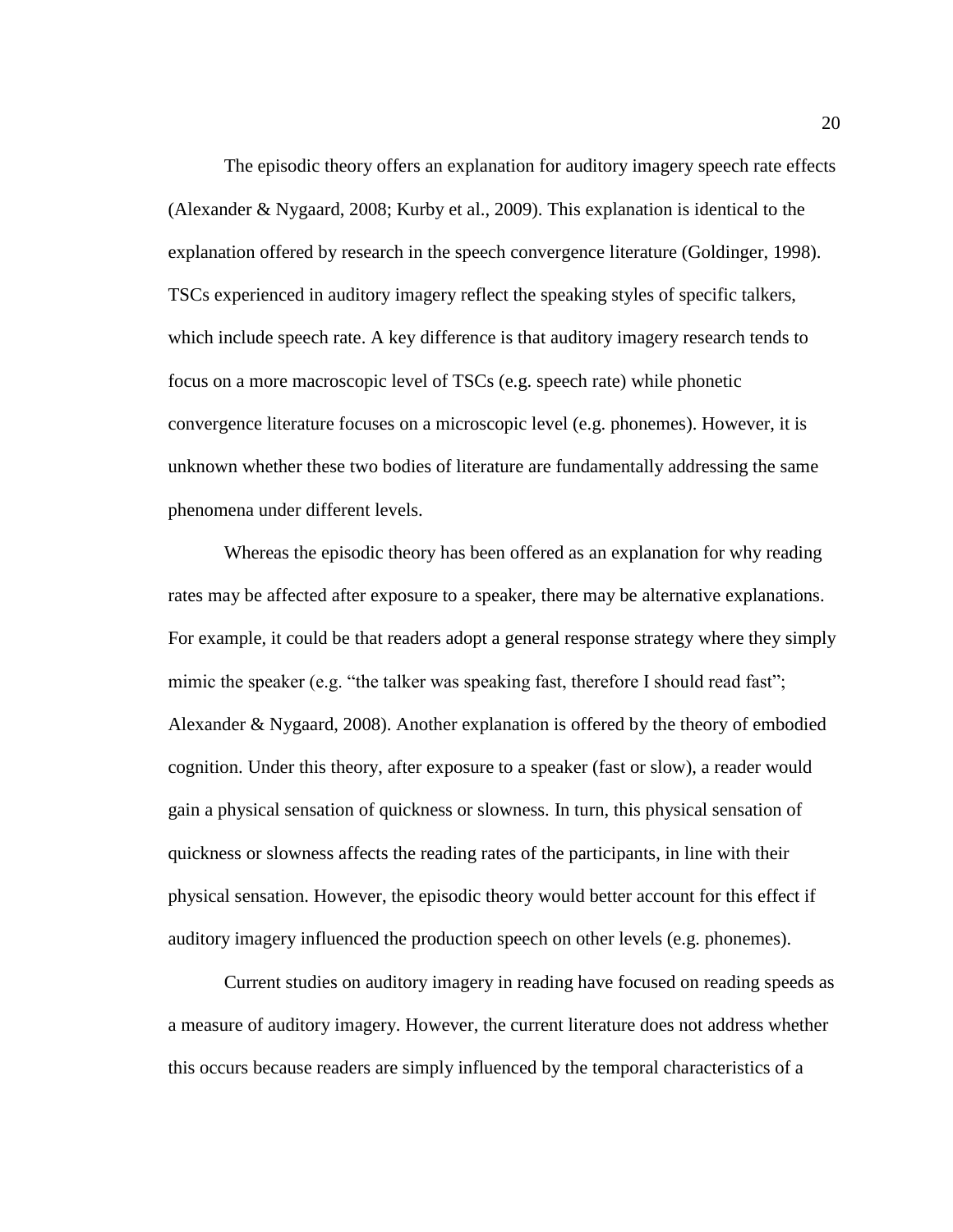speaker's speech, or whether they are experiencing auditory imagery of a specific talker's characteristics. For example, suppose an individual is instructed to read the following sentence "Students apply using an online portal" and that this sentence is attributed to a known fast talker. Will the individual read this sentence quickly as a result of simply copying the talker on only the dimension of speech rate (e.g. "the talker was speaking fast, therefore I should read fast"), experiencing embodied cognition, or will they read the sentence quickly as a result of experiencing auditory imagery of TSCs along several dimensions (i.e. speech rate and the unique way phonemes are uttered in a word), which would suggest that the participant may experience "hearing" the talker's voice while they read, by activating stored memory traces of the talker along with specific words uttered by the talker. An investigation that examines changes at the sentence level and word level would provide some insight into this issue.

# <span id="page-27-0"></span>**The Current Study**

The current literature on phonetic convergence and auditory imagery fails to address the relationship between the two phenomena. Within the episodic theory, if an individual gains sufficient experience with a speaker's voice, they should accumulate episodic traces which are associated with the speaker's TSCs, such as the speech rate of the speaker or how the speaker pronounces certain phonemes. If this individual reads aloud text thought to be written by a fast talker (e.g., "Students apply using an online portal"), then they should have a faster speech rate and pronounce certain words (i.e. lowfrequency words) similar to the speaker. However, it is possible that when reading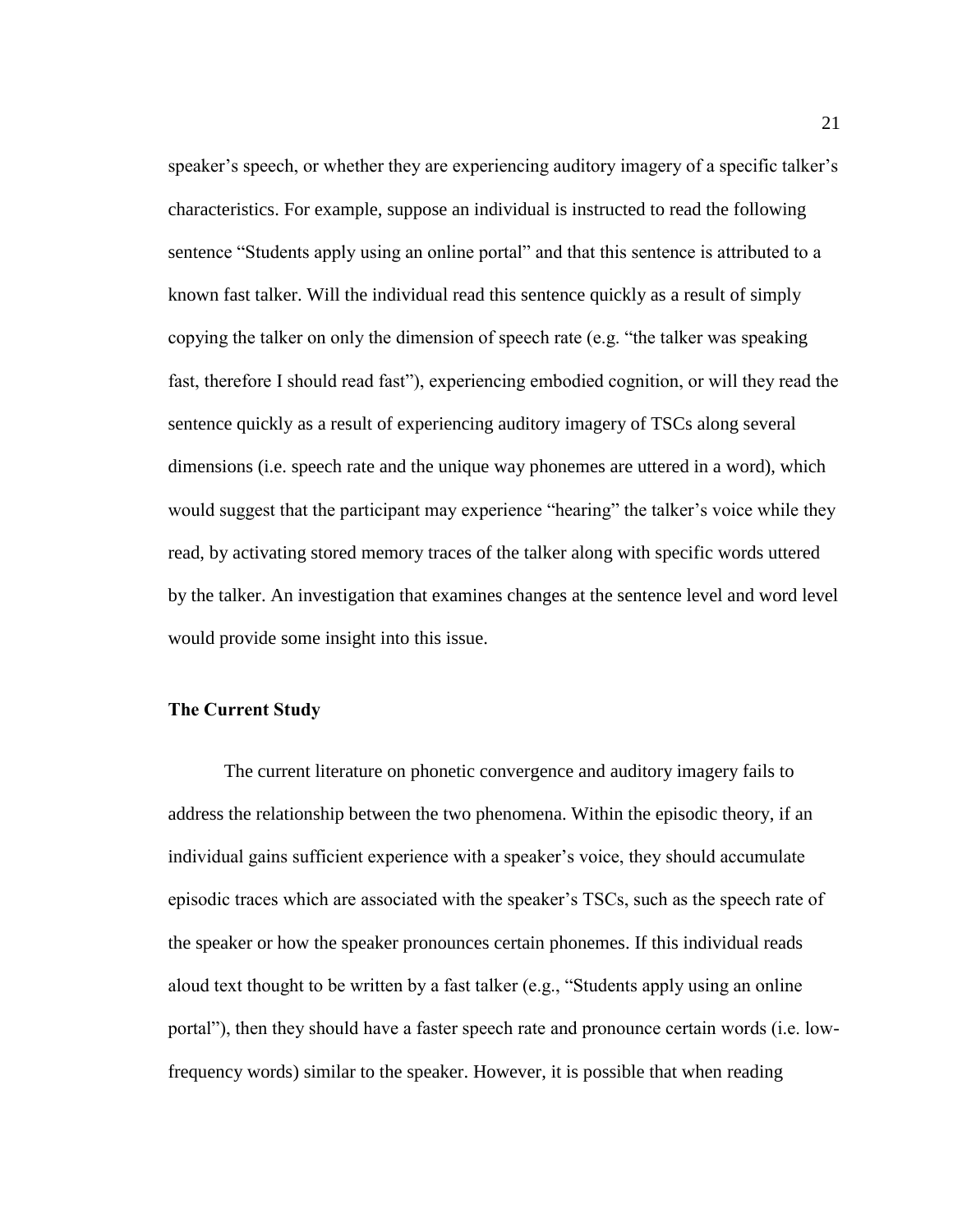content attributed to a model speaker, as is done in auditory imagery studies, that speech rate takes precedence in the TSCs, where participants will shift in line to the macro level of speech rate, but not the micro level of phoneme. This issue has yet to be investigated in the literature.

The current study examines the link between phonetic convergence and auditory imagery by testing whether auditory imagery of a speaker extends beyond speech rate to other characteristics of that speaker (e.g., TSCs), such as how they pronounce individual words. In the current study, two groups of participants will be used — *talkers* and *raters*. *Talkers* will engage in three phases: baseline, exposure, and reading. During the baseline phase, *talkers* will be recorded reading sentences aloud from a computer screen to assess their natural speech rate and to obtain an example of how they naturally say (target) words in general. Each sentence will contain a low-frequency target word which will later be used to test for phonetic convergence and auditory imagery. In the exposure phase, *talkers* will be exposed to a model speaker's auditory speech. The model they hear will either have a fast or slow speech rate. *Talkers* will listen to the model utter sentences (different sentences from the baseline) containing half of the target words from the baseline task in her sentences. In the reading phase, *talkers* will engage in a task similar to the baseline phase where they will be recorded reading the same sentences, but in this case, each sentence will be attributed to the model speaker from the exposure phase. The recordings will be used to identify changes in the *talker's* speech as compared to the model's, as measures of phonetic convergence and auditory imagery.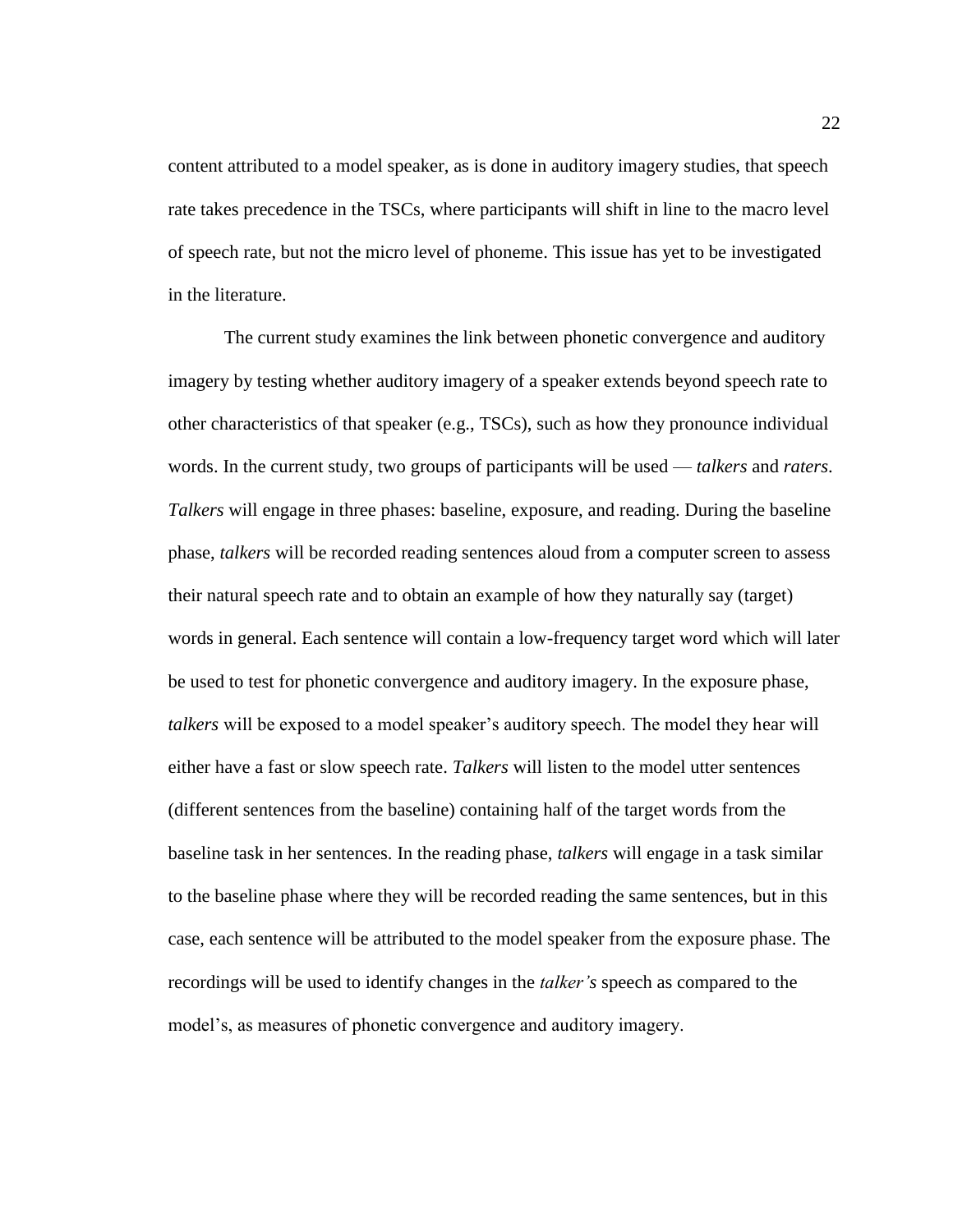# <span id="page-29-0"></span>**Hypotheses**

The variables in this study are used to establish an understanding of the relationship between phonetic convergence and auditory imagery. The two independent variables used in this study are word exposure and model speech rate. Because it is the premise of this thesis that phonetic convergence and auditory imagery are fundamentally governed by the same processes, but are simply indicating differences in the level of observation (e.g. micro vs. macro), it is not expected for the variables word exposure and speech rate to interact for either phonetic convergence or auditory imagery. However, the main effects stemming from these independent variables will illuminate the differences between the levels of interest when conducting phonetic convergence research (e.g. micro level; at level of phoneme) compared to auditory imagery research (macro level; at level of duration of a sentence or passage), and where the two areas, phonetic convergence and auditory imagery, overlap (e.g. mid-level; at level of duration of a word). The hypotheses of interest are the following: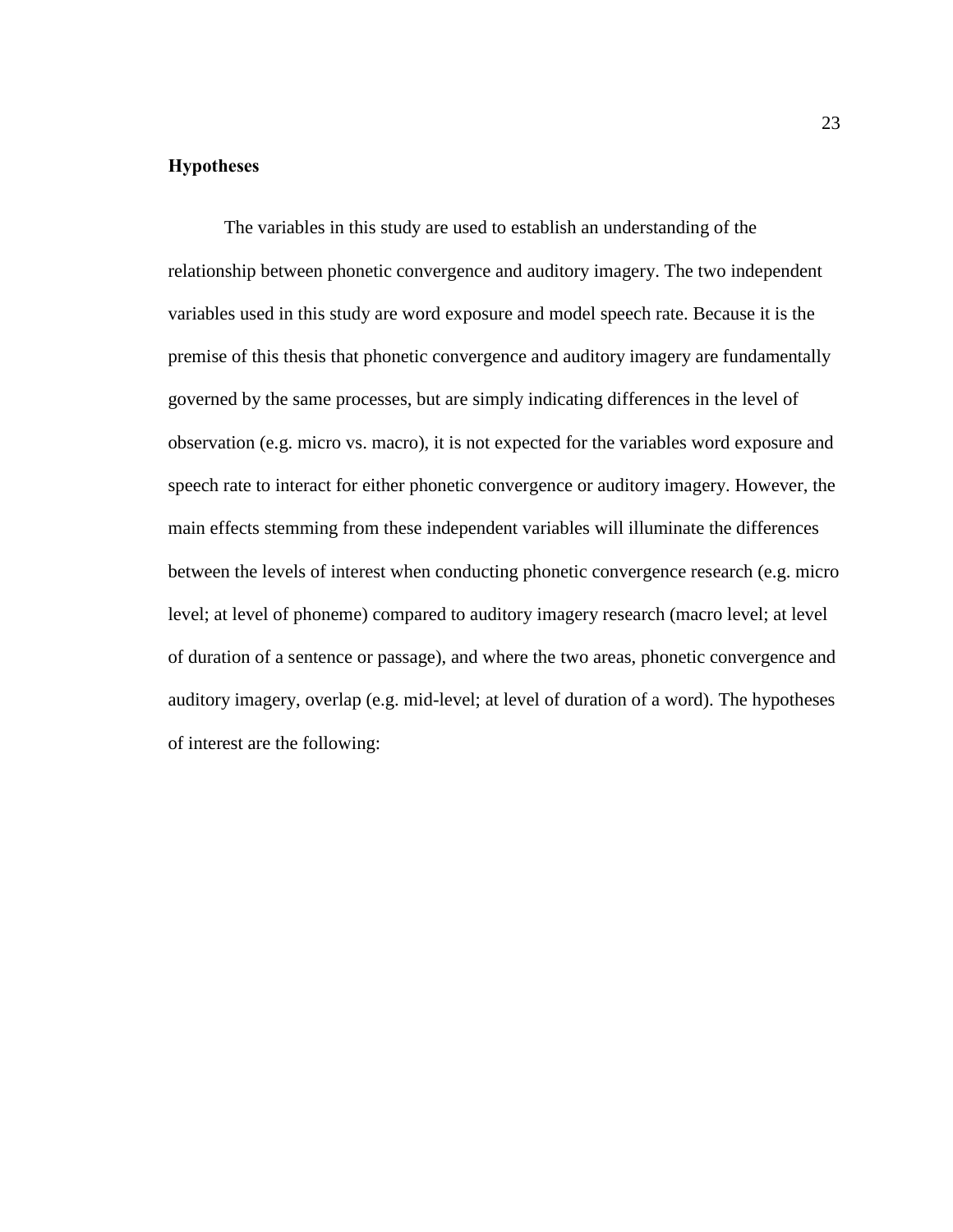<span id="page-30-0"></span>**Hypothesis 1.** A main effect of word exposure is expected to demonstrate evidence of phonetic convergence for exposed words over unexposed words when measuring perceptual ratings via an AXB task.

*Rationale.* If low-frequency words which are repeatedly heard influence *talkers* in their speech production, then *talkers* will converge in their pronunciation of those words toward the model speaker when reading a sentence attributed to that speaker. Specifically, they will converge to exposed words (words previously spoken by the model talker) as compared to unexposed words not previously uttered by the model talker. This prediction is in line with findings that suggest that exposure to a talker will leave episodic traces of that talker's TSCs and lead to phonetic convergence (Goldinger, 1998; Goldinger & Azuma, 2004; Pardo, 2006).

<span id="page-30-1"></span>**Hypothesis 2.** A main effect of word exposure is expected to demonstrate evidence for both phonetic convergence and auditory imagery when measuring duration at the level of the word.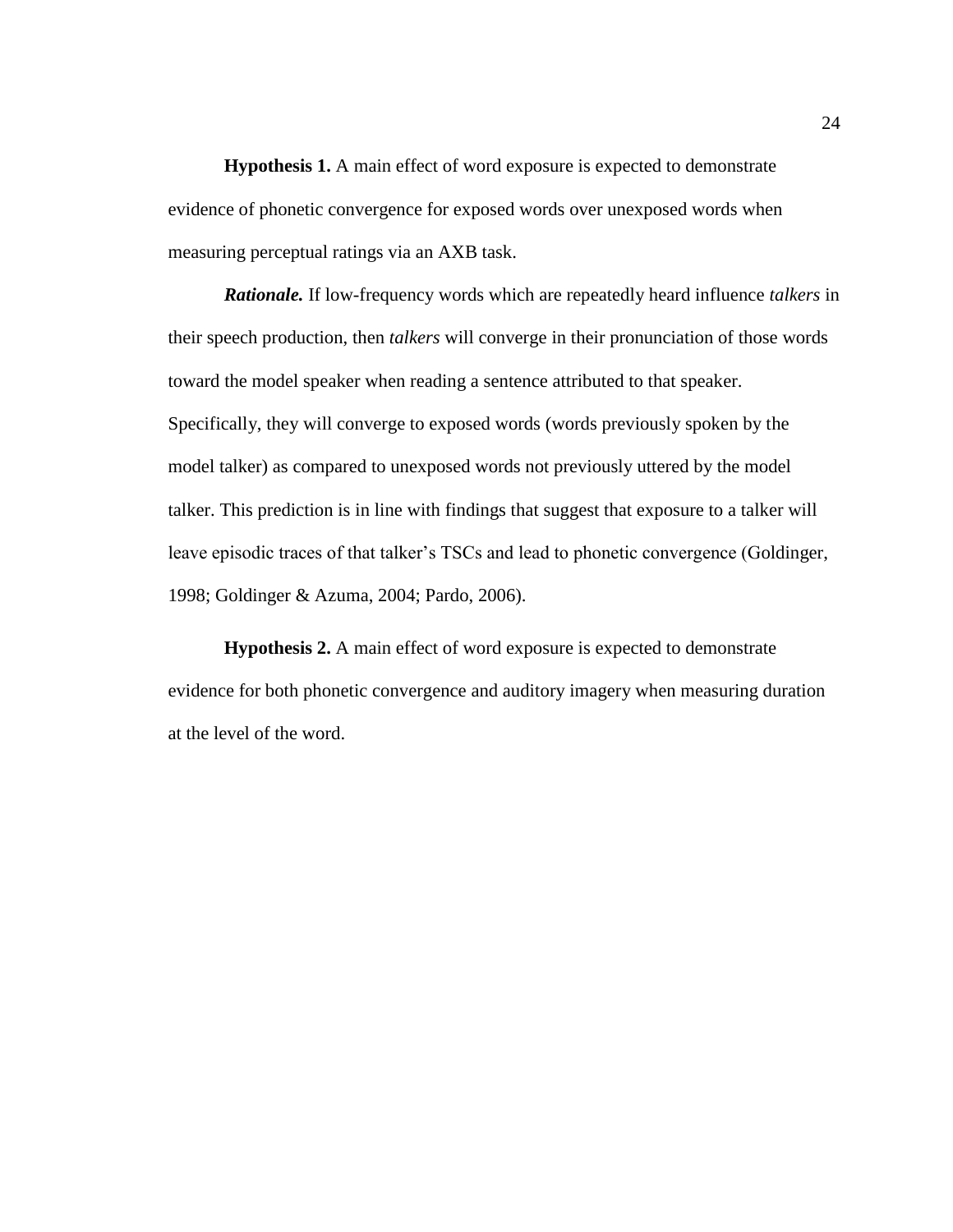*Rationale.* Exposed words uttered by the subjects should be most similar in duration to the model's duration of the words compared to unexposed words. If *talkers* are influenced in the way they say individual words by experiencing auditory imagery of a speaker, and the auditory imagery preserves details of a speakers' TSCs, then *talkers* will have a shorter duration for words to which they were previously exposed at a rate that is more in line with the model speaker they experienced. Exposed words will have longer or shorter durations (in line with the speaker's duration of the target words) than words to which they were not exposed, relative to baseline. This prediction is in line with the notion that auditory imagery may be explained by the episodic theory. (Alexander & Nygaard, 2008; Goldinger, 1998; Kurby et al., 2009). This hypothesis would provide a link between phonetic convergence (exposed vs. unexposed words) and auditory imagery (word duration). However, it could just be that the participants read words quickly as a result of simply copying the model talker's overall speed or experiencing embodied cognition instead of actually being influenced by that talker's TSCs.

<span id="page-31-0"></span>**Hypothesis 3.** When measuring duration at the level of the word, a main effect of speech rate is expected to demonstrate evidence for auditory imagery.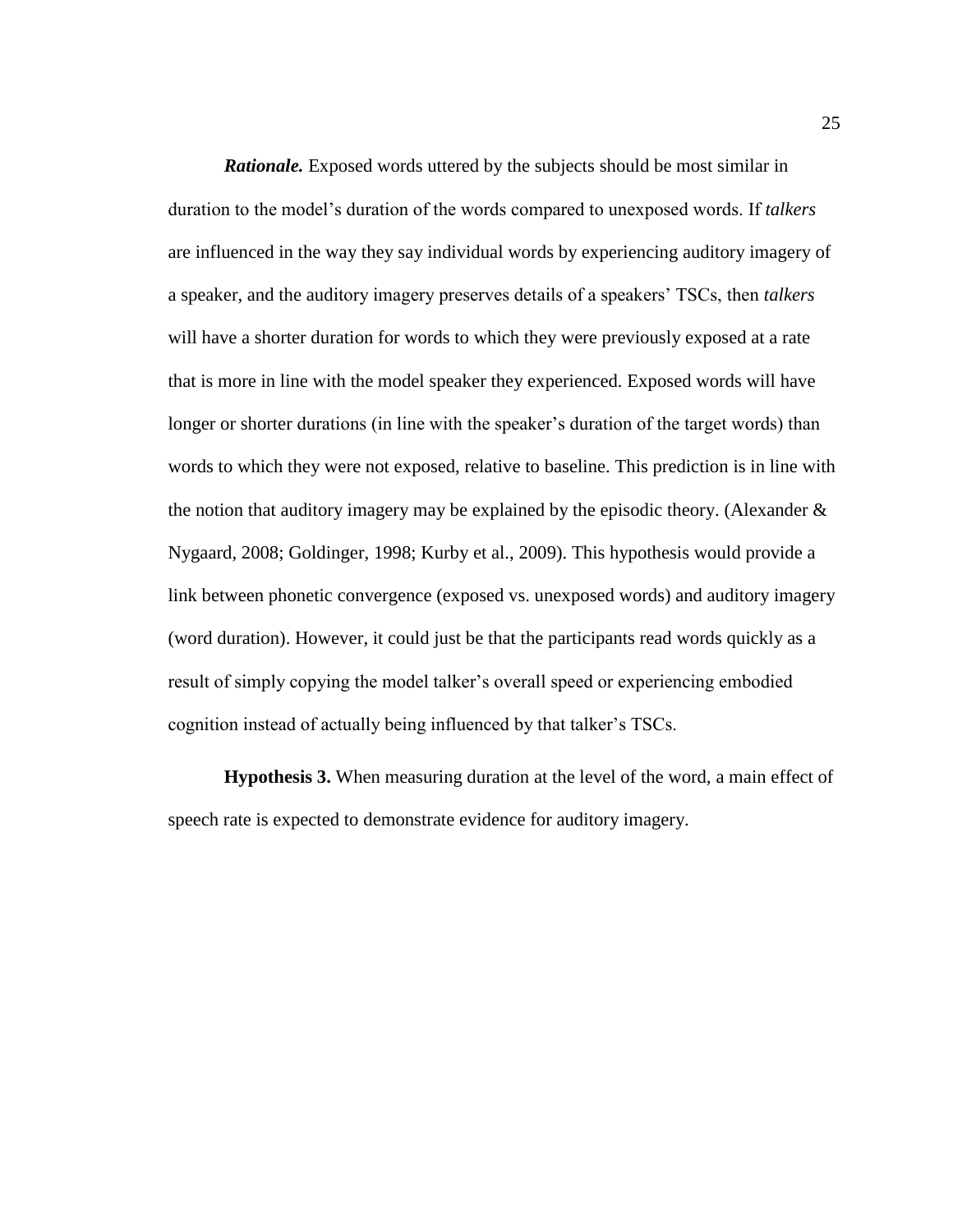*Rationale.* Those exposed to the model with a fast speech rate will say target words quicker than those exposed to the model with a slow speech rate. When *talkers* are exposed to different rates of speech (e.g. fast or slow) by specific model speakers, if people are then presented with a target word which is attributed to that model speaker, then auditory imagery whilst reading that word aloud will lead to reading it either fast or slow, in line with the rate of the specific model. This prediction is in line with evidence that suggests listeners shift in reading speed to align with the speech rate of a model speaker to whom the text is attributed (Alexander & Nygaard, 2008; Zhou & Christianson, 2016a, b). However, individual words have not been tested individually as the literature tends to use passages of text.

<span id="page-32-0"></span>**Hypothesis 4.** When measuring duration at the sentence level, a main effect of speech rate is expected to demonstrate evidence for auditory imagery.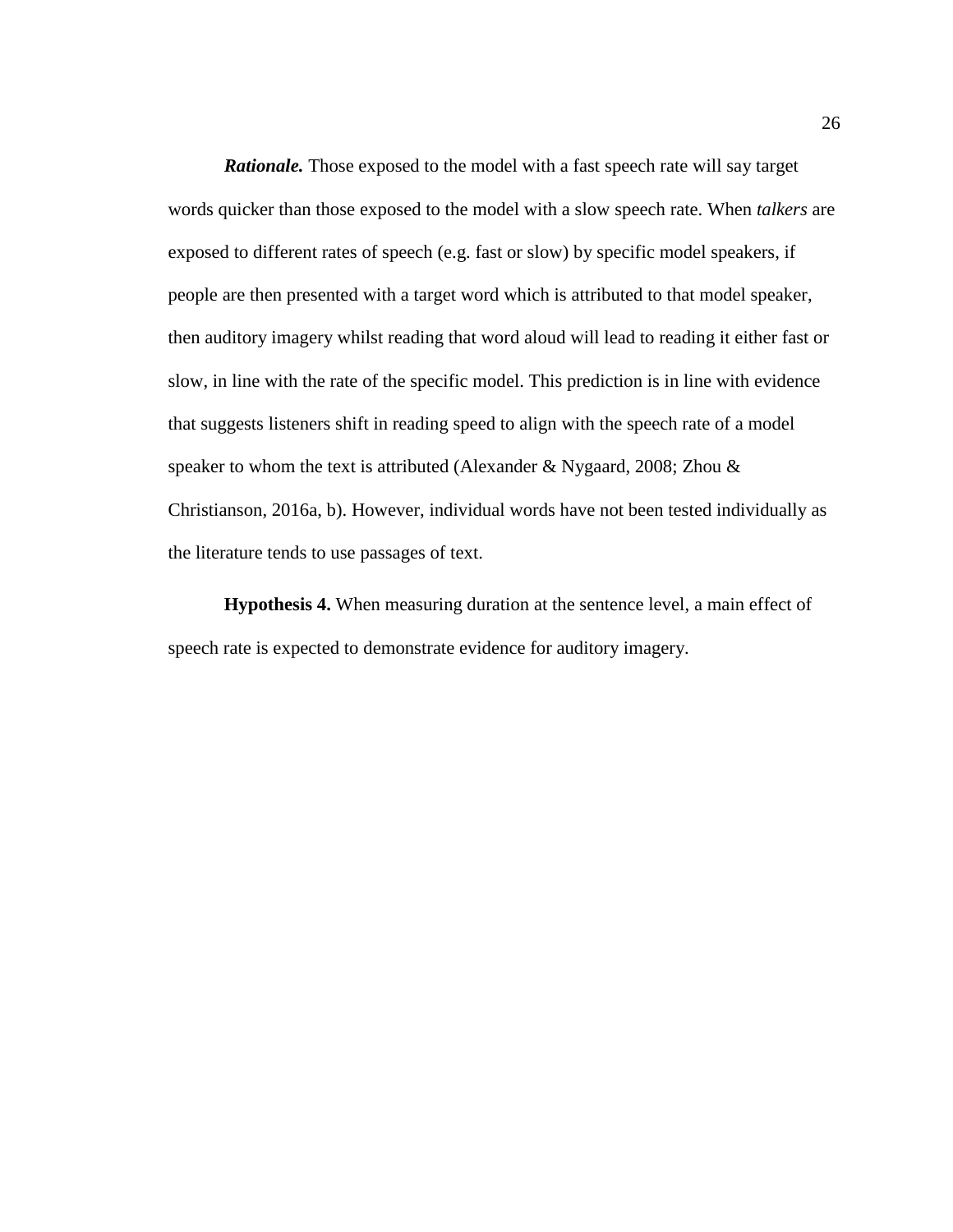*Rationale.* Those exposed to the model with a fast speech rate will say the sentences quicker than those exposed to the model with a slow speech rate. When people are exposed to different rates of speech (e.g. fast or slow) by specific model speakers, if people are then presented with a sentence that is attributed to that model speaker, then auditory imagery whilst reading the sentence will lead to reading rates that are either fast or slow, in line with the rate of the specific model. Thus, it is predicted that those exposed to the fast talker condition will have faster reading times than those exposed to the slow talker condition. This prediction is in line with evidence that suggests listeners shift in reading aloud speed to align with the speaking rate of a model speaker when a text is attributed to that model speaker (Alexander & Nygaard, 2008; Zhou & Christianson, 2016a, b).

#### **Method**

# <span id="page-33-1"></span><span id="page-33-0"></span>**Participants**

There were two participant groups for this experiment, *talkers*  $(N = 12)$  and *raters* (*N* = 68). The sample size for *talkers* was determined based upon previous studies in relevant literature. The sample size for *raters* was determined through a power analysis which yielded power of .807 (Judd, Westfall, & Kenny, 2016; Westfall, 2018). Participants who were *talkers* were disqualified from being *raters*. Only female participants were used as *talkers*, but people of all sexes and genders will were allowed to participate as *raters*. All participants were students from Humboldt State University and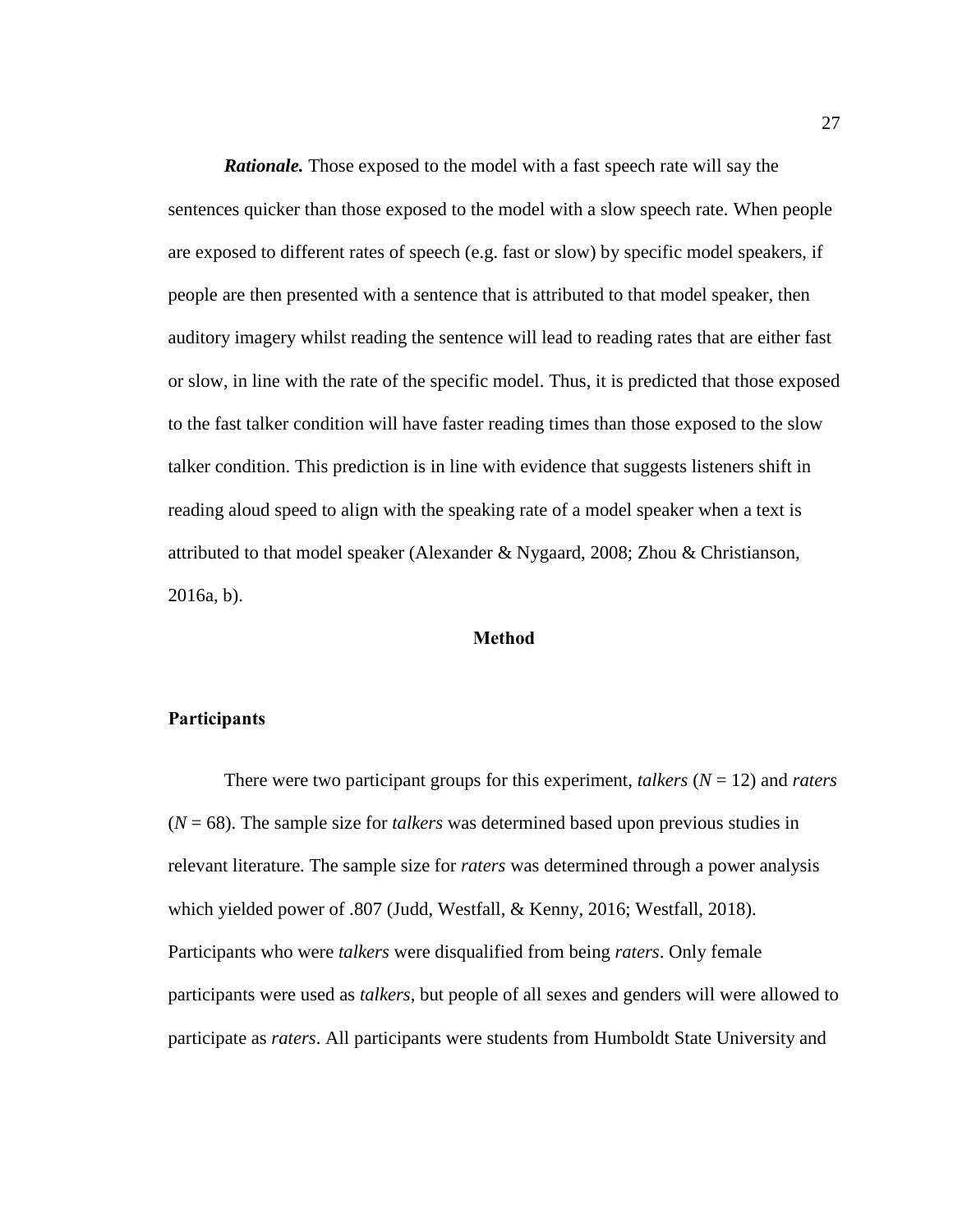participated via the SONA systems recruitment pool for class credit or extra credit. All participants will were at least eighteen years of age, native English speakers, had normal to corrected-to-normal vision, and had no reported hearing impairments. This project was approved by the Institutional Review Board (IRB) at Humboldt State University (IRB number: 17-209).

# <span id="page-34-0"></span>**Materials**

The materials in this experiment consist of a word list, 60 sentences containing words from the word list, and recordings of model talkers saying all sentences out loud.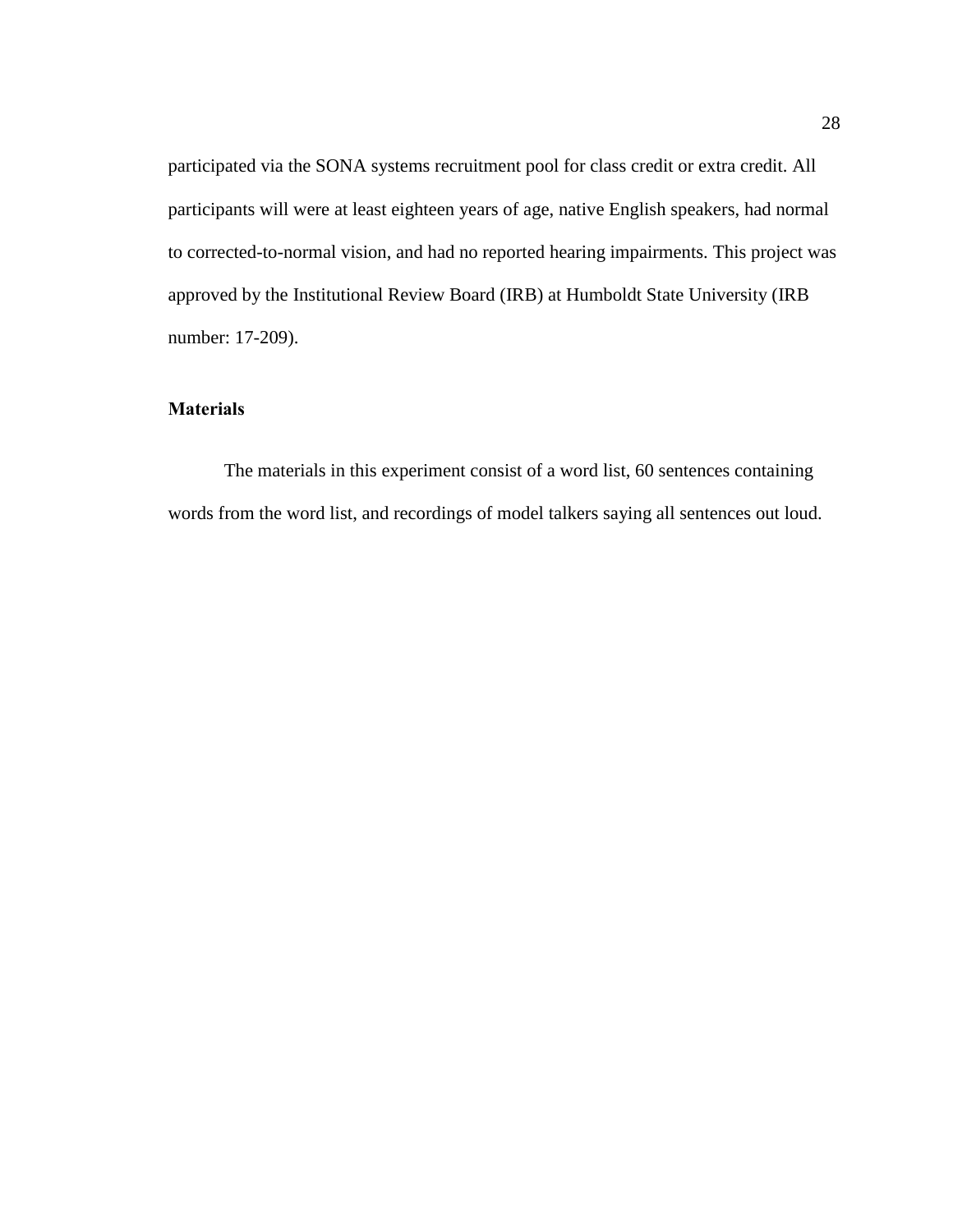<span id="page-35-0"></span>**Word list.** The word list for this experiment consisted of 40 low frequency words that are bisyllabic (from Goldinger (1998)). Low-frequency bisyllabic words were used in this experiment because this class of stimuli have shown stronger rates of phonetic convergence compared to other sets of stimuli (Goldinger, 1998; Goldinger & Azuma, 2004).

<span id="page-35-1"></span>**Sentences.** Sixty sentences — model sentences and *talker* sentences — were constructed by the author. All sentences will contained one target word. The target words were placed in a clause- or sentence-final position (Pardo, 2006). This was done to match the recorded utterances of the *talkers* and model in the same context (e.g. sentence-final positions). Twenty unique target words from the word list were reserved for the 20 unique model sentences. All of the 40 target words were used to create 40 *talker*  sentences. All *talker* sentences were distinct from the model sentences.

<span id="page-35-2"></span>**Model recordings.** One female model speaker was recorded reading all words from the word list, twenty model sentences, and all *talker* sentences. The model speaker recorded each sentence twice – once at a fast pace and another time at a slow pace (see Alexander & Nygaard, 2008). Additionally, the model speaker was recorded saying all *talker* sentences in order to compare them to the *talkers'* recordings. However, only the 20 model sentences were presented to the *talkers*. The recordings were done in a sound attenuated booth with a Beyerdynamic TG H55c microphone and saved onto a computer. All recordings were amplitude adjusted using the software Audacity.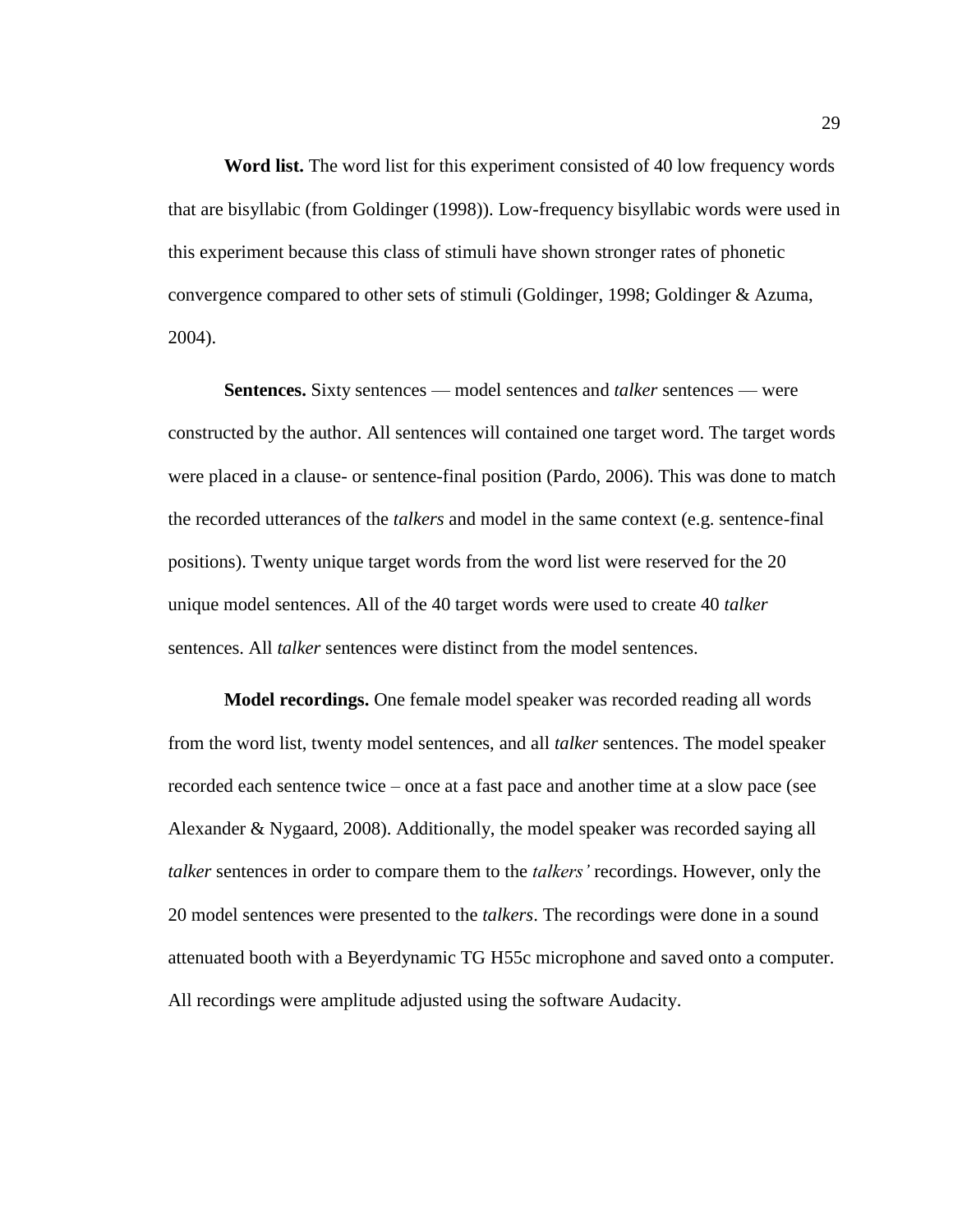<span id="page-36-0"></span>**Talker recordings.** All *talkers* were recorded reading all *talker* sentences twice once during the baseline phase and once during the reading phase. The recordings were done in a sound attenuated booth with a Beyerdynamic TG H55c microphone and saved onto a computer. All recordings were amplitude adjusted using the software Audacity.

# <span id="page-36-1"></span>**Design**

This study was an experimental 2 (word exposure) x 2 (model speech rate) experimental design. Word exposure was a within-subjects factor with two levels: exposed words and unexposed words. Exposed words were target words embedded in the model sentences produced by the model speaker during the exposure (listening) phase. Unexposed words were target words not embedded in the model sentences during the exposure phase. Model speech rate was a between subjects factor with two levels: fast and slow. Half of the talkers were exposed to a model speaker with a fast speech rate. The remaining talkers were exposed to a model speaker with a slow speech rate.

The dependent variables in this experiment were perceptual ratings of phonetic convergence, word duration, and duration of sentences. Perceptual ratings of phonetic convergence is the percent of naïve listeners who judge a talker's post-exposure utterance as more similar to the utterance of a model speaker relative to the *talker*'s baseline. Talker speech rate is measured in two ways: target word duration and sentence duration. Duration measurements for word and sentence length were made by using the computer program Praat (Boersma et al., 2018). Duration of target words were measured as the duration of individual words from the onset to offset of vocalizations. Duration of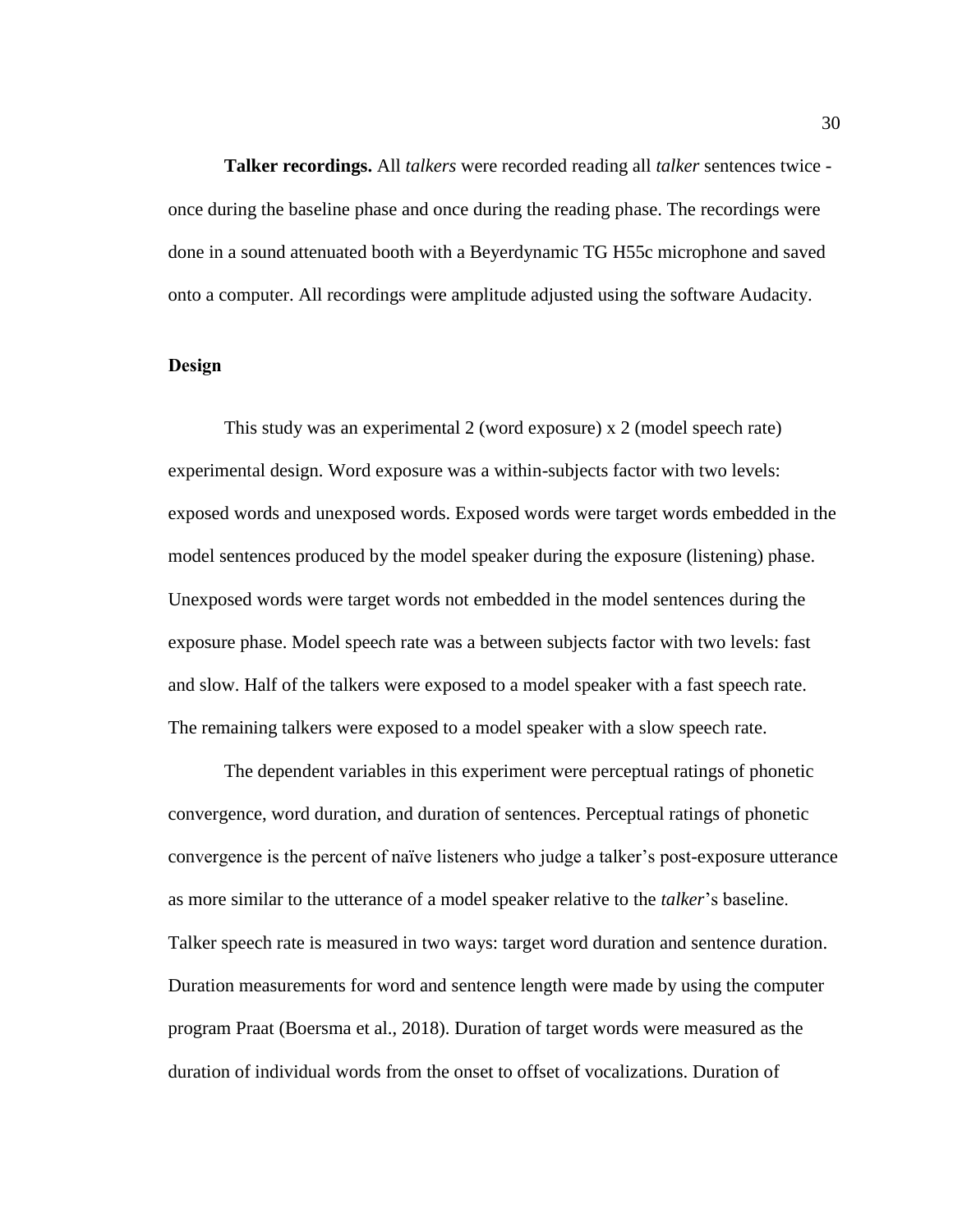sentence length were measured as the duration starting with the initial onset vocalization of the first word in a sentence to the offset of vocalization of the last word in the sentence. DID estimates between the baseline utterance, post-exposure utterance, and model utterance will provide a duration measure of convergence

### <span id="page-37-0"></span>**Procedure**

There were two parts to this experiment with different sets of participants – *talkers* and *raters*. All stimuli was presented with the experimental program E Prime (Psychology Software Tools, Pittsburgh, PA).

<span id="page-37-1"></span>**Talkers.** In the first part of this experiment, participants, referred to as *talkers*, engaged in the experiment in a sound attenuated booth in the psychology department. The utterances of *talkers* in the various tasks were recorded with a Beyerdynamic TG H55c microphone and saved onto a computer. *Talkers* engaged in three phases. The first phase was the baseline phase, where participants were asked to read the *talker* sentences aloud whilst being recorded. The sentences were presented one at a time on a computer screen at two second intervals. *Talkers* were asked to read the sentences clearly. The sentences of the baseline phase were intended to reflect the normal way the *talkers* speak and will be used as baselines.

In the second phase (exposure) of the experiment, *talkers* were asked to listen and pay attention to the model speaker uttering the 20 model sentences through Beyerdynamic DT 770 Pro headphones. The model speaker was given a name in order to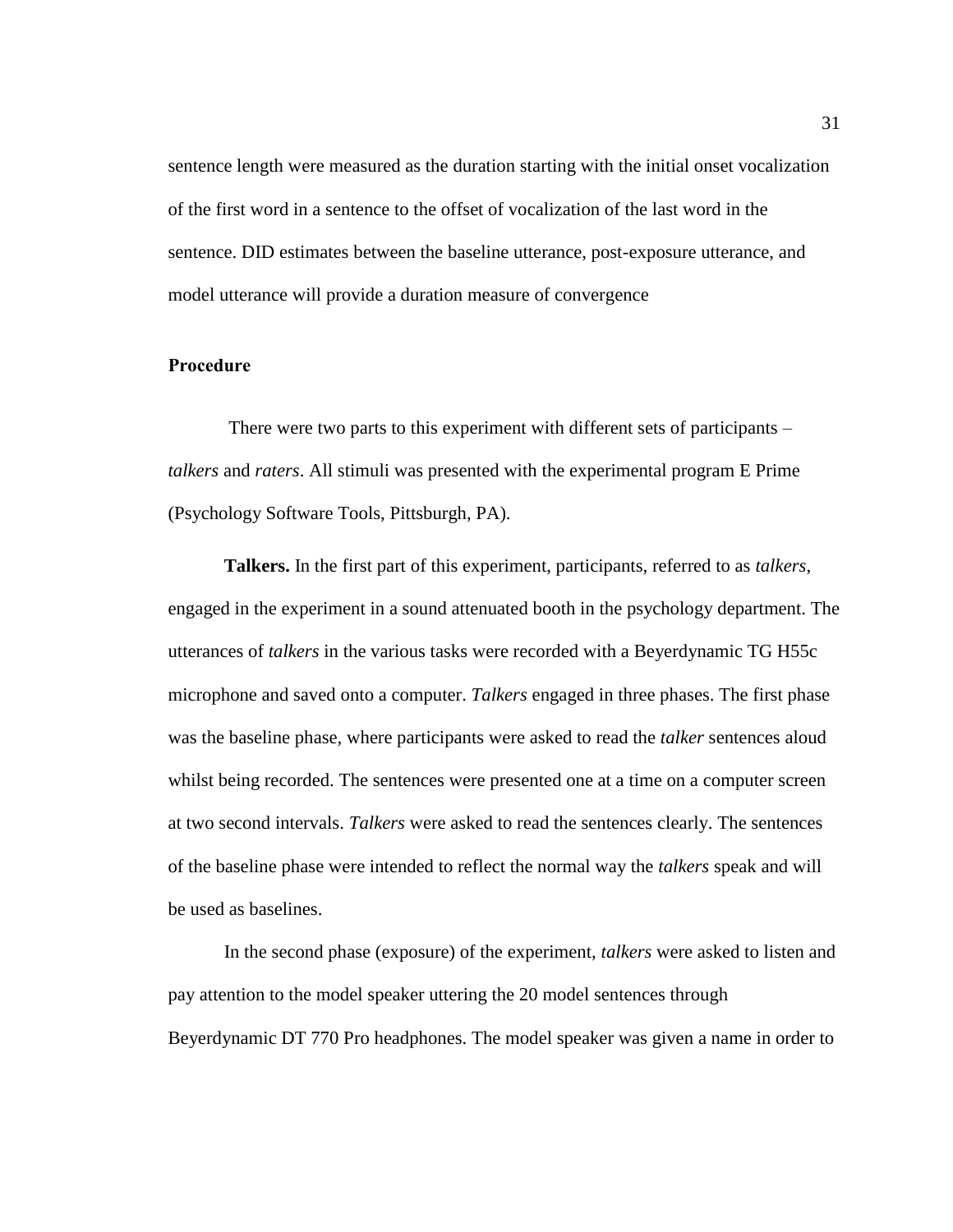refer to her in the third phase. Each model sentence was repeated two times during the course of the phase. All 20 sentences were presented in blocks, where the specific sentence within each block were presented in a random order.

In the reading phase of the experiment, *talkers* were asked to read sentences outloud, off of a computer screen. The sentences were identical to those in the baseline phase and were attributed to the model speaker from the exposure phase. Each sentence was prefaced with a notice attributing the sentence to the model speaker. The target words from the *talker* sentences, and each sentence were saved into individual files. All recordings were amplitude adjusted using the software Audacity(R) (Audacity Team, 2017).

<span id="page-38-0"></span>**Raters.** Raters engaged in the experiment in a room in a lab suite at Humboldt State University. Raters were asked to make perceptual similarity ratings in an AXB task. They were presented with three sets of recordings of individual target words in a row — A, X, and B. Participants were tasked with making perceptual similarity ratings, indicating whether A or B was more similar in pronunciation to X.

The X stimulus was a target word from the model sentences uttered by the model speaker. The A and B stimuli were the same utterance as the model speaker, but uttered by the *talker* during the baseline and reading phase. For example, a *rater* may have hear the word "portal" uttered by a *talker* at baseline, followed by the same word uttered by the model talker, and lastly heard "portal" uttered by the *talker* in the reading phase. *Raters* then judged whether the first or third versions of "portal" sounded most like the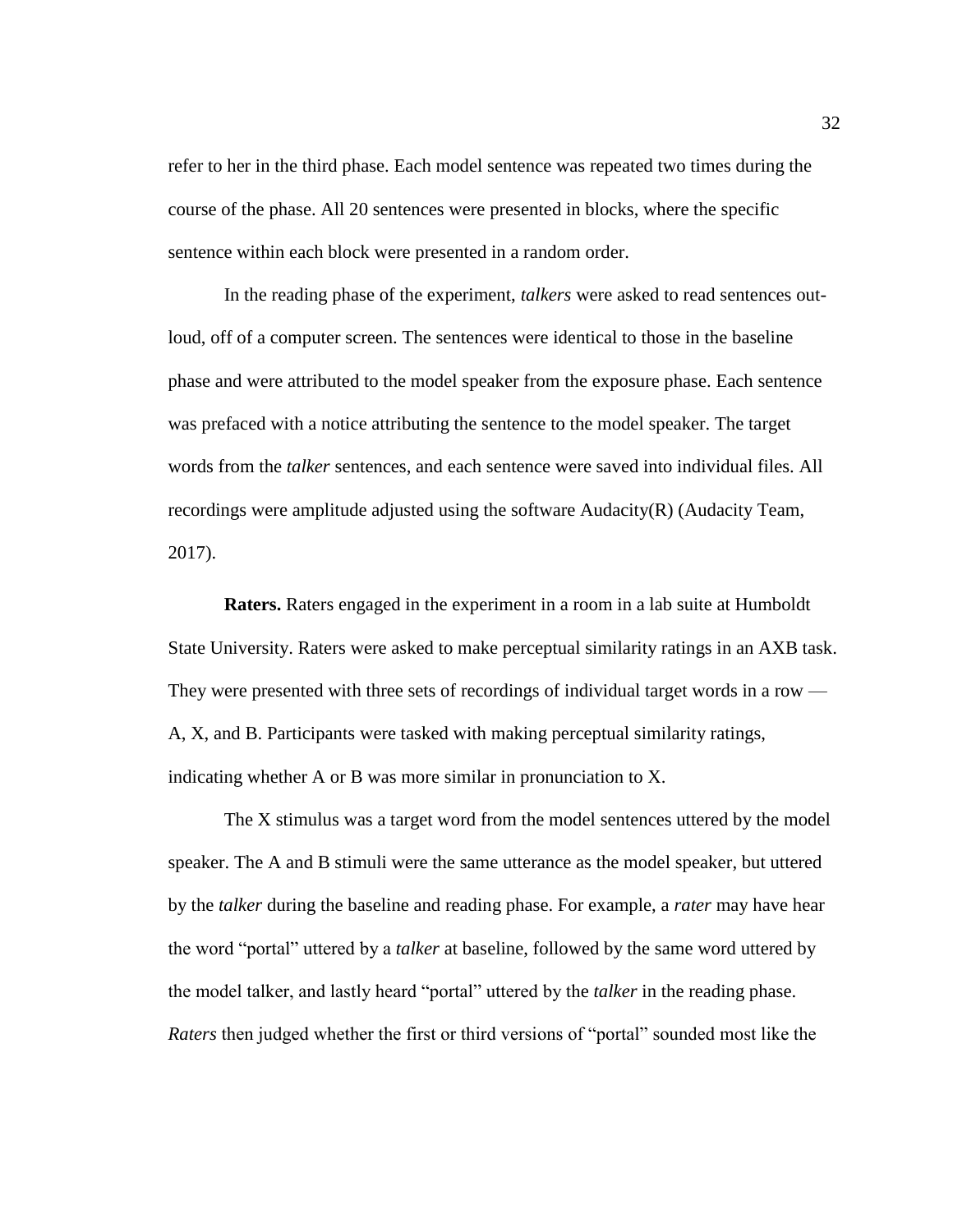middle version. The A and B stimuli were counterbalanced such that half the recordings at baseline were placed in the A stimulus position and half were placed in the B stimulus position.

### **Results**

# <span id="page-39-1"></span><span id="page-39-0"></span>**Data Cleaning**

The data were collected via E-Prime (Psychology Software Tools, Inc., 2016) and analyzed with R (R Core Team, 2016). Audio samples from *talkers* which had excessively poor quality (i.e., contained incomplete or indecipherable speech) were excluded from subsequent analyses ( $n = 41$  words). Talking durations were averaged across sentences and also averaged across words. Talking durations which fell three standard deviations above or below the mean were excluded from subsequent analyses (*n*  $= 11$  words). Table 1 shows summary statistics for word durations as measured by differences-in-distance (DID) estimates. Table 2 and Table 3 show average word and sentence durations as measured by the raw difference in average duration from the reading to baseline phases for both word and sentences.

#### <span id="page-39-2"></span>**Model Speaker**

There was a difference in the length of words (in seconds) spoken by the model speaker. Such that words spoken at a fast pace  $(M = 0.47, SD = 0.12)$  did indeed have shorter durations than those spoken at a slower pace  $(M = 0.61, SD = 0.18)$ ,  $t(65.98) = -$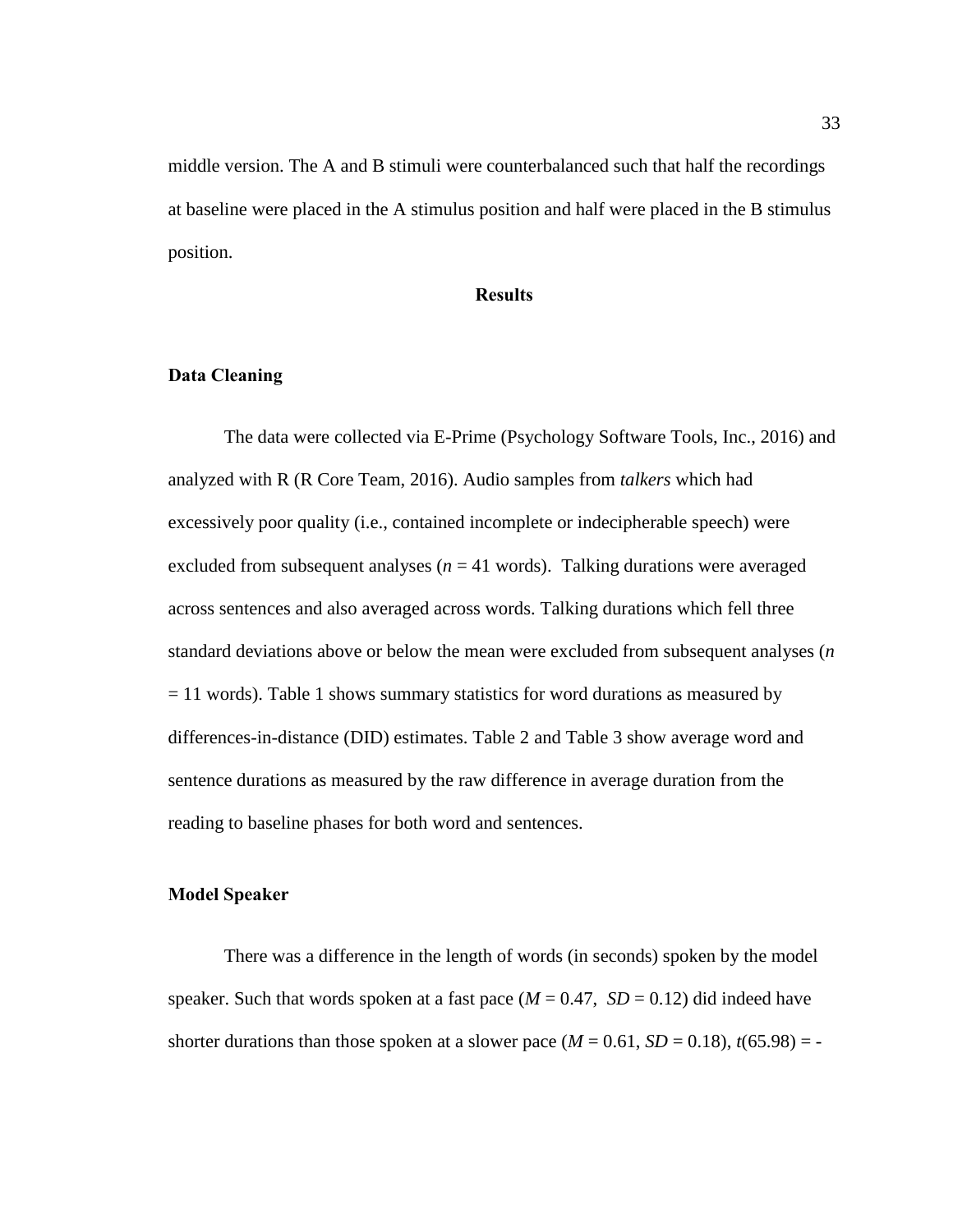4.0,  $p < .001$ ,  $d = 0.9$ . There was also a difference in the length of sentences (in seconds) spoken by the model speaker. Such that sentences spoken at a fast pace ( $M = 3.44$ ,  $SD =$ 0.64) did indeed have shorter durations than those spoken at a slower pace  $(M = 4.26, SD)$  $= 0.74$ ,  $t(38) = -3.75$ ,  $p < .001$ ,  $d = 1.19$ .

# <span id="page-40-0"></span>**Analyses**

All data were analyzed within the R statistical computing environment using the R packages lme4 (Bates et al., 2015), lmerTest (Kuznetsova, Brockhoff, & Christensen, 2017), and the tidyverse (Wickham, 2017). Each hypothesis was tested at an alpha level of .05 using a mixed effect model with random effects specified for individual subjects. Each analysis employed a  $\chi$ <sup>2</sup> test comparing the specified model to a null model specified with random effects to measure whether the specified model provides an improvement over a null model.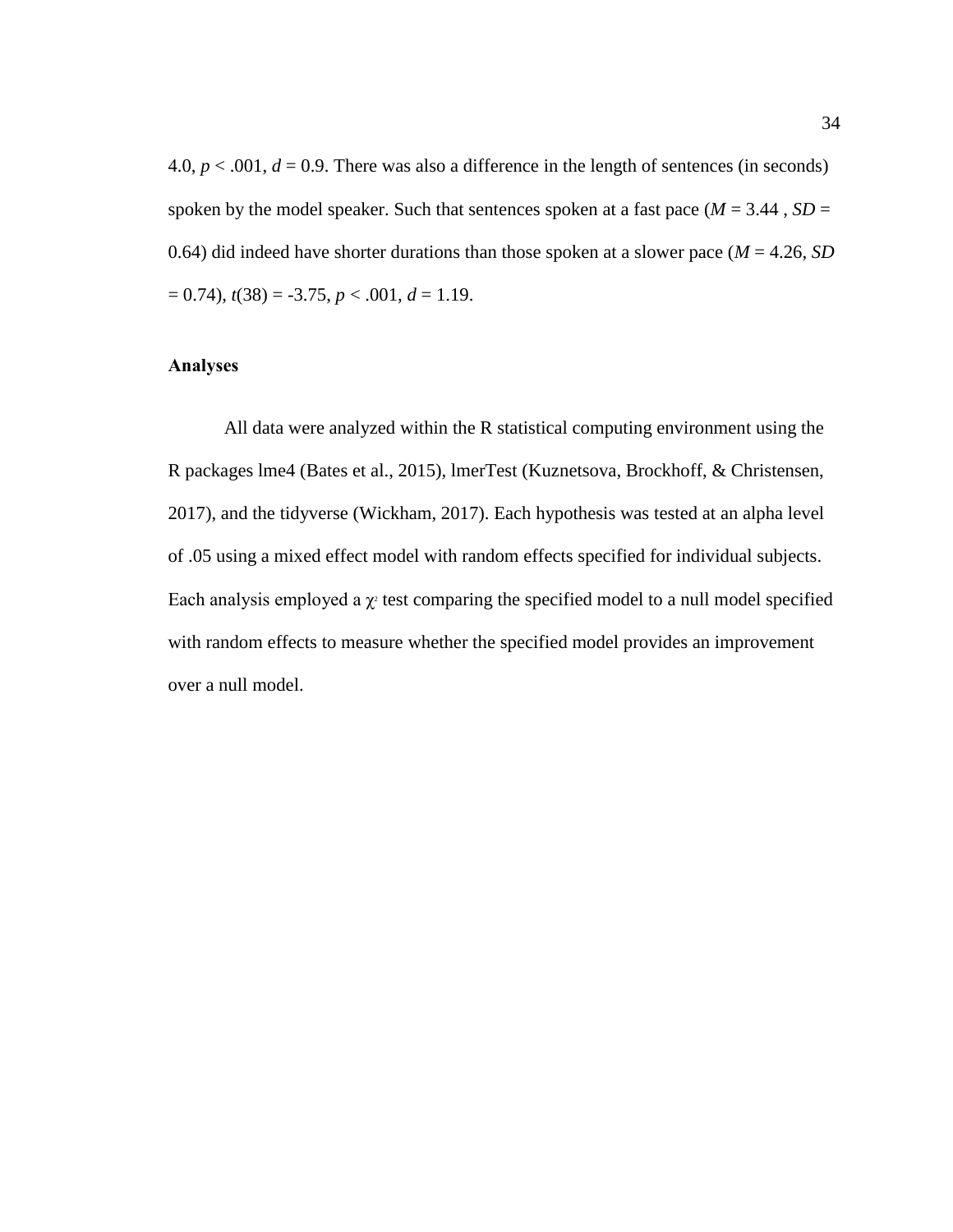### **Hypothesis 1: Effect of word exposure on talker convergence via AXB.** It was

<span id="page-41-0"></span>expected that exposed words uttered by the *talkers* would be rated by *raters* as having converged more often than words which were unexposed would be rated as having converged. The dependent variable was a binary value (zero or one) indicating whether a *rater* judged a *talker*'s utterance as having converged to the model speaker. A value of zero indicates that the *rater* judged the *talker* as not having converged and a value of one indicates that the *rater* judged the *talker* as having converged.

The results from this analysis suggest that there was no effect of word exposure on convergence ratings,  $B = -0.002$ ,  $z = -0.674$ ,  $p = .5$ , marginal  $R^2 = .0001$ . This suggests that *talkers* did not converge to the model speaker at a higher rate when uttering an exposed target word ( $M = 0.49$ ,  $SD = 0.50$ ) compared to an unexposed target word ( $M =$ 0.50,  $SD = 0.50$ ). Overall, the model was not found to add much information over and above a null model,  $\chi$ <sup>2</sup>(1) = 0.45, *p* = .5 (see Table 4).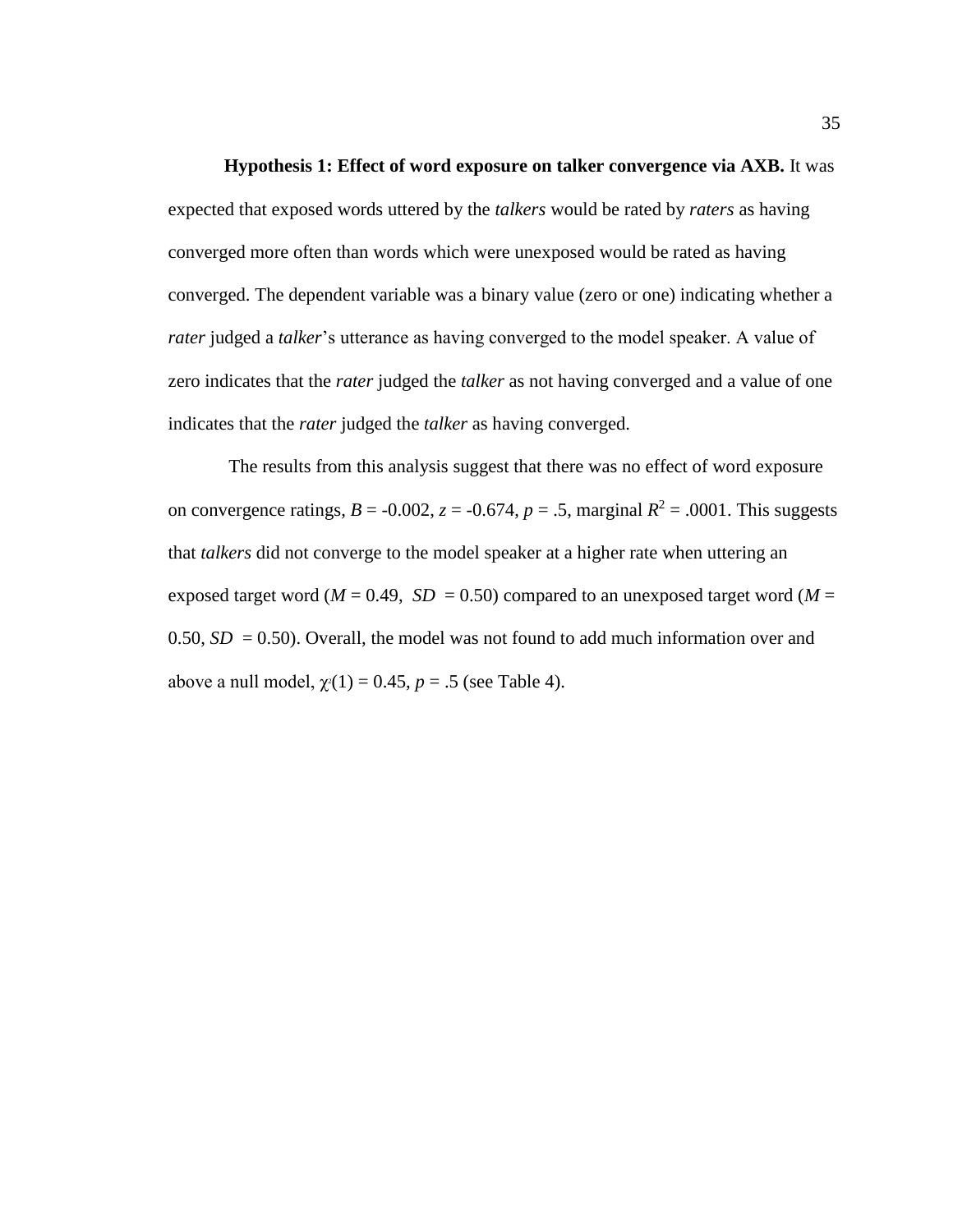<span id="page-42-0"></span>**Hypothesis 2: Main effect of word exposure on talker speech via differencesin-distance Estimates.** It was expected that exposed words uttered by the subjects should be most similar in duration to the model's duration of the words compared to unexposed words. If a subject was exposed to target words being spoken slowly, then the subject would slow down in their speech. If a subject was exposed to a target word being spoken quickly, then they would speed up in their speech. The dependent variable was *talker*  word duration as measured by differences-in-distance (DID) estimates. A positive value indicates the participants shifting their speech in line with model speaker. The fixed effects for this model was word exposure (exposed or unexposed).

The results from this analysis suggest that there was no effect of word exposure on DID estimates,  $B = -0.004$ ,  $t(432.32) = -0.78$ ,  $p = .44$ , marginal  $R^2 = 0.001$ . This suggests that *talkers* did not shift their speech at the word level when uttering an exposed target word ( $M = -0.001$ ,  $SD = 0.057$ ) compared to an unexposed target word ( $M = -$ 0.006,  $SD = 0.068$ ). Overall, the model was not found to add much information over and above a null model,  $\chi^2(1) = 0.61$ ,  $p = .43$  (see Table 5).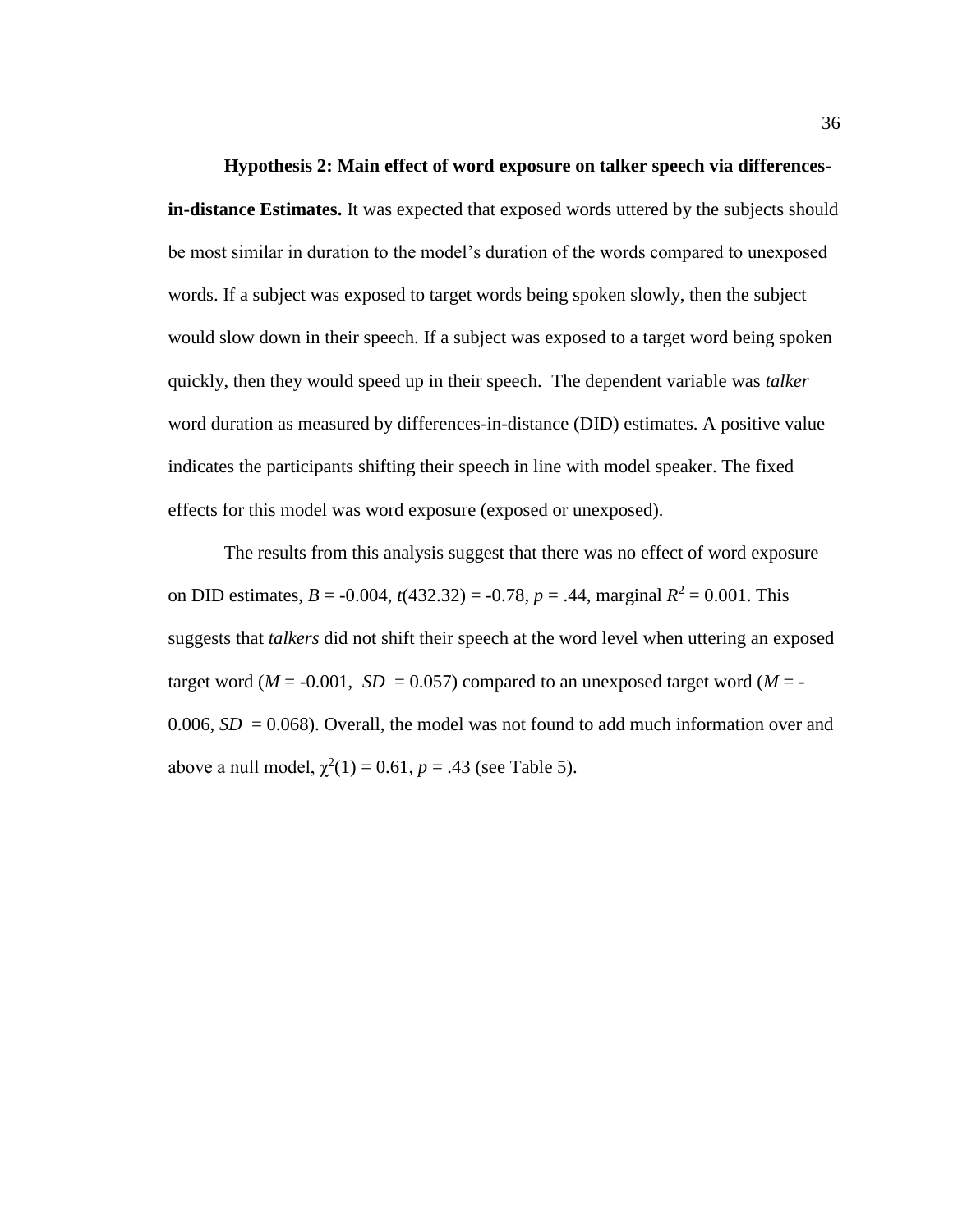<span id="page-43-0"></span>**Hypothesis 3: Effect of model speaker speech rate on talker speech via raw differences in word duration.** It was expected that model speech rate would have an effect on *talkers* word duration utterances. Participants that listened to the model speaking quickly were expected to say target words quicker than those who listened to the model with a slow speech rate. The dependent variable for this model was the raw difference in duration of target words (regardless of whether they were exposed or unexposed words) between the reading and baseline phase. For the raw difference in duration, a negative value indicates that the participant sped up in their speech rate and a positive value indicates that the participant slowed down in their speech rate. The fixed effect for this model was model speech rate (fast or slow). This analysis was performed on a subset of the data which included only included target words to which the participant was exposed.

The analysis indicated that model speech rate had no effect on the duration of target words,  $B = 0.01$ ,  $t(9.63) = 0.96$ ,  $p = .36$ , marginal  $R^2 = .01$  (see Table 6). This result suggests that *talkers* who listened the model speaker with fast speech rate (*M* = - 0.013, *SD* = 0.074) and *talkers* who listened to the model speaker with a slow speech rate  $(M = 0.001, SD = 0.075)$  did not shifted their overall speaking style in line with the model. This model did not provide additional information over and above a null model,  $\chi$ <sup>2</sup>(1) = 1.04, *p* = .31 (See Table 6).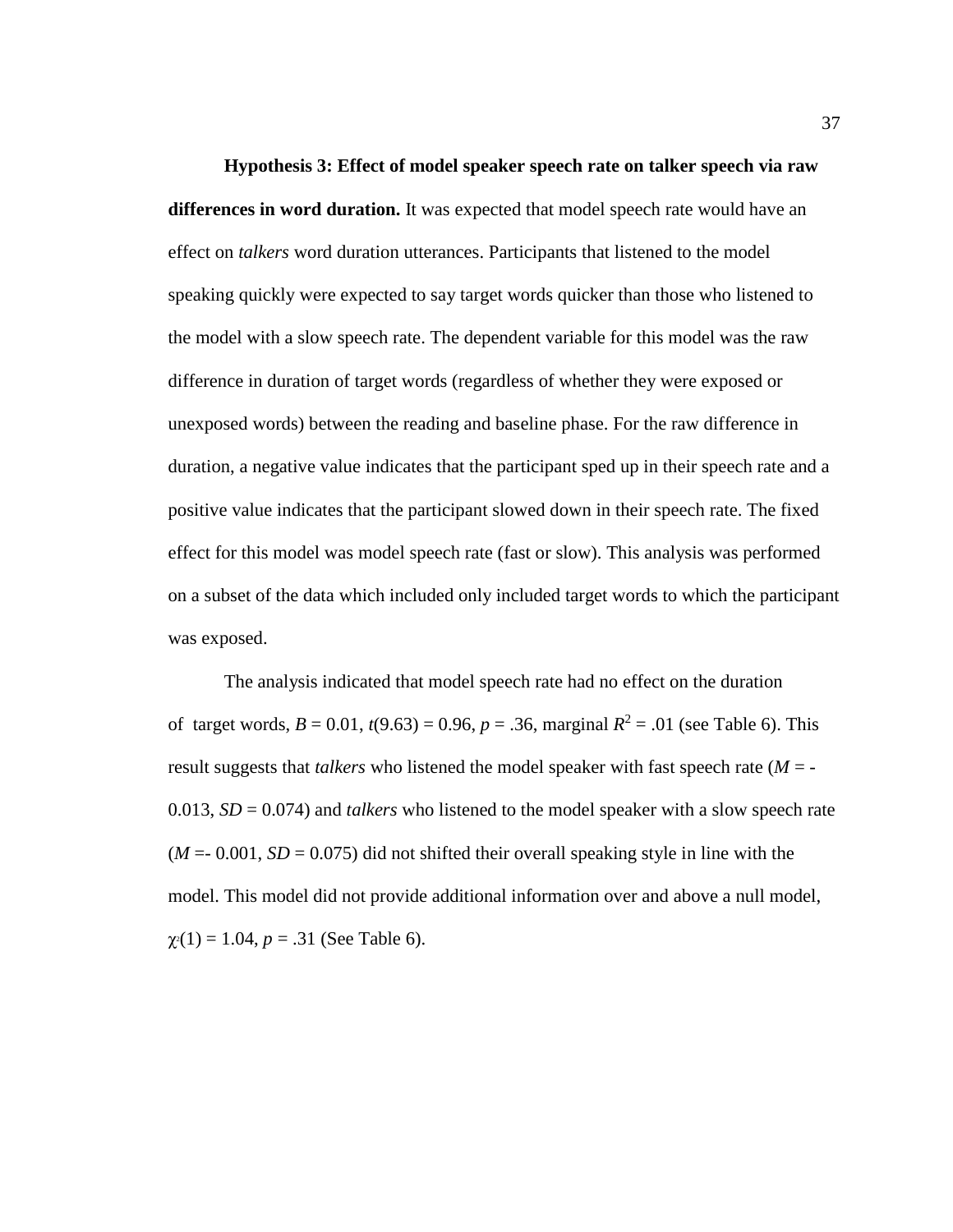<span id="page-44-0"></span>**Hypothesis 4. Main effect of model speaker speech rate on talker speech rate via raw differences in sentence duration.** It was expected that model speech rate would have an effect on talker utterances of sentences in overall duration. Those exposed to the model speaking quickly were expected to read sentences quicker than those exposed to the model who spoke slowly. The dependent variable for this model was the raw difference in duration of sentences between the reading and baseline phase. For the raw difference in duration, a negative value indicates that the participant sped up in their speech rate and a positive value indicates that the participant slowed down in their speech rate. The fixed effect for this model was model speech rate (fast or slow). The analysis suggests that model speech rate had no effect on the duration of sentences of *talkers*,  $B =$ 0.02,  $t(10.01) = 0.171$ ,  $p = .87$ , marginal  $R^2 = 0.0001$  (see Table 7). This result suggests that *talkers* who listened to the model speaker with fast speech rate ( $M = -0.14$ ,  $SD =$ 0.81) and *talkers* who listened to the model speaker with a slow speech rate ( $M = -0.16$ ,  $SD = 0.67$ ) did not shift their utterances in line with the model. This model did not provide additional information over and above a null model,  $\chi^2(1) = 0.03$ ,  $p = .86$ .

#### **Discussion**

<span id="page-44-1"></span>The current study aimed at investigating whether phonetic convergence and auditory imagery are governed by the same processes. This question was addressed by combining the designs and hypotheses from extant literature on phonetic convergence (Goldinger, 1998; Goldinger & Azuma, 2004) and auditory imagery (Alexander & Nygaard, 2008). The results of this study suggest that there may be different mechanisms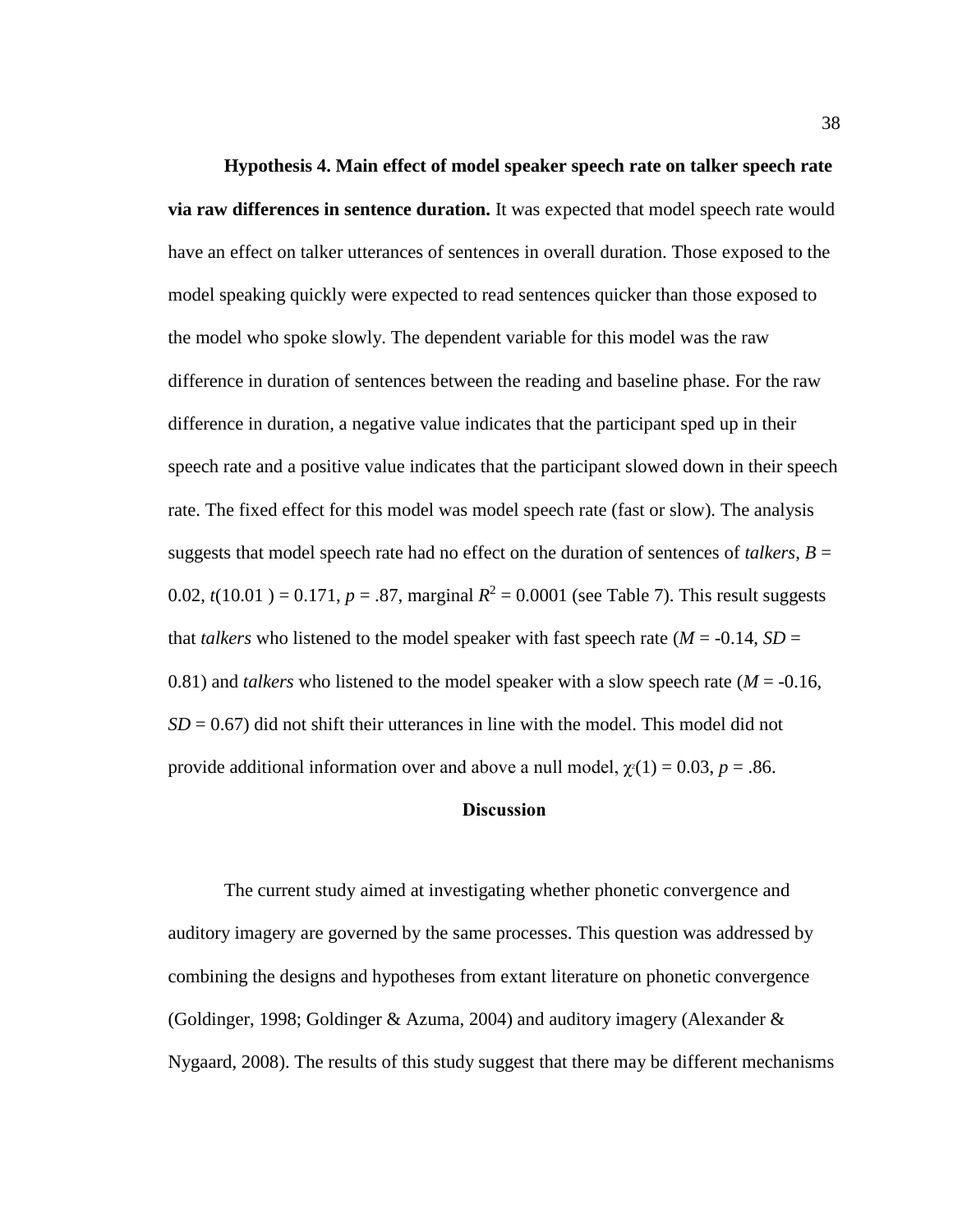that underlie each process, however further investigation is needed in order to verify this conclusion.

#### <span id="page-45-0"></span>**Hypothesis 1: Main Effect of Word Exposure via AXB**

Goldinger and Azuma (2004) found that if a person is repeatedly exposed to words which are low-frequency (i.e., do not often appear in everyday language) then a person will converge to that speaker (i.e., imitate their TSCs when uttering that word). The current study expected that participants repeatedly exposed to low-frequency words uttered by a model speaker would converge to those words. This hypothesis was not supported by data. This result suggests that episodic encoding may not play a role in phonetic convergence. Contrary to previous findings on episodic encoding's influence on speech (Goldinger, 1998; Goldinger & Azuma, 2004; Pardo, 2006), these results do not provide evidence for *talker*s storing traces in memory associated with the TSCs of the model speaker influencing their speech.

# <span id="page-45-1"></span>**Hypothesis 2: Main Effect of Word Exposure on Talker Speech via Differences-in-Distance Estimates**

Alexander and Nygaard (2008) found that participants exposed to a model speaker reading sentences quickly or slowly would shift their speech rate to match the model speaker when asked to read a passage purported to be written by that model speaker. Specifically, this occured when the passages were read aloud, but not when read silently. Based on this finding, in combination with Goldinger and Azuma's (2004)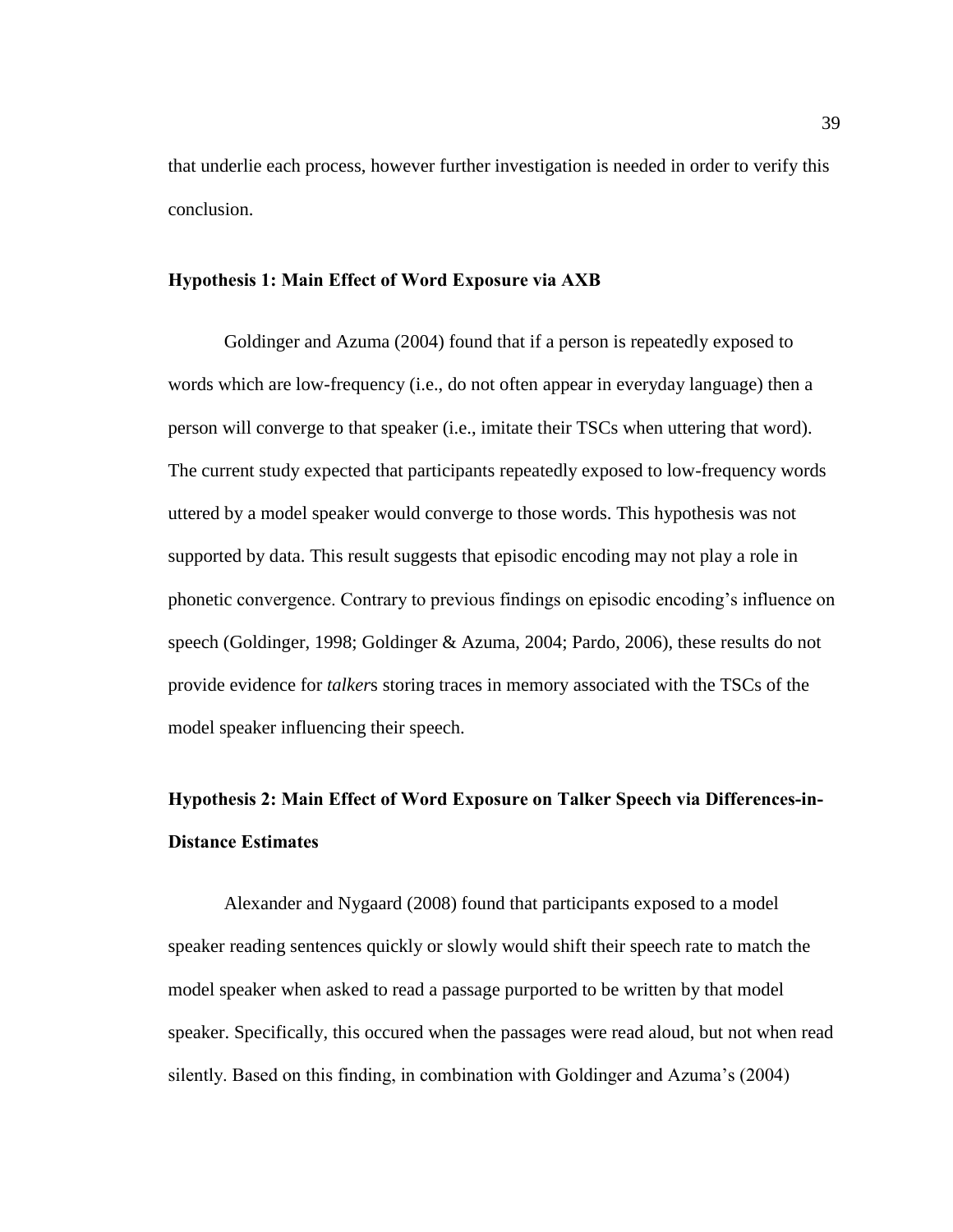finding, it was expected that *talkers* would converge to repeatedly exposed low-frequency words with respect to duration. It was expected that *talkers* would utter these words quickly or slowly, in line with the model speaker experienced, relative to their baseline speech rate. However, this hypothesis was not supported by the data. This result suggests that episodic encoding is not a shared mechanism between auditory imagery in reading and phonetic convergence. Readers experiencing auditory imagery may indeed experience "hearing" the voice of a familiar author while reading due to stored memories of that author's talker-specific characteristics (TSCs) (Alexander & Nygaard, 2008; Kurby, Magliano, & Rapp, 2009; Zhou & Christianson, 2015, 2016), but these memories may not actually influence the reader's speaking style. An explanation for why episodic encoding alone does not explain how auditory imagery affects reading is that familiarity with a voice extends beyond simple word/voice pairings or brief interactions with a voice, as is commonly seen in research. It is suggested that one must also take into account the goals, relationship, and context with respect to a voice in order to understand how the relationship between auditory imagery and reading arises naturalistically (Kurby, Magliano, & Rapp, 2009; Sanchez, Hay, & Nilson, 2015). While the current study created a context related to the speaker, it may not have been a strong enough context for auditory imagery to occur. Alexander and Nygaard (2008) exposed participants to passages of speech where a model context was created where each passage had a specific theme (one concerned a family vacation and the other concerned plans for a new business). It could be that Alexander and Nygaard's manipulation provided a more salient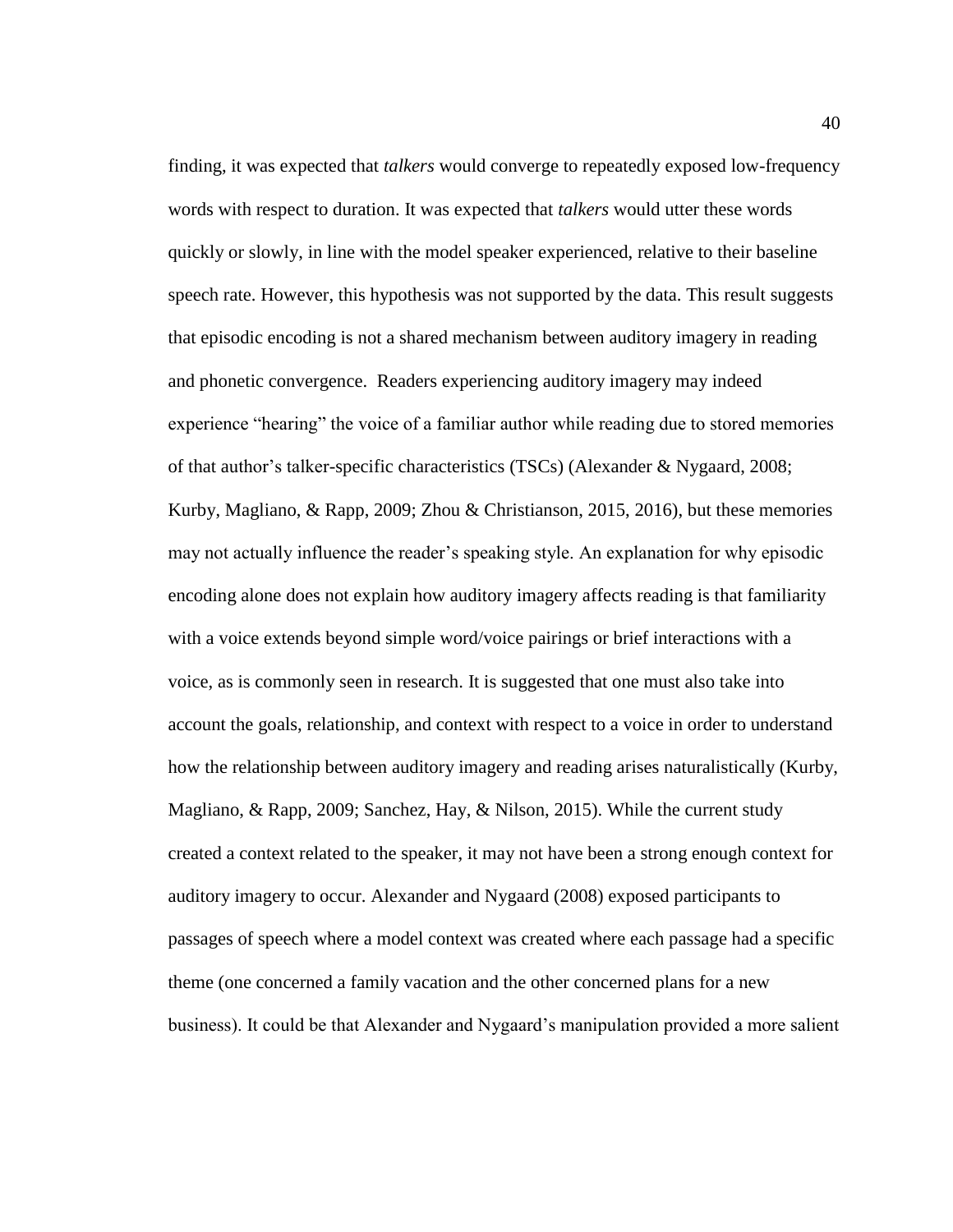context for which participants could experience auditory imagery compared to the current study.

### <span id="page-47-0"></span>**Hypotheses 3 and 4: Main Effect of Speech Rate via Word and Sentence Duration**

The current study expected to find that *talkers* would shift their speech in line with a model speaker (speaking quickly or slowly) at both the word and sentence level. At the word level, this was hypothesized to occur regardless of whether the target word was exposed to the participant. However, *talkers* did not demonstrate any shift in their speech at the word level after being exposed to a model speaker. Similarly, *talkers* also did not shift their speech rate in line with the model's speech rate at the sentence level. These findings are contrary to the findings in Alexander and Nygaard (2008) who, at least for the sentence level, did find shifts in the speech rate of talkers after presented with a model's speech rate. The current study suggests that exposure to a fast or slow speaker's speech does not influence reading style when reading text thought to be written by that speaker. Currently, the data provides support for the abstractionist view of speech perception, where perceived speech is thought to be stripped away from its nonlinguistic properties (Pisoni, 1997; Tenpenny, 1995). This view contends that we perceive speech as context-free, independent of the identification, recognition, and storage of nonlinguistic properties of speech (i.e., a talker's voice). However, there were some limitations to this study that may need to be reconciled before a stance is made.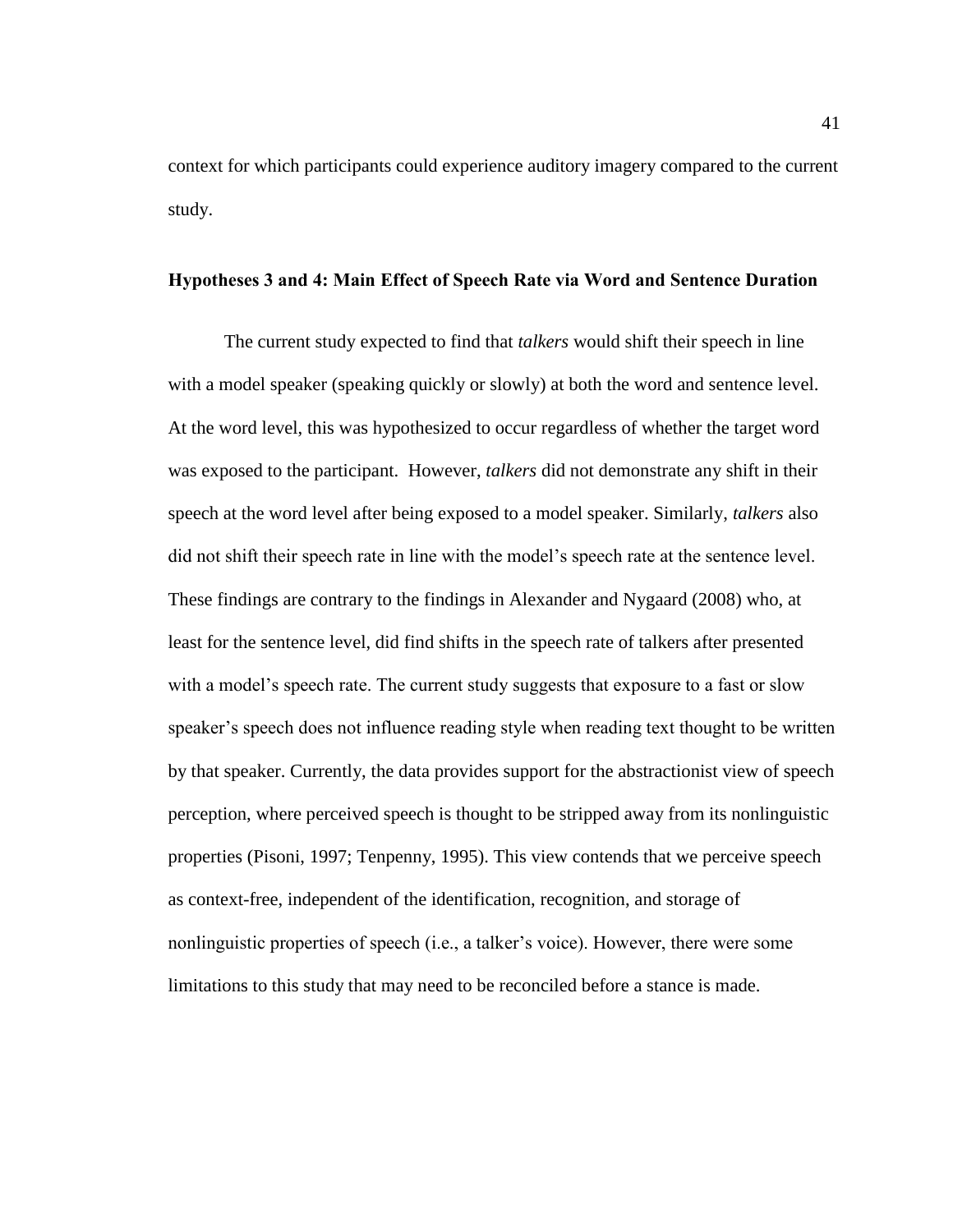### <span id="page-48-0"></span>**Limitations**

This study faced limitations in several facets of the experiment. For example, at the word level, *talkers* only received two repetitions for each sentence (and each exposed target word) spoken by the model speaker. This may not have been enough exposure to the model speaker for convergence to occur. At the word level, the effects of phonetic convergence has been observed at a minimum of two repetitions per word, but the effect is more pronounced as repetitions increase (Goldinger, 1998; Goldinger & Azuma, 2004). However, the work on phonetic convergence has found its evidence primarily via the AXB method, though there are some studies that have looked at some speech dimensions, like duration, which may serve as a proxy for speech rate, (Pardo, Jay, & Krauss, 2010; Pardo et al., 2009). In these cases, duration is measured using differences-in-distance estimates (see Measuring phonetic convergence) as well as articulation rate (e.g., words per second). At the sentence level, the effects of auditory imagery on *talker* speech has been observed with about four minutes of exposure to a model speaker (Alexander & Nygaard, 2008). However, in the current study, each *talker* was exposed to about 2.5 minutes of speech from a model speaker, which may not have been enough exposure to a voice for auditory imagery to occur.

Another limitation of this study is that the sentences spoken by the model speaker were presented to participants one at a time. This stands in contrast to previous research on auditory imagery where participants were exposed to complete passages of speech in the form of a conversation between two speakers (Alexander & Nygaard, 2008; Kurby,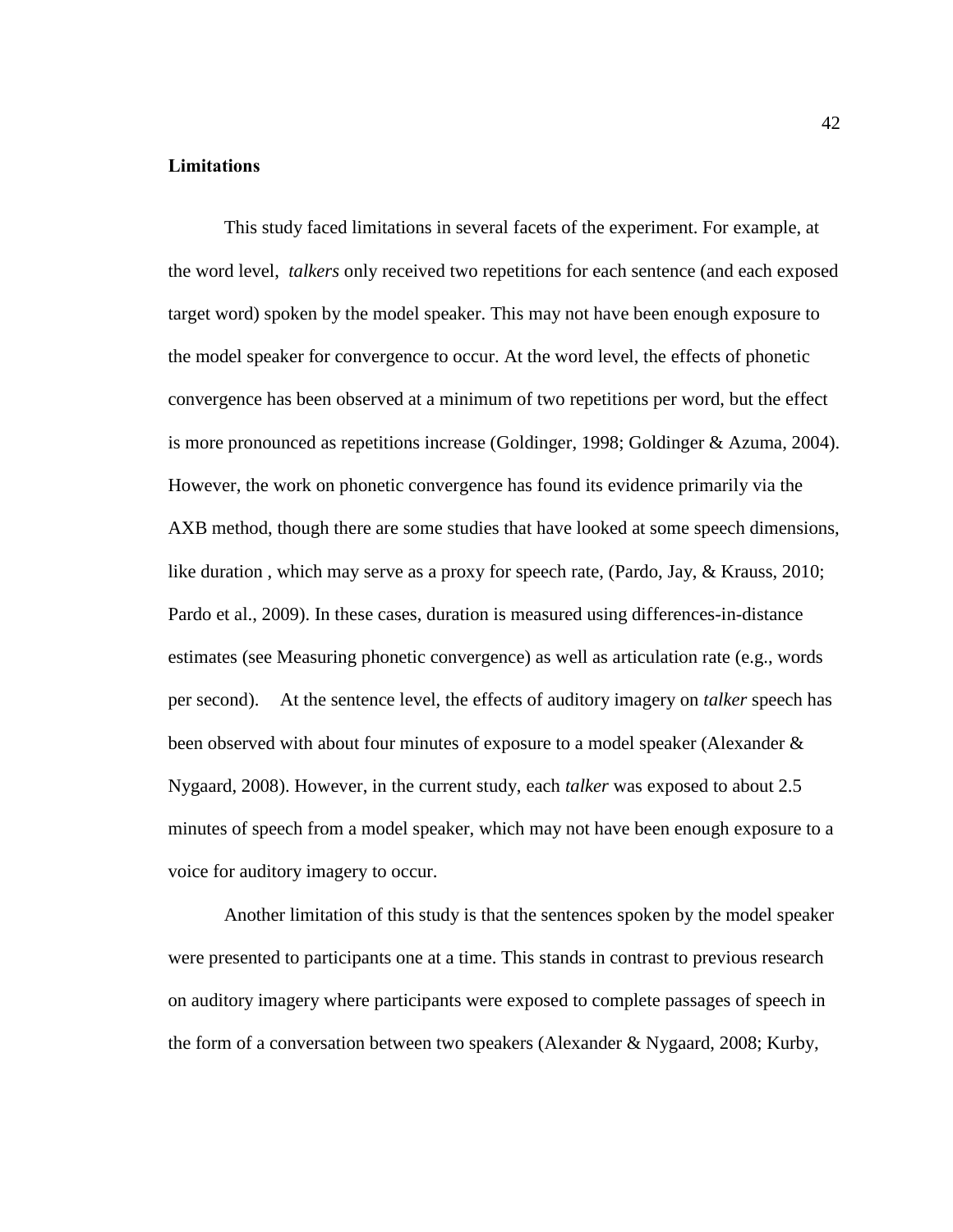Magliano, & Rapp, 2009). Speech is typically not spoken one sentence at a time with large pauses in between. It is possible that auditory imagery may be more likely to occur for speech spoken naturalistically (i.e., conversational speech) as opposed to speech presented as unrelated isolated sentences.

Furthermore, the current study only used one model speaker with one sex. This limits the generalizability of the study with respect to the effects of sex. This is because it has been found that speech convergence is modulated by sex of the speaker such that people may more readily converge to female speakers (Namy, Nygaard, & Sauerteig, 2002). However, there is also evidence that people more readily converge to male speakers (Miller et al., 2010). Because of this opposing literature, it is important to use model speakers of all sexes.

Lastly, the current study instantiated a context related to the model speaker by having *talkers* listen to the model speaker's speech and by having them read sentences aloud purported to be written by that speaker. However, it may be that the context in the current study was not rich enough to induce auditory imagery. For example, speech presented to participants in previous studies have had specific themes throughout passages, made multiple references to the model speaker's name, and emphasized the model's speech rate by contrasting them to another speaker (e.g., having the "fast" model speaker speak to someone speaking slowly; Alexander & Nygaard, 2008; Kurby, Magliano, & Rapp, 2009; Zhou & Christianson, 2015, 2016). Because the current study did not include these aspects, it may be that the context was not rich enough for auditory imagery to occur.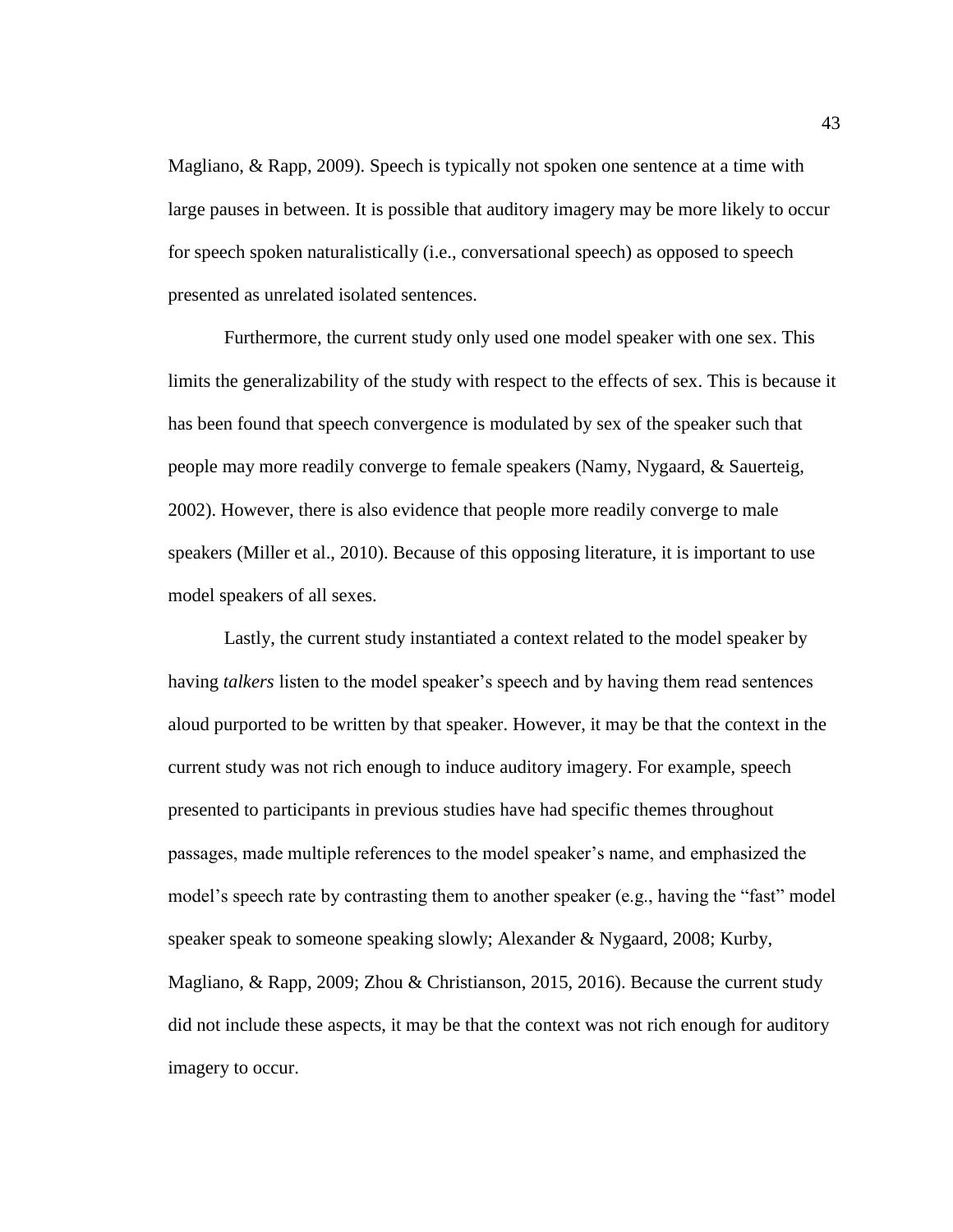# <span id="page-50-0"></span>**Future Directions**

The results of the current study oppose several studies regarding phonetic convergence and auditory imagery. Thus, further research should be conducted in order to provide evidence that auditory imagery with respect to reading and phonetic convergence are indeed not governed by episodic encoding. Further work should aim to understand these two phenomena by integrating various aspects of studies done to date. These include presenting the model's speech in a more naturalistic manner (i.e., conversational speech), testing target words at different levels of repetitions and frequencies, and having a more salient context for the model speech, and using different model speakers. If it is found that participants' speech does not shift after interacting with the voice of a model speaker and reading text thought to be written by the model speaker with respect to repetition of target words, different levels of word frequency, and context, then it would provide strong evidence that auditory imagery and phonetic convergence do not have a shared mechanism through episodic encoding. However, if participants' speech does shift, it would provide evidence that there episodic encoding plays a key role in both auditory imagery and phonetic convergence.

Studies on auditory imagery typically present the model speakers' speech in the form of passages or scripts (Alexander & Nygaard, 2008; Kurby, Magliano, & Rapp, 2009; Zhou & Christianson, 2015, 2016). Additionally, it has been found that phonetic convergence occurs during the course of conversational speech (Pardo, 2006; Pardo, Gibbons, Suppes, & Krauss, 2012; Pardo et al., 2013). Thus future work should integrate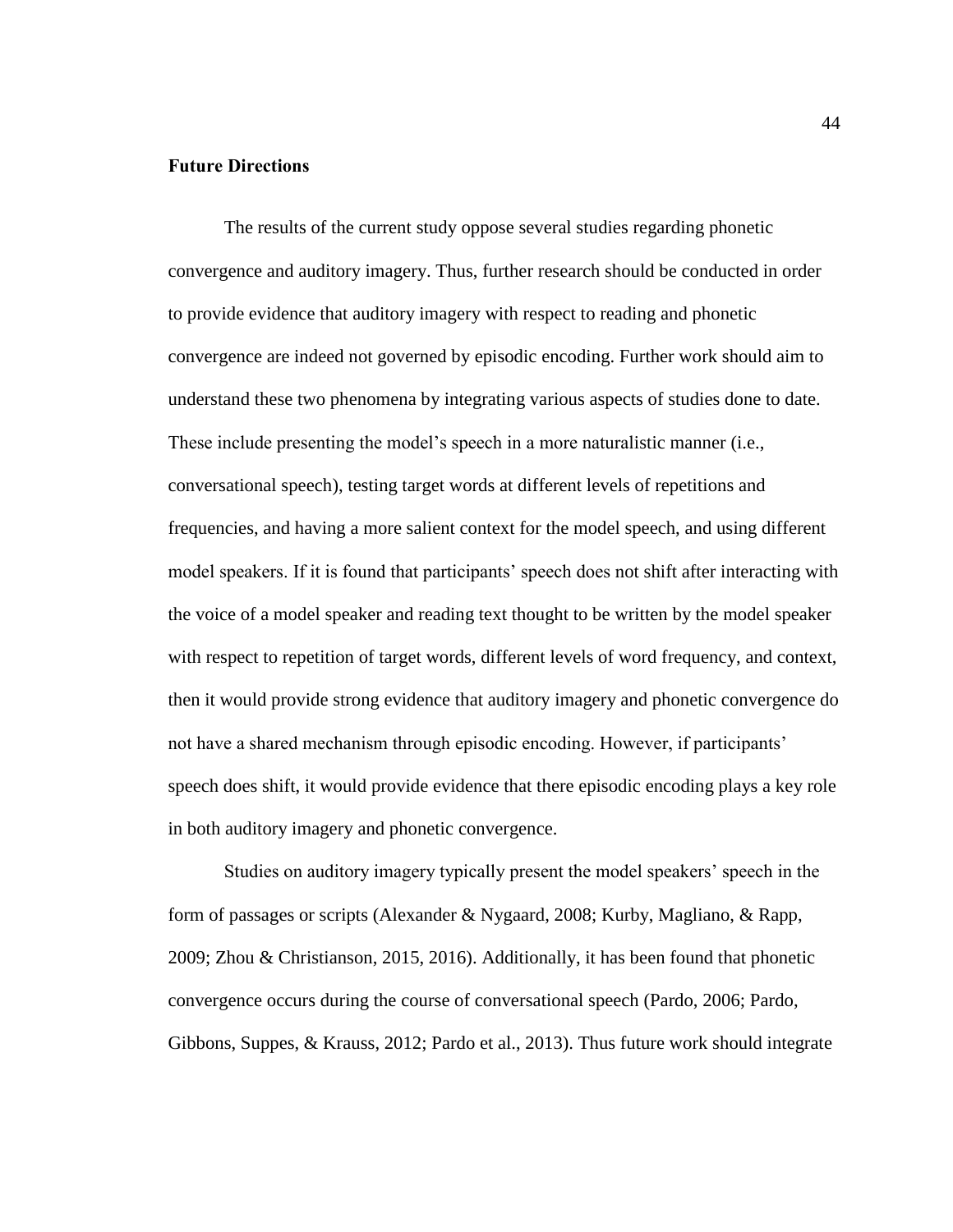these aspects of both literatures by having participants engage with a model speaker in conversational speech. Ideally, this conversational speech integrates aspects of both auditory imagery and phonetic convergence. For example, by having model speakers vary in their speech rate (fast vs. slow), including target words of varying frequency (low-, medium-, and high-frequency), and having these target words have varying repetitions (between zero and twelve). If there is some interaction whereby participants show differing degrees of convergence to a model speaker according to word repetition and word frequency when reading a passage thought to be written by a model speaker, then it would provide strong evidence for episodic encoding as a shared mechanism between auditory imagery and phonetic convergence.

Moreover, speech presented to participants in future studies should have enriched contexts. This can be done several ways. For instance, by having consistent themes throughout the passages or scripts which are used or by making repeated references to the model speaker's name. It is important to have a salient context at it has been suggested that context influences convergence (Sanchez, Hay, & Nilson, 2015) and because speech is contextualized when it is encountered naturally (Goldinger, 1998; Pisoni, 1993, 1997). Thus, having a salient context would increase reliability by simulating an aspect of natural speech.

Lastly, future work should make use of multiple male and female model speakers. Exposing participants to different voices means exposing them to varying pitches, tones, and rates of speech. This would increase the generalizability of the findings beyond a single model speaker's voice.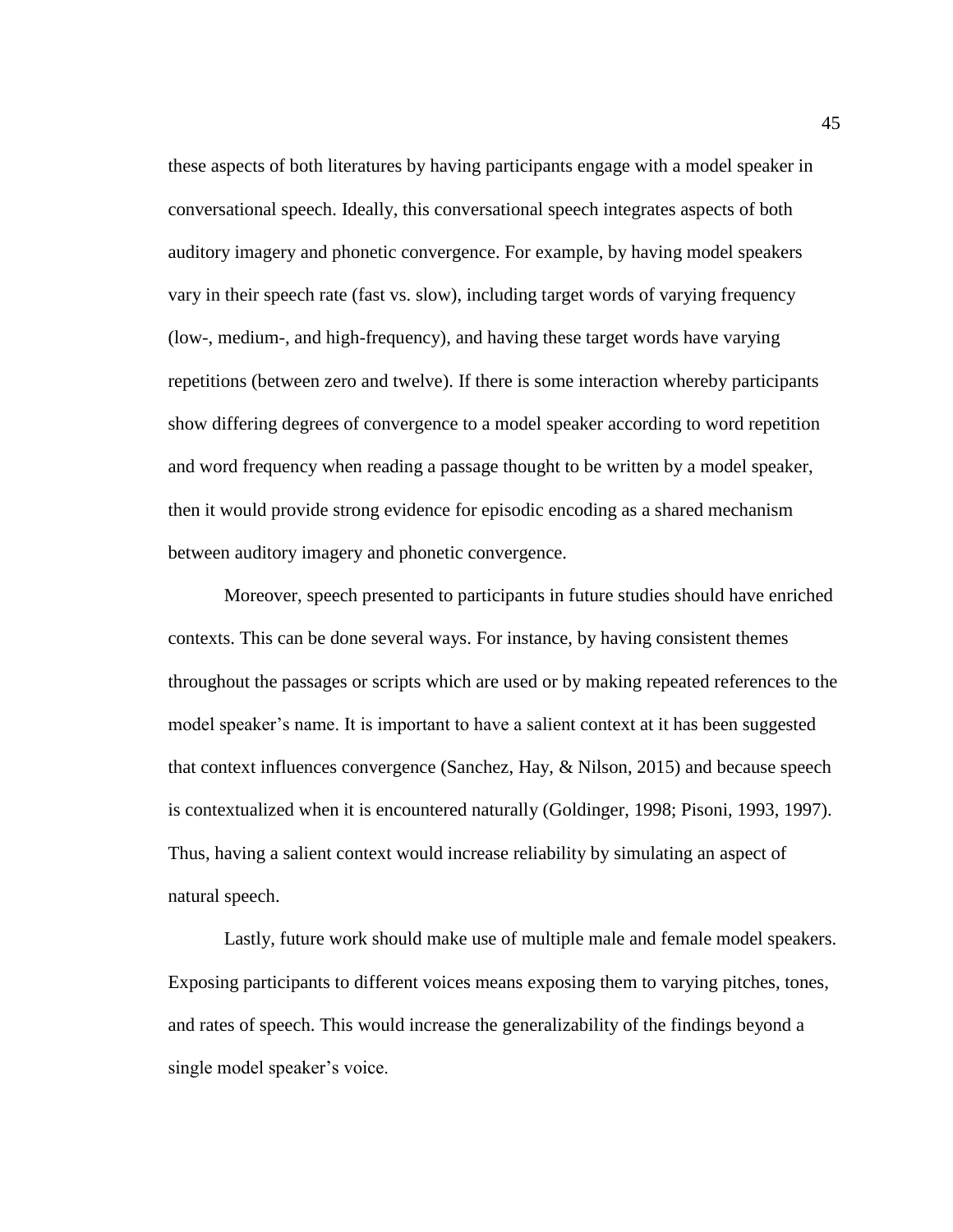# <span id="page-52-0"></span>**Conclusions**

The current study sought to find a link between auditory imagery and phonetic convergence by combining methods from both bodies of literature. Exposure to a model speaker's speech did not result in any *talkers* shifting their speech to more closely align with the model speaker with respect to speech rate at the word or sentence level. While the current study provides no support for any link between these two phenomena, there is a host of literature suggesting that they may be linked. Thus, further work should be conducted before concluding that there is no relationship between phonetic convergence and auditory imagery.

To the author's knowledge, the present results are the first to examine the link between auditory imagery and phonetic convergence and their effect on speech. Studying the link between these two phenomena may allow insight into how memory, specifically episodic memory, play into the perception and production of speech. Whether there is (or is not) a relationship between auditory imagery and phonetic convergence must be further investigated for a stronger understanding of the interplay of memory and language.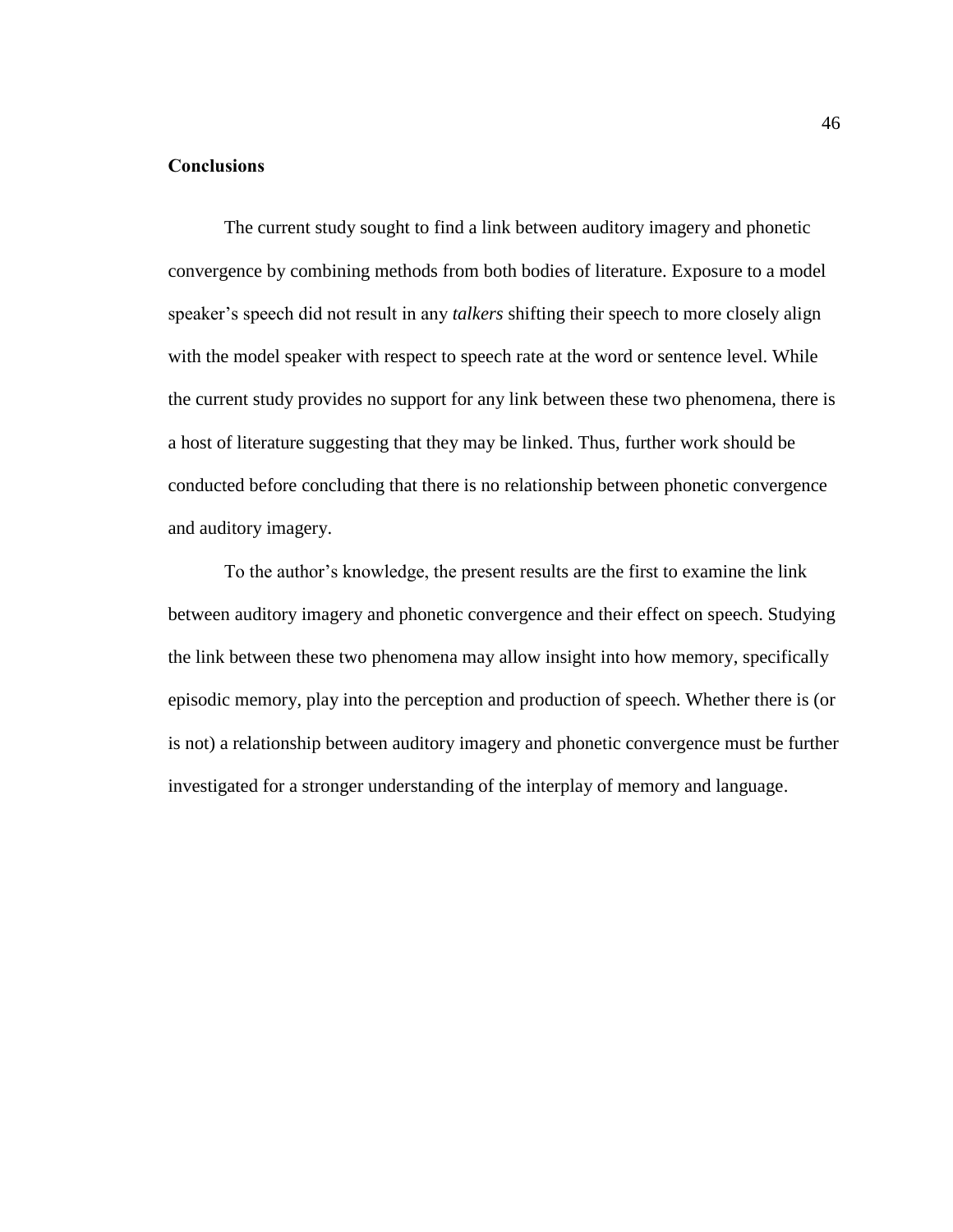# **Tables**

# <span id="page-53-1"></span><span id="page-53-0"></span>Table 1

| Summary statistics for talkers' word durations via DID estimates |  |  |  |
|------------------------------------------------------------------|--|--|--|
|------------------------------------------------------------------|--|--|--|

|                      | $\boldsymbol{M}$ | <b>SD</b> |
|----------------------|------------------|-----------|
| Condition            |                  |           |
| Fast                 | 0.011            | 0.061     |
| Slow                 | $-0.003$         | 0.064     |
| <b>Word Exposure</b> |                  |           |
| Exposed              | 0.006            | 0.068     |
| Unexposed            | 0.001            | 0.057     |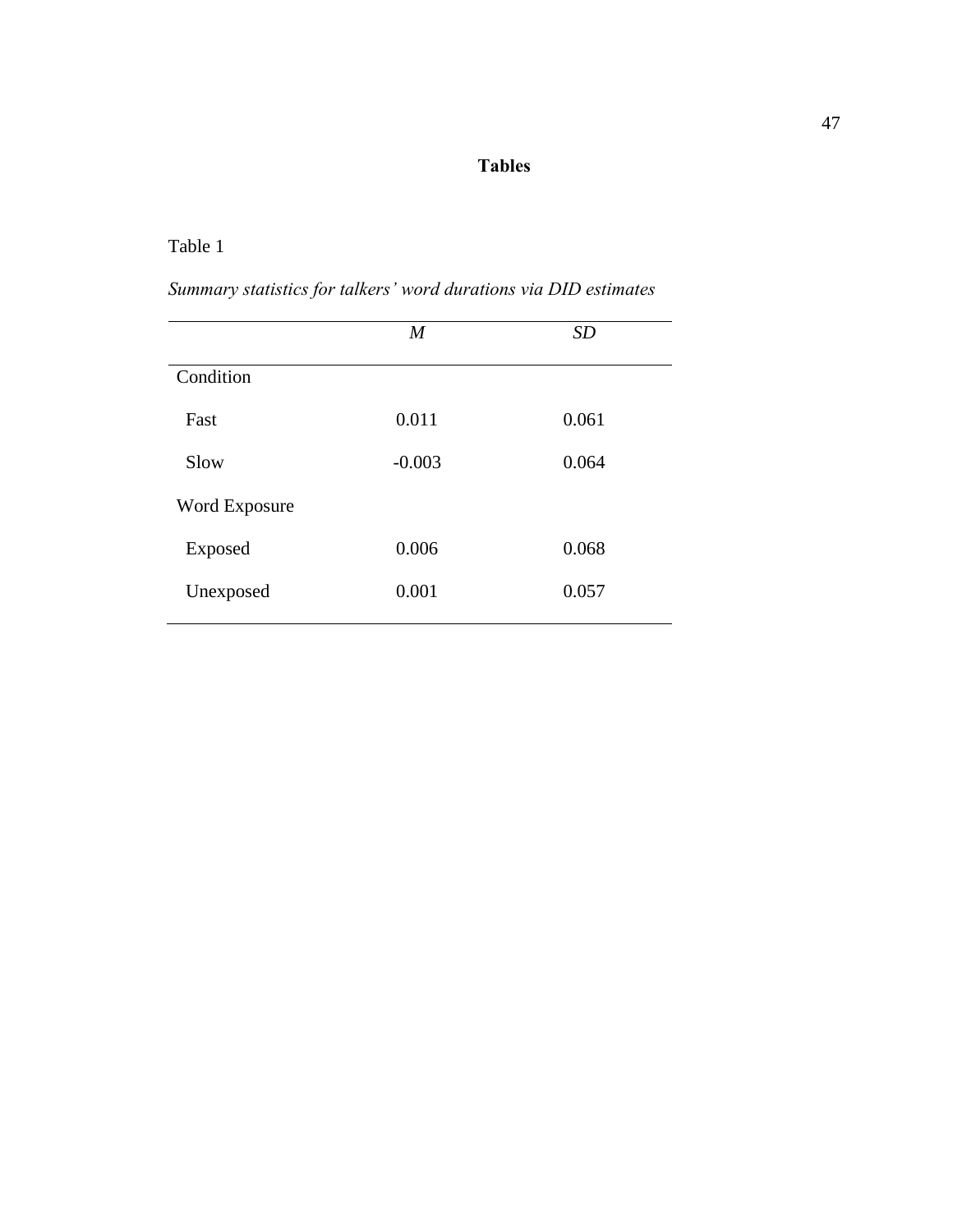# <span id="page-54-0"></span>Table 2

| Summary statistics for talkers' word durations via raw estimates |  |  |  |  |  |  |  |
|------------------------------------------------------------------|--|--|--|--|--|--|--|
|------------------------------------------------------------------|--|--|--|--|--|--|--|

|                      | M        | SD    |  |
|----------------------|----------|-------|--|
| Condition            |          |       |  |
| Fast                 | $-0.013$ | 0.074 |  |
| Slow                 | 0.001    | 0.075 |  |
| <b>Word Exposure</b> |          |       |  |
| Exposed              | $-0.001$ | 0.065 |  |
| Unexposed            | $-0.013$ | 0.082 |  |

# <span id="page-54-1"></span>Table 3

*Summary statistics for talkers' sentence durations via raw estimates*

|                      | $\boldsymbol{M}$ | SD   |  |
|----------------------|------------------|------|--|
| Condition            |                  |      |  |
| Fast                 | $-0.14$          | 0.81 |  |
| Slow                 | $-0.16$          | 0.67 |  |
| <b>Word Exposure</b> |                  |      |  |
| Exposed              | $-0.11$          | 0.67 |  |
| Unexposed            | $-0.19$          | 0.81 |  |
|                      |                  |      |  |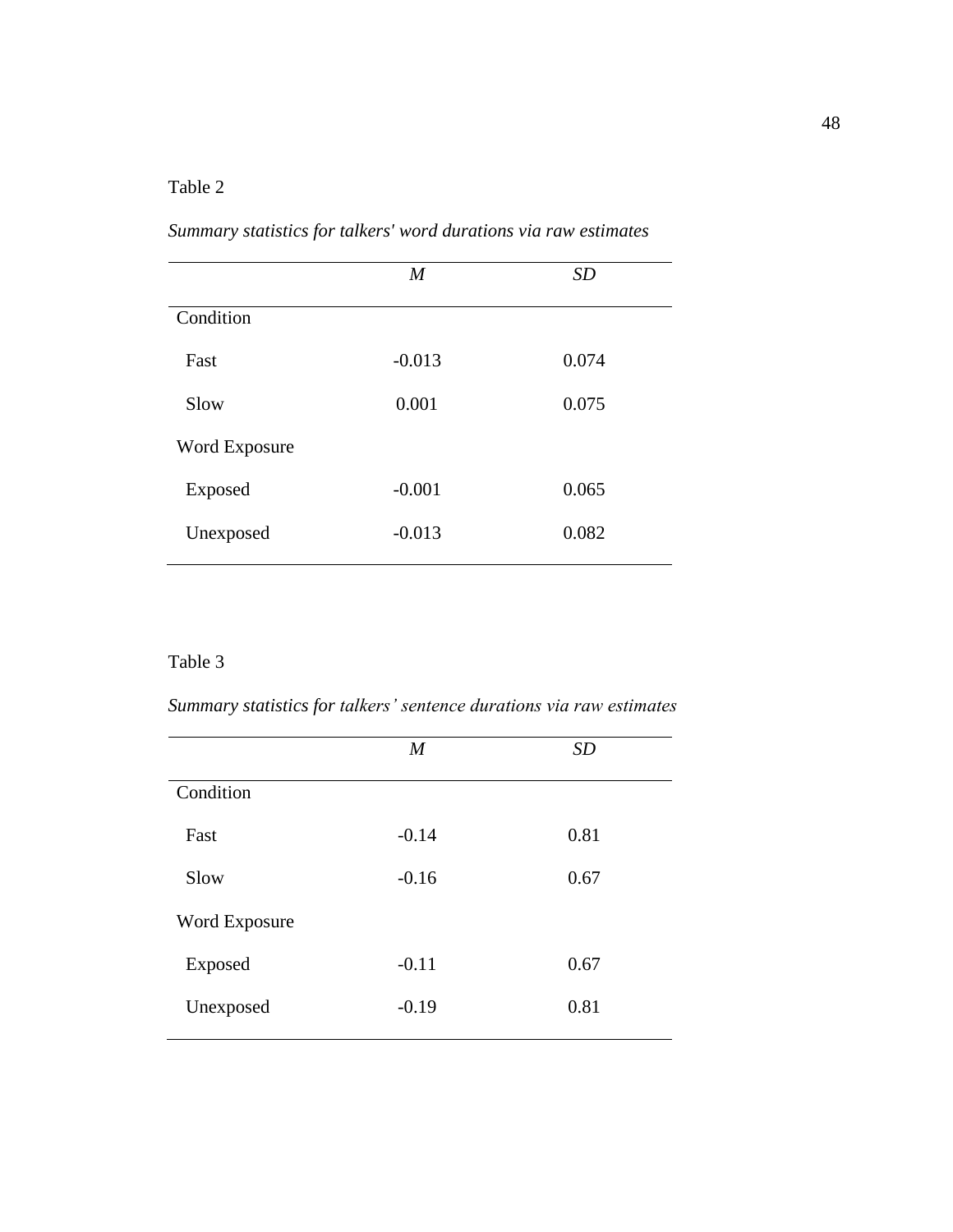# <span id="page-55-0"></span>Table 4

*Hypothesis 1: Effect of word exposure on talker convergence via AXB*

| <b>Fixed Effects</b> | Estimate SE B                                                     |               | $\mathcal{Z}$ |     | $p(z)$ $\chi^2(df)$ | $p(\chi^2)$ |  |
|----------------------|-------------------------------------------------------------------|---------------|---------------|-----|---------------------|-------------|--|
|                      |                                                                   |               |               |     |                     |             |  |
| (Intercept)          | $-0.002$                                                          | $0.05 - 0.05$ |               | .96 |                     |             |  |
| Exposed: Yes         | $-0.036$                                                          | 0.05          | $-0.67$       | .5  |                     |             |  |
|                      |                                                                   |               |               |     | 0.45(1)             | $.5\,$      |  |
|                      | <i>Note</i> . Converged ~ Word_Exposure + $(1 Word) + (1 Talker)$ |               |               |     |                     |             |  |

# <span id="page-55-1"></span>Table 5

*Hypothesis 2: Effect of word exposure on talker speech via word duration: Differences-*

*in-distance model*

| <i>Fixed Effects</i> Estimate SE B t |          |                |      | p(t) | $\chi^2(df)$ | $p(\chi^2)$ |
|--------------------------------------|----------|----------------|------|------|--------------|-------------|
|                                      |          |                |      |      |              |             |
| (Intercept)                          | 0.01     | 0.01           | 1.08 | .30  |              |             |
| Exposed:<br>Yes                      | $-0.004$ | $0.006 - 0.78$ |      | .44  |              |             |
|                                      |          |                |      |      | 0.61(1)      | .43         |

 $\overline{Note. DID \sim Exposed + (1|Word) + (1|Talker)}$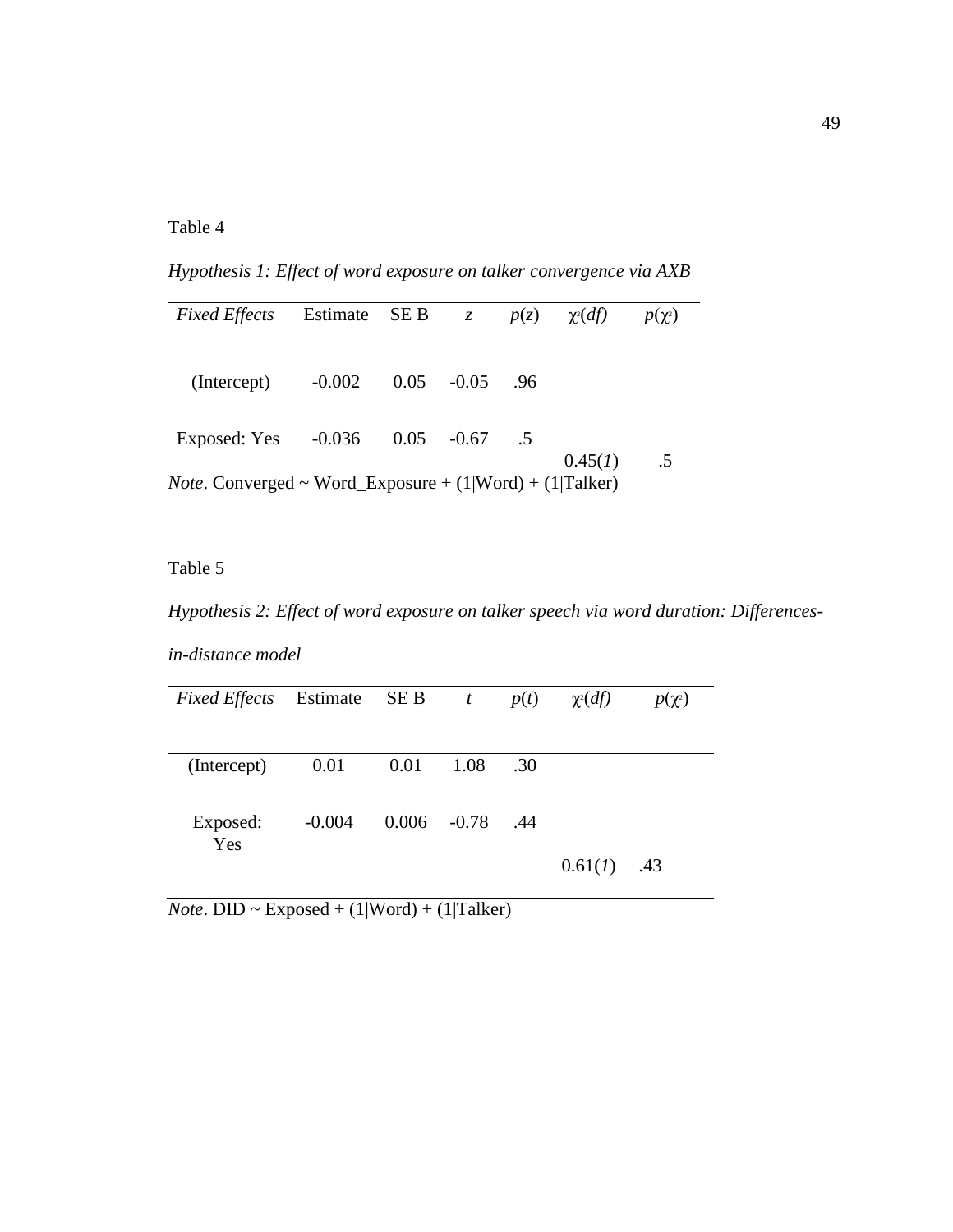<span id="page-56-0"></span>Table 6

*Hypothesis 3: Effect of model speaker speech rate on talker speech via word duration:* 

*raw differences model*

| Fixed                                    | Estimate SE B |      | $\boldsymbol{t}$ | p(t) | $\chi$ <sup>2</sup> ( <i>df</i> )                                               | $p(\chi^2)$ |
|------------------------------------------|---------------|------|------------------|------|---------------------------------------------------------------------------------|-------------|
| <b>Effects</b>                           |               |      |                  |      |                                                                                 |             |
| (Intercept)                              | $-0.01$       | 0.01 | $-1.39$          | .18  |                                                                                 |             |
| Speech<br>Rate:<br>Slow                  | 0.01          | 0.01 | 0.96             | .36  |                                                                                 |             |
| $N_{obs}$ D <sub>ovy</sub> $\text{diff}$ |               |      |                  |      | 1.04(1)<br>$S_{meash}$ $D_{obs}$ (1 $W_{cond}$ ) (1 $T_{c}$ ll <sub>rom</sub> ) | .31         |

*Note*. Raw\_diff  $\sim$  Speech\_Rate + (1|Word) + (1|Talker)

# <span id="page-56-1"></span>Table 7

*Hypothesis 4: Effect of model speaker speech rate on talker speech via raw differences* 

*in sentence duration*

| <b>Fixed Effects</b>                             | Estimate SE B |               | $\boldsymbol{t}$                    | p(t) | $\chi^2(df)$ | $p(\chi^2)$ |
|--------------------------------------------------|---------------|---------------|-------------------------------------|------|--------------|-------------|
|                                                  |               |               |                                     |      |              |             |
| (Intercept)                                      | $-0.14$       | 0.1           | $-2.05$                             | .07  |              |             |
|                                                  |               |               |                                     |      |              |             |
| Speech Rate:<br>Slow                             | $-0.02$       | 0.1           | 0.17                                | .87  |              |             |
| $\cdots$<br><b>T</b><br>$\overline{\phantom{a}}$ | $\sim$<br>. . | $\sim$ $\sim$ | $\sqrt{4}$ in $\sqrt{14}$<br>$\sim$ |      | 0.03(1)      | .86         |

*Note*. Raw\_diff ~ Speech\_Rate + (1|Talker)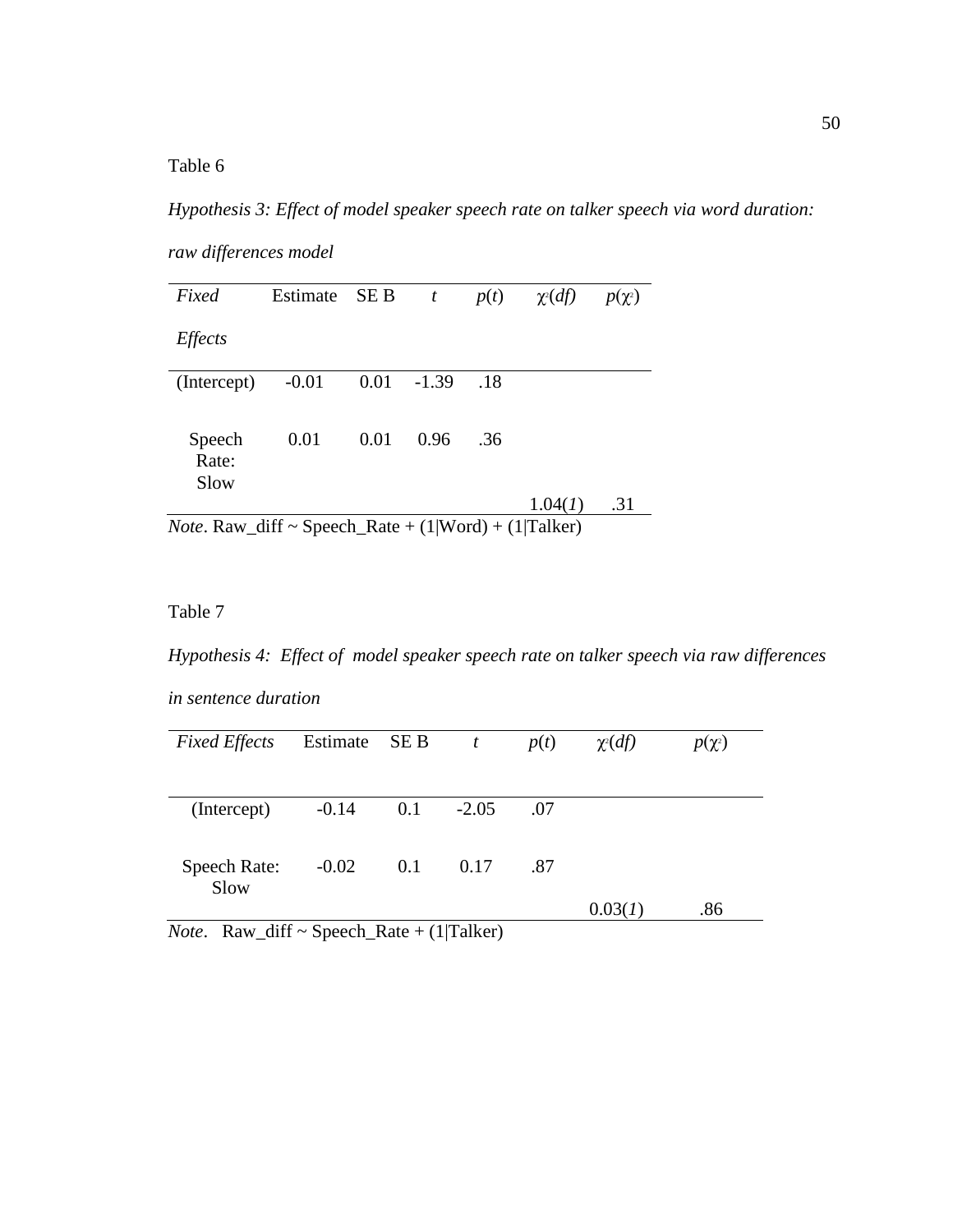# **References**

<span id="page-57-0"></span>Alexander, J. D., & Nygaard, L. C. (2008). Reading voices and hearing text:

Talker-specific auditory imagery in reading. *Journal of Experimental Psychology: Human Perception and Performance*, *34*, 446–459. doi:10.1037/0096- 1523.34.2.446

- Barsalou, L. W. (1999). Perceptual symbol systems. *Behavioral and Brain Sciences*, 22, 577-660. Retrieved from https://www-cambridge-org./core/journals/behavioraland-brain-sciences
- Bates, D., Maechler, M., Bolker, B., & Walker, S. (2015). Fitting linear mixed-effects models using lme4. *Journal of Statistical Software*, *67*(1), 1-48. doi:10.18637/jss.v067.i01
- Blank, A. & Koch, P. (1999). *Historical semantics and cognition*. Berlin, Germany: Mouton de Gruyter
- Boersma, Paul & Weenink, David (2018). Praat: doing phonetics by computer [Computer program]. Version 6.0.38, retrieved 29 March 2018 from http://www.praat.org/
- Chartrand, T. L., & Bargh, J. A. (1999). The chameleon effect: The perception-behavior link and social interaction. *Journal of Personality and Social Psychology*, *76*, 893–910. doi: 10.1037/0022-3514.76.6.893
- Cochin, S., Barthelemy, C., Lejeune, B., Roux, S., & Martineau, J. (1998). Perception of motion and qEEG activity in human adults. *Electroencephalography and Clinical*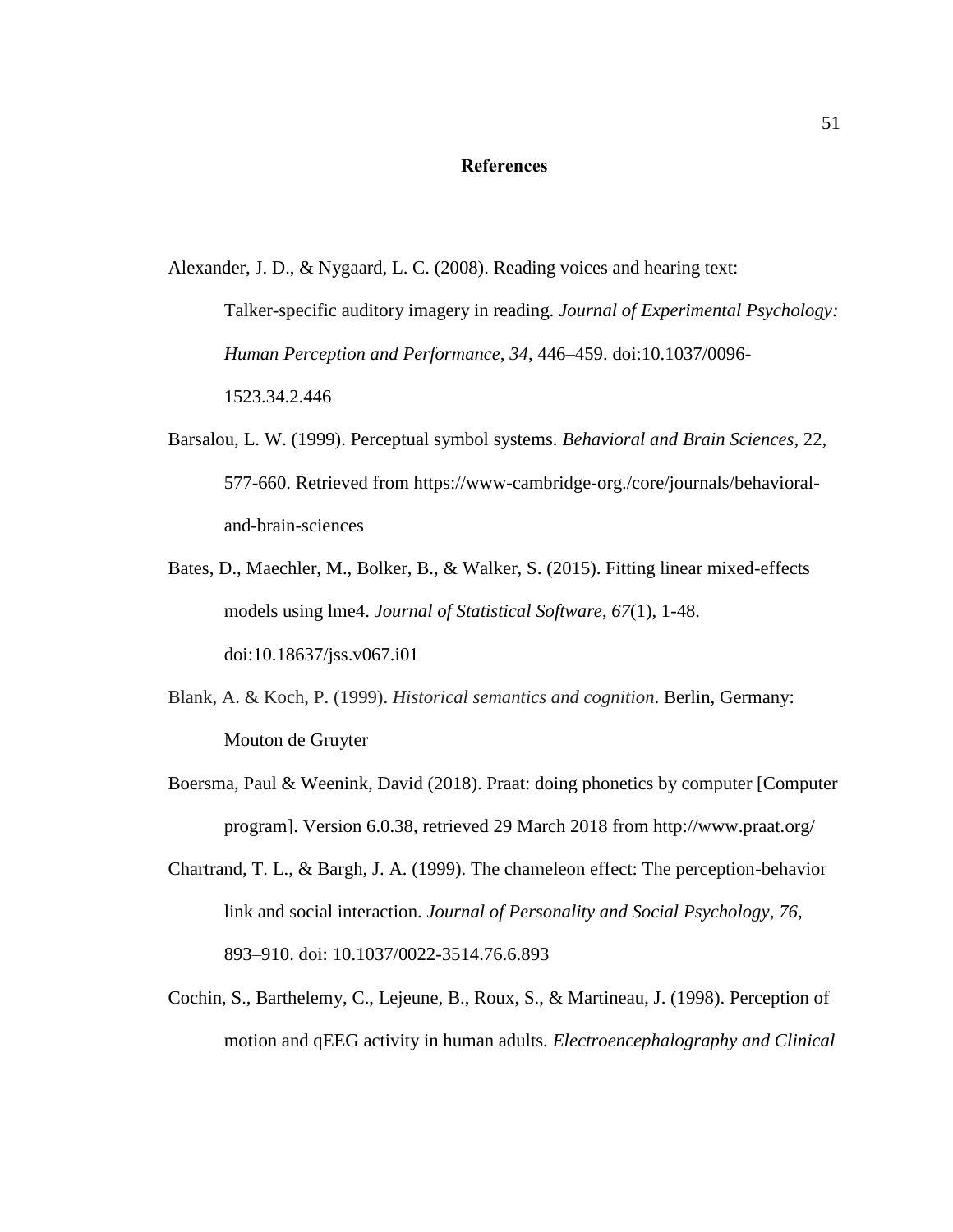*Neurophysiology*, *107*, 287–295. doi: 10.1016/S0013-4694(98)00071-6

- Di Pellegrino, G., Fadiga, L., Fogassi, L., Gallese, V., & Rizzolatti, G. (1992). Understanding motor events: A neurophysiological study. *Experimental Brain Research*, *91*, 176–180. doi: 10.1007/BF00230027
- Dias, J. W., & Rosenblum, L. D. (2011). Visual influences on interactive speech alignment. *Perception*, *40*, 1457–1466. doi:10.1068/p7071
- Dias, J. W., & Rosenblum, L. D. (2016). Visibility of speech articulation enhances auditory phonetic convergence. *Attention, Perception, & Psychophysics*, *78*, 317–333. doi:10.3758/s13414-015-0982-6
- Fadiga, L., Craighero, L., Buccino, G., & Rizzolatti, G. (2002). Speech listening specifically modulates the excitability of tongue muscles: A TMS study. *European Journal of Neuroscience*, *15*, 399–402. doi: 10.1046/j.0953- 816x.2001.01874.x
- Fadiga, L., Fogassi, L., Pavesi, G., & Rizzolatti, G. (1995). Motor facilitation during action observation: A magnetic stimulation study. *Journal of Neurophysiology*, *73*, 2608–2611. doi: 10.1152/jn.1995.73.6.2608
- Fowler, C. (1986). An event approach to the study of speech perception from a direct realist perspective. *Journal of Phonetics*, *14*, 3–28. Retrieved from https://www.journals.elsevier.com/journal-of-phonetics
- Fowler, C., Brown, J. M., Sabadini, L., & Weihing, J. (2003). Rapid access to speech gestures in perception: Evidence from choice and simple response time tasks.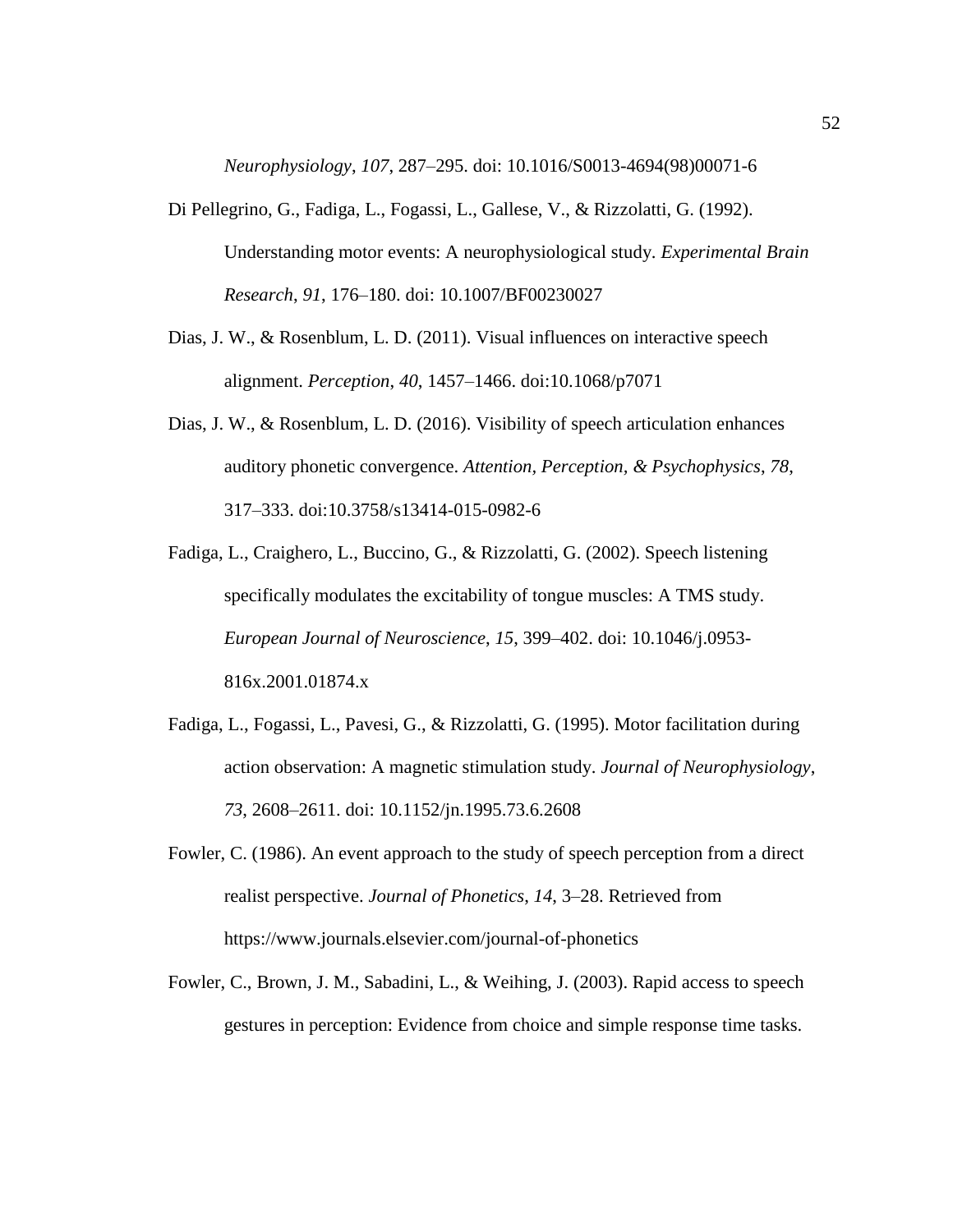*Journal of Memory and Language*, *49*, 396–413. doi:10.1016/S0749- 596X(03)00072-X

Frick, R. W. (1985). Communicating emotion: The role of prosodic features. *Psychological Bulletin*, 97, 412. doi: 10.1037/0033-2909.97.3.412

Galantucci, B., Fowler, C. A., & Turvey, M. T. (2006). The motor theory of speech perception reviewed. *Psychonomic Bulletin & Review*, *13*, 361–377. doi: 10.3758/BF03193857

Gallese, V., & Goldman, A. (1998). Mirror neurons and the simulation theory of mind-reading. *Trends in Cognitive Sciences*, *2*, 493–501. doi:10.1016/S1364-6613(98)01262-5

- Gambi, C., & Pickering, M. J. (2013). Prediction and imitation in speech. *Frontiers in Psychology*, *4*. doi:10.3389/fpsyg.2013.00340
- Gentilucci, M., & Bernardis, P. (2007). Imitation during phoneme production. *Neuropsychologia*, *45*, 608–615. doi:10.1016/j.neuropsychologia.2006.04.004
- Giles, H., & Ogay, T. (2007). *Explaining Communication: Contemporary Theories and Exemplars*. Mahwah, NJ: Lawrence Erlbaum.

Goldinger, S.D. (1998). Echoes of echoes? An episodic theory of lexical access. *Psychological Review*, *48*, 76–95. doi:10.1037/0033-295x.105.2.251

Goldinger, S. D., & Azuma, T. (2004). Episodic memory reflected in printed word naming. *Psychonomic Bulletin & Review*, *11*, 716–722. doi: 10.3758/BF03196625

Halpern, A. R., & Zatorre, R. J. (1999). When that tune runs through your head: A PET investigation of auditory imagery for familiar melodies. *Cerebral Cortex*,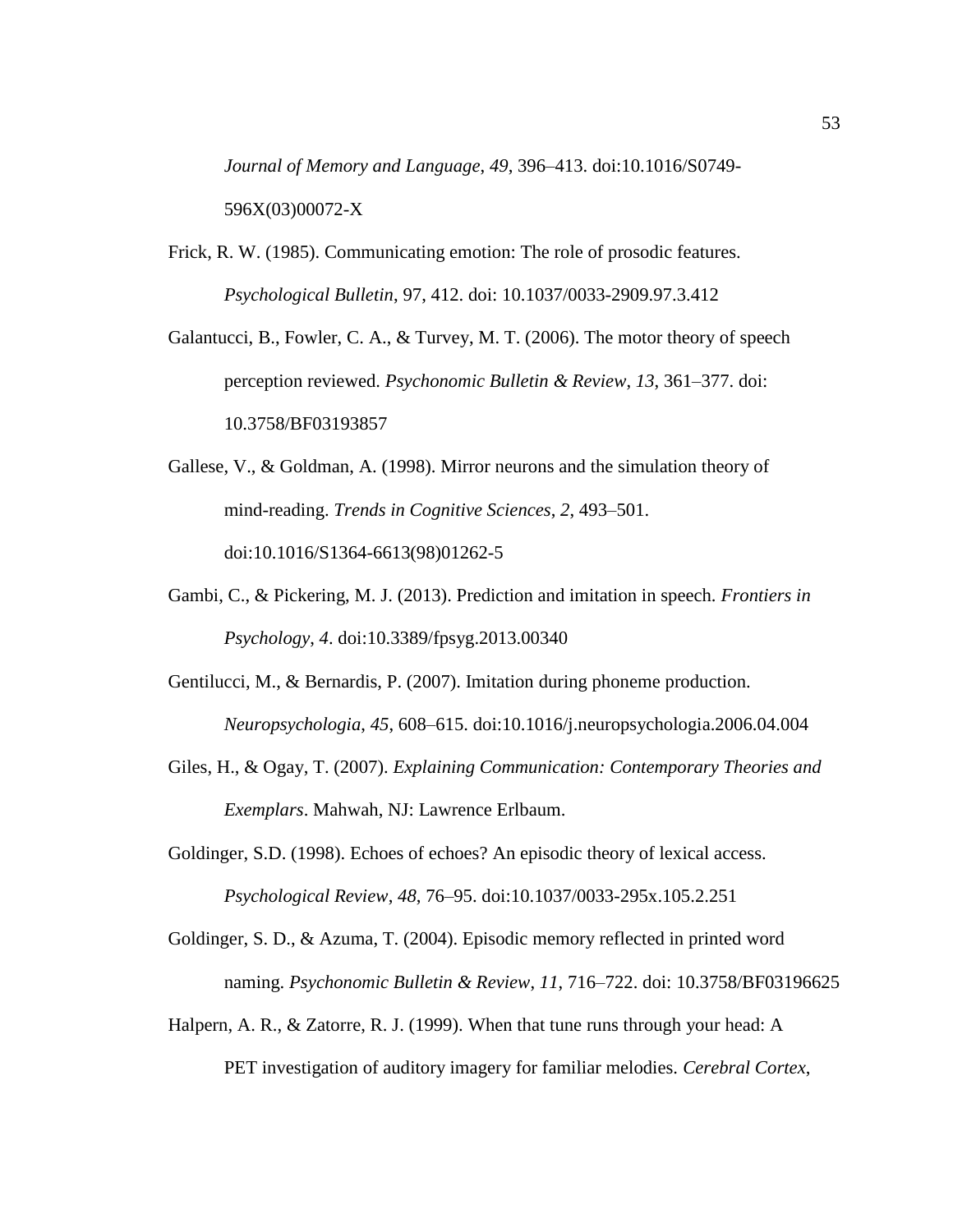*9*, 697–704. doi:10.1093/cercor/9.7.697

- Halpern, A. R., Zatorre, R. J., Bouffard, M., & Johnson, J. A. (2004). Behavioral and neural correlates of perceived and imagined musical timbre. *Neuropsychologia*, *42*, 1281–1292. doi:10.1016/j.neuropsychologia.2003.12.017
- Kohler, E., Keysers, C., Umilta, M. A., Fogassi, L., Gallese, V., & Rizzolatti, G. (2002). Hearing sounds, understanding actions: Action representation in mirror neurons. *Science*, *297*, 846–848. doi: 10.1126/science.1070311
- Kosslyn, S. M., & Matt, A. M. (1977). If you speak slowly, do people read your prose slowly? Person-particular speech recoding during reading. *Bulletin of the Psychonomic Society*, *9*, 250–252. doi:10.3758/bf03336990
- Kurby, C. A., Magliano, J. P., & Rapp, D. N. (2009). Those voices in your head: Activation of auditory images during reading. *Cognition*, *112*, 457–461. doi:10.1016/j.cognition.2009.05.007
- Kuznetsova, A., Brockhoff, P.B., & Christensen, R.H.B. (2017). lmerTest Package: Tests in Linear Mixed Effects Models. *Journal of Statistical Software*. *82*, 1-26. doi: 10.18637/jss.v082.i13
- Judd, C. M., Westfall, J., & Kenny, D.A. (2016). Experiments with more than one random factor: Designs, analytic models, and statistical Power. *Annual Review of Psychology*, *68*. doi:10.1146/annurev-psych-122414-033702

Labov, W. (1972). Sociolinguistic patterns (No. 4). University of Pennsylvania Press.

Lachs, L., & Pisoni, D. B. (2004a). Crossmodal Source Identification in Speech Perception. *Ecological Psychology*, *16*, 159–187.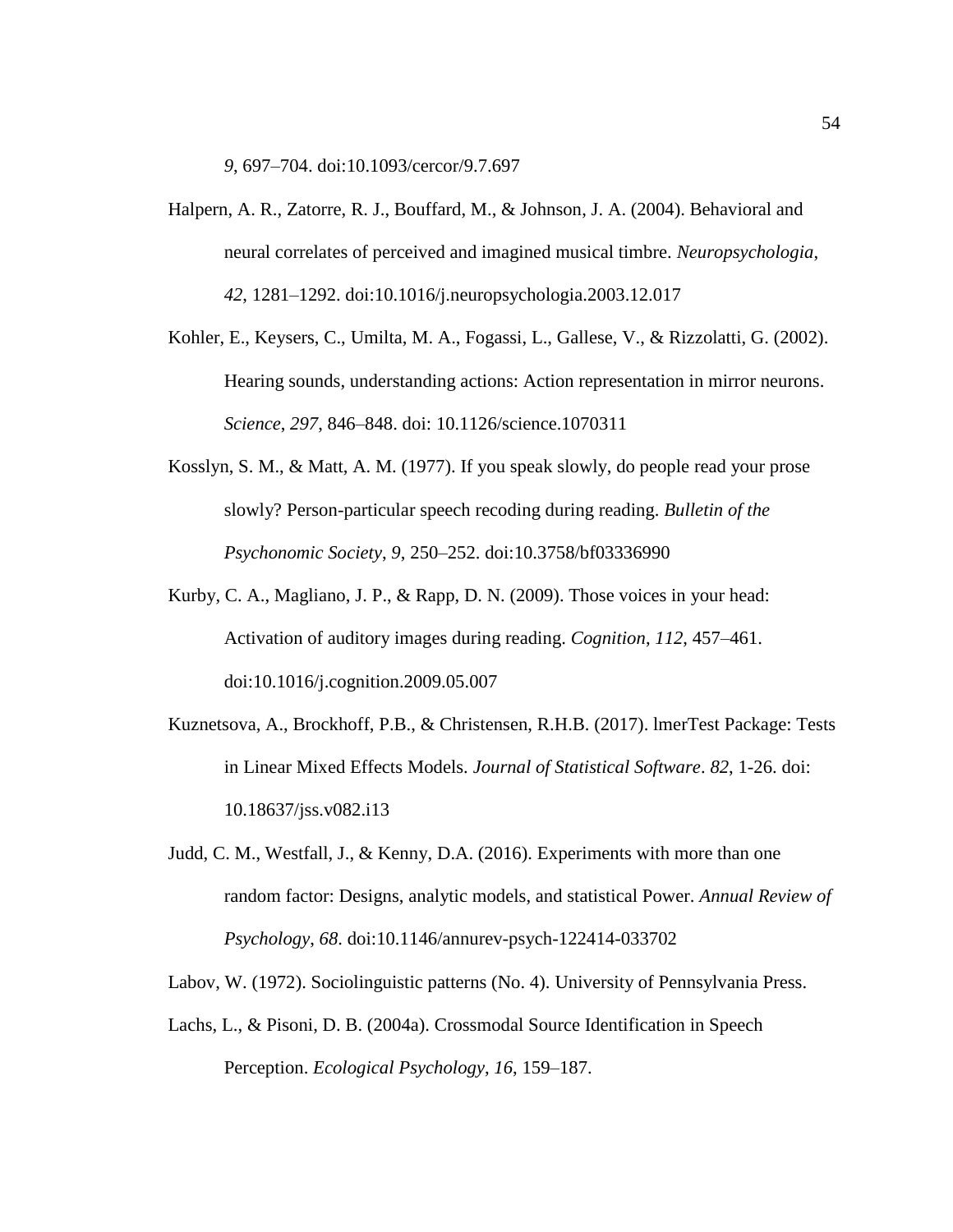doi:10.1207/s15326969eco1603\_1

- Lachs, L., & Pisoni, D. B. (2004b). Specification of cross-modal source information in isolated kinematic displays of speech. *The Journal of the Acoustical Society of America*, *116*, 507–518. doi:10.1121/1.1757454
- Liberman, A. M., Cooper, F. S., Shankweiler, D. P., & Studdert-Kennedy, M. (1967). Perception of the speech code. *Psychological Review*, *74*, 431–461. doi: 10.1037/h0020279
- Lotto, A. J., Hickok, G. S., & Holt, L. L. (2009). Reflections on mirror neurons and speech perception. *Trends in Cognitive Sciences*, *13*, 110–114. doi:10.1016/j.tics.2008.11.008
- Miller, R. M., Sanchez, K., & Rosenblum, L. D. (2010). Alignment to visual speech information. *Attention, Perception, & Psychophysics*, *72*, 1614–1625[.](https://doi.org/10.3758/APP.72.6.1614) doi:10.3758/APP.72.6.1614
- Murray, I. R., & Arnott, J. L. (1993). Toward the simulation of emotion in synthetic speech: A review of the literature on human vocal emotion. *The Journal of the Acoustical Society of America*, *93*, 1097-1108. doi: 10.1121/1.405558
- Namy, L. L., Nygaard, L. C., & Sauerteig, D. (2002). Gender differences in vocal accommodation:: The role of perception. *Journal of Language and Social Psychology*, *21*, 422–432. doi:10.1177/026192702237958
- Pardo, J. S., Jay, I. C., & Krauss, R. M. (2010). Conversational role influences speech imitation. *Attention, Perception & Psychophysics*, *72*, 2254–2264[.](https://doi.org/10.3758/APP.72.8.2254) doi:10.3758/APP.72.8.2254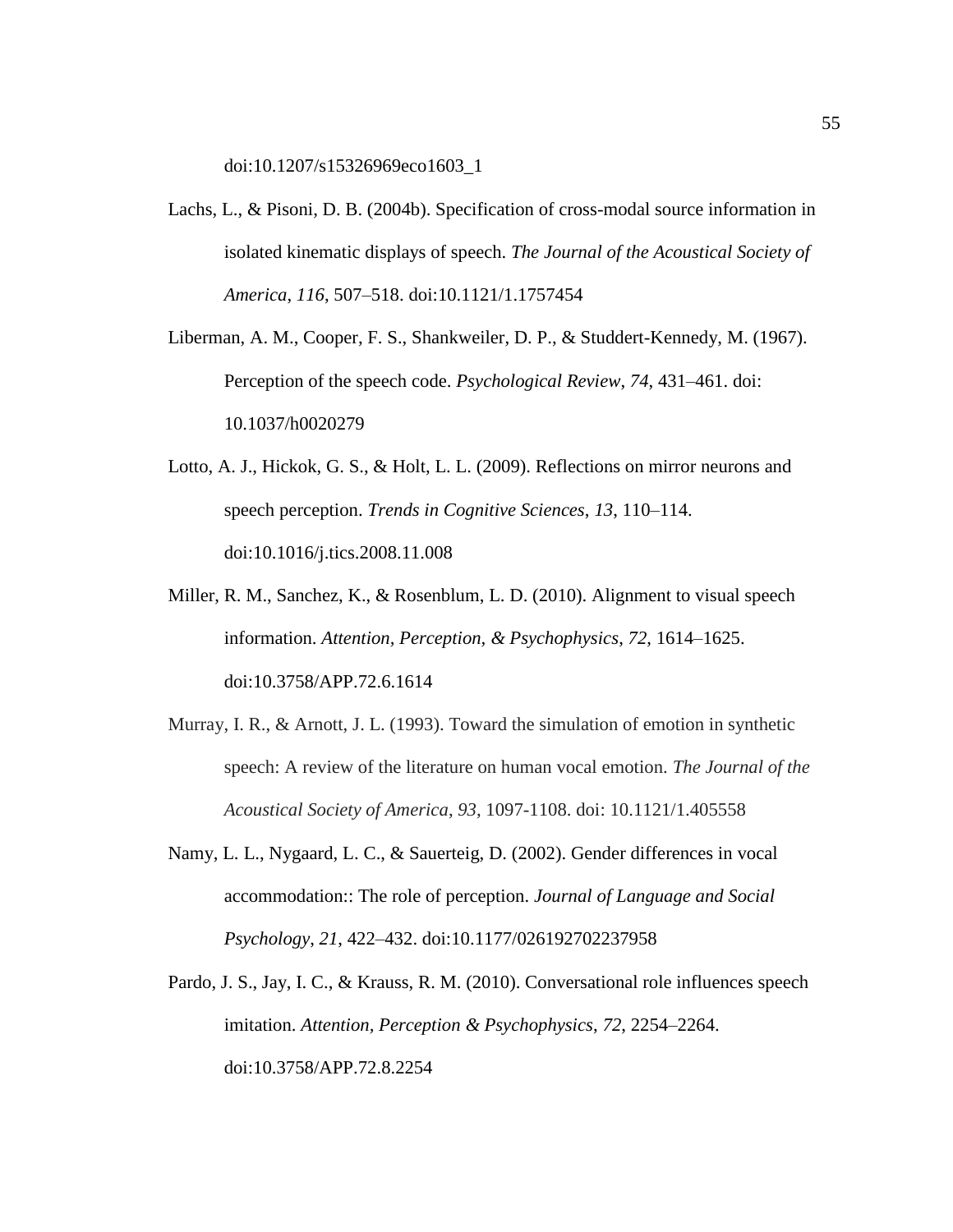- Pardo, Jennifer S. (2006). On phonetic convergence during conversational interaction. *The Journal of the Acoustical Society of America*, *119*, 2382–2393[.](https://doi.org/10.1121/1.2178720) doi:10.1121/1.2178720
- Pardo, J. S., Gibbons, R., Suppes, A., & Krauss, R. M. (2012). Phonetic convergence in college roommates. *Journal of Phonetics*, 40, 190–197. doi:10.1037/e520562012-541
- Pardo, Jennifer S., Jay, I. C., Hoshino, R., Hasbun, S. M., Sowemimo-Coker, C., & Krauss, R. M. (2013). Influence of Role-Switching on Phonetic Convergence in Conversation. *Discourse Processes*, *50*, 276–300[.](https://doi.org/10.1080/0163853X.2013.778168) doi:10.1080/0163853X.2013.778168
- Pardo, Jennifer S., Jordan, K., Mallari, R., Scanlon, C., & Lewandowski, E. (2013). Phonetic convergence in shadowed speech: The relation between acoustic and perceptual measures. *Journal of Memory and Language*, *69*, 183–195. doi:10.1016/j.jml.2013.06.002
- Pardo, Jennifer S., Urmanche, A., Wilman, S., & Wiener, J. (2017). Phonetic convergence across multiple measures and model talkers. *Attention, Perception, & Psychophysics*, *79*, 637–659. doi:10.3758/s13414-016-1226-0

Pisoni, D. B. (1997). Some thoughts on "normalization" in speech perception. In Johhnson K. & Mullenix, J.W. (Eds.), *Talker variability in speech processing* (pp. 9-32). Morgan Kaufmann San Francisco.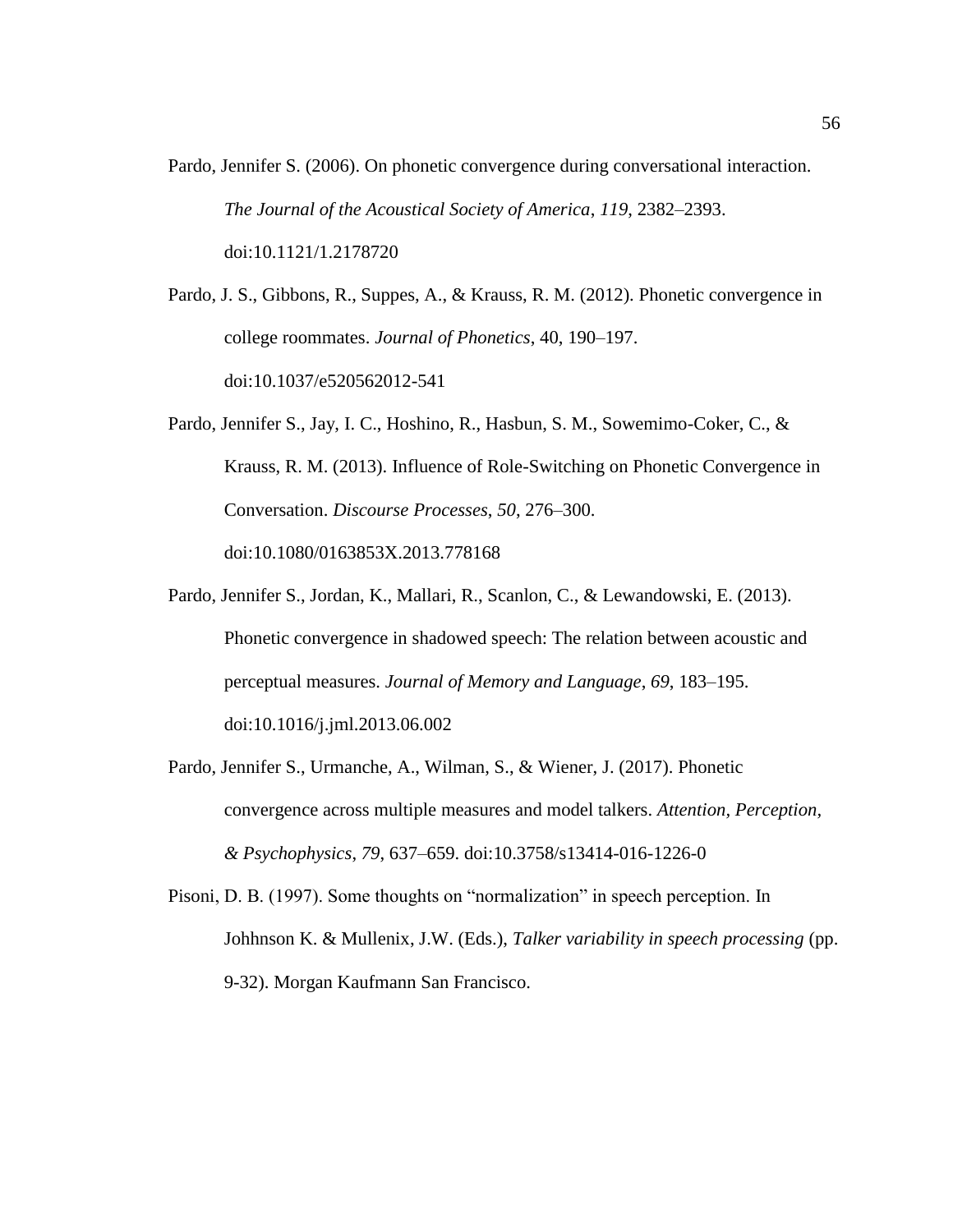- Prinz, W. (1990). A common coding approach to perception and action. In Neumann, O. & Prinz, W. (Eds.), *Relationships between perception and action* (pp. 167–201). Springer Berlin Heidelberg.
- Psychology Software Tools, Inc. [E-Prime 3.0]. (2016). Retrieved from https://www.pstnet.com
- R Core Team (2016). R: A language and environment for statistical computing. R Foundation for Statistical Computing, Vienna, Austria. Retrieved from https://www.R-project.org/
- Rizzolatti, G., Fogassi, L., & Gallese, V. (2001). Neurophysiological mechanisms underlying the understanding and imitation of action. *Nature Reviews Neuroscience*, *2*, 661. doi: 10.1038/35090060
- Sanchez, K., Dias, J. W., & Rosenblum, L. D. (2013). Experience with a talker can transfer across modalities to facilitate lipreading. *Attention, Perception, & Psychophysics*, *75*, 1359–1365. doi:10.3758/s13414-013-0534-x
- Sanchez, K., Hay, J., & Nilson, E. (2015). Contextual activation of Australia can affect New Zealanders' vowel productions. *Journal of Phonetics*, *48*, 76–95[.](https://doi.org/10.1016/j.wocn.2014.10.004) doi:10.1016/j.wocn.2014.10.004
- Sanchez, K., Miller, R. M., & Rosenblum, L. D. (2010). Visual influences on alignment to voice onset time. *Journal of Speech, Language, and Hearing Research*, *53*, 262–272. doi:10.1044/1092-4388(2009/08-0247)

Sancier, M. L., & Fowler, C. A. (1997). Gestural drift in a bilingual speaker of Brazilian